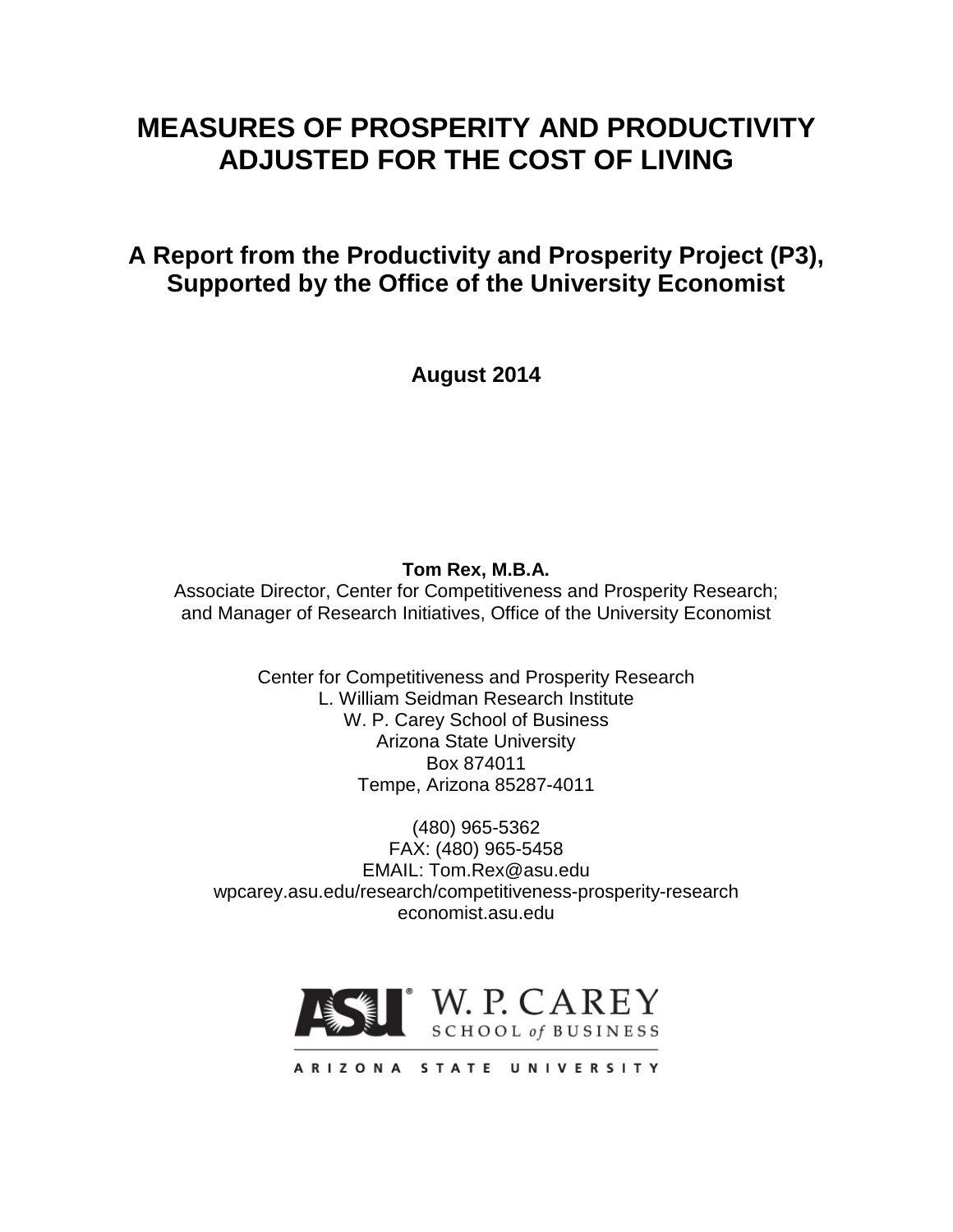# **TABLE OF CONTENTS**

| Summary                                                                                                                                    |                |
|--------------------------------------------------------------------------------------------------------------------------------------------|----------------|
| Cost of Living                                                                                                                             | 2              |
| "Cost-of-Living Index"                                                                                                                     | $\overline{2}$ |
| <b>Regional Price Parity</b>                                                                                                               | 3              |
| Comparison of RPP and COLI                                                                                                                 | 10             |
| Explaining the Variation in Cost of Living Across Metro Areas                                                                              | 11             |
| <b>Prosperity and Productivity Measures</b>                                                                                                | 12             |
| <b>States</b>                                                                                                                              | 12             |
| Metropolitan Areas                                                                                                                         | 17             |
| Appendix I: Regional Price Parity and Prosperity and Productivity Measures Adjusted for the Cost<br>of Living, by State                    | 22             |
| Appendix II: Regional Price Parity and Prosperity and Productivity Measures Adjusted for the<br>Cost of Living, by Metropolitan Area, 2012 | 24             |

# **LIST OF TABLES**

| 1. Regional Price Parities by State in 2012, Organized by Region                                                                                                     | 4  |
|----------------------------------------------------------------------------------------------------------------------------------------------------------------------|----|
| 2. Regional Price Parities in 381 Metropolitan Areas by Population Size and Region in 2012                                                                           |    |
| 3. Regional Price Parities for Populous Western Metropolitan Areas in 2012, Listed by 2012<br>Population                                                             | 8  |
| 4. Regional Price Parities in 358 Metropolitan Areas by Population Size And Region In 2012                                                                           | 9  |
| 5. Regional Price Parities in Arizona's Metropolitan Areas Compared to the National Population-                                                                      | 9  |
| Size-Class Average, 2012                                                                                                                                             |    |
| 6. Prosperity and Productivity Measures by State, Adjusted for the Cost of Living, Organized by                                                                      | 14 |
| <b>Modified Region</b>                                                                                                                                               |    |
| 7. Measures of Prosperity and Productivity, Arizona                                                                                                                  | 16 |
| 8. Prosperity and Productivity Measures Adjusted for Regional Price Parity in 381 Metropolitan                                                                       | 18 |
| Areas by Population Size and Region in 2012                                                                                                                          |    |
| 9. Productivity and Prosperity Measures Adjusted for Cost of Living for Populous Western                                                                             | 20 |
| Metropolitan Areas in 2012, Listed by 2012 Population                                                                                                                |    |
| 10. Productivity and Prosperity Measures Adjusted for Cost of Living in Arizona's Metropolitan<br>Areas Compared to the National Population-Size-Class Average, 2012 | 21 |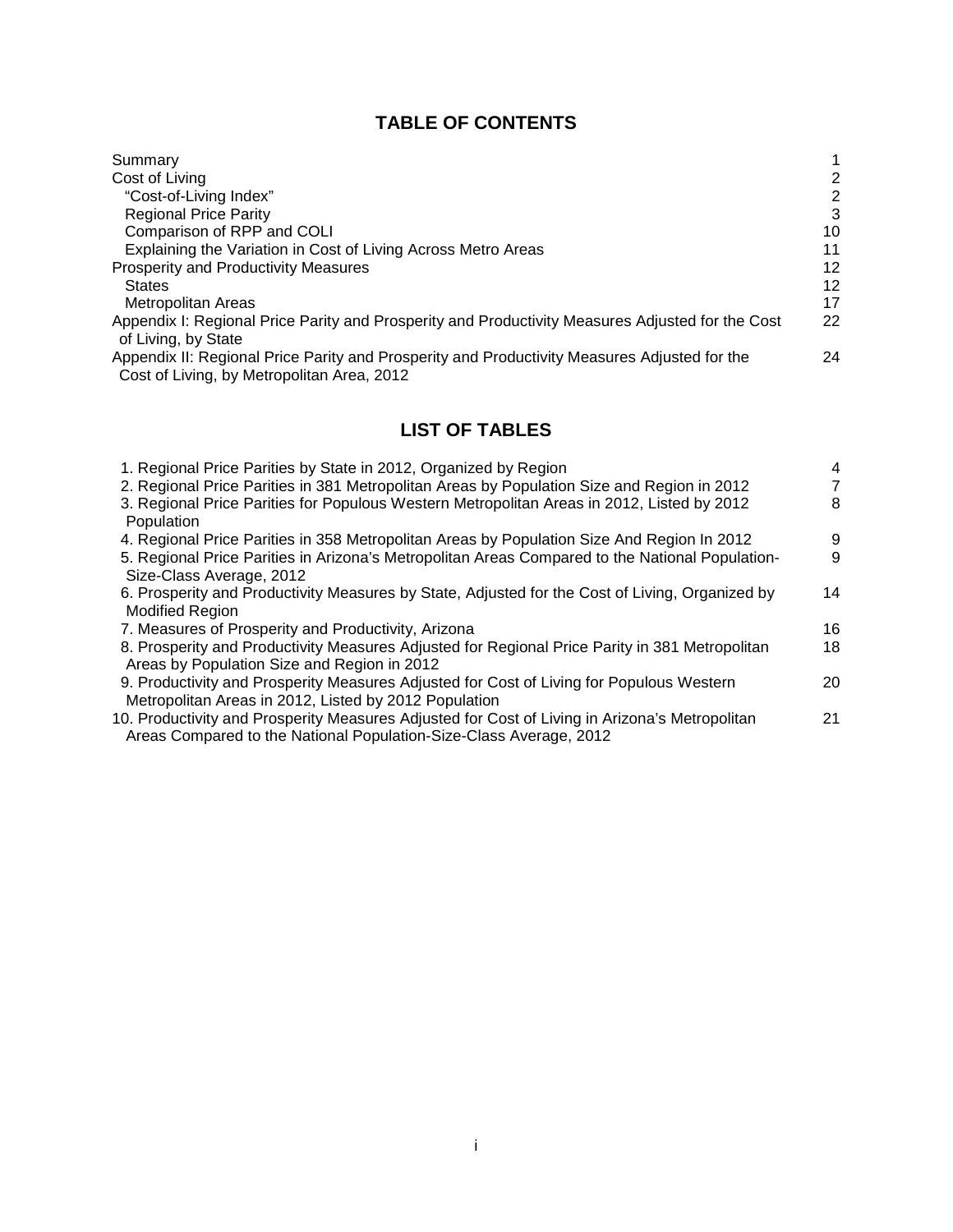#### **SUMMARY**

A new measure of the cost of living for each state and each metropolitan area in the United States was released officially for the first time in 2014 by the U.S. Department of Commerce's Bureau of Economic Analysis. These "regional price parity" data are available annually for 2008 through 2012.

The cost of living varies significantly by geographic region of the country. The highest cost of living is along the Atlantic Coast from New Hampshire to the District of Columbia, and in Hawaii, Alaska, and along the Pacific Coast of California. Living costs are lowest in the South and in the Great Plains. Living costs also vary with population size, highest in very populous metro areas and lowest in nonmetro areas. Most of the variation in living costs from one place to another is explained by region and size, with most of this variation resulting from large differences in housing costs. Fluctuations in the costs of goods and of other services are far less.

Arizona's cost of living in 2012 was 2 percent less than the national average. Costs in the nonmetropolitan portion of the state were a little higher than the national nonmetro average and costs in six of the state's seven metro areas were near the size-class average. However, the Phoenix area had a cost of living much less than the norm of very populous metro areas.

Socioeconomic indicators measured in dollars or based on dollar figures (such as the poverty rate) that are not adjusted for living costs produce misleading comparisons of conditions across states and metro areas. Five indicators of prosperity and productivity measured in dollars are examined in this paper.

The fluctuations across the states and metro areas in the levels of the productivity and prosperity measures are reduced by adjusting the figures for the cost of living. The remaining variation is partially explained by the geographic region of the country. Four regions rank highest on the productivity and prosperity measures after adjusting for the cost of living: Plains, South Central, New England, and Central Atlantic. Three regions have values near the national average: Great Lakes, Pacific Coast, and South. Two regions have values far below the national average: the West and Southeast. In metro areas, the cost-of-living-adjusted productivity and prosperity figures also vary with population size. In particular, metro areas with more than 1 million residents have significantly higher values than smaller metro areas.

Arizona ranked among the bottom eight states on each of the prosperity measures and among the bottom 15 states on each of the productivity measures after adjusting for living costs. Though western states in general have low figures, Arizona compared poorly on measures of productivity and prosperity even among 10 western comparison states. The nonmetropolitan portion of Arizona and most of the metro areas, including Phoenix and Tucson, compared unfavorably to similarly sized areas nationally.

Even after considering the cost of living, region, and population size, considerable variation from one state to another or from one metro to another still remains in the productivity and prosperity measures. In Arizona, an industrial mix tilted to low-wage jobs, low wages even after adjusting for the industrial mix, and a low workforce participation rate, even among those of prime working age, are among the factors contributing to the low ranking on prosperity measures.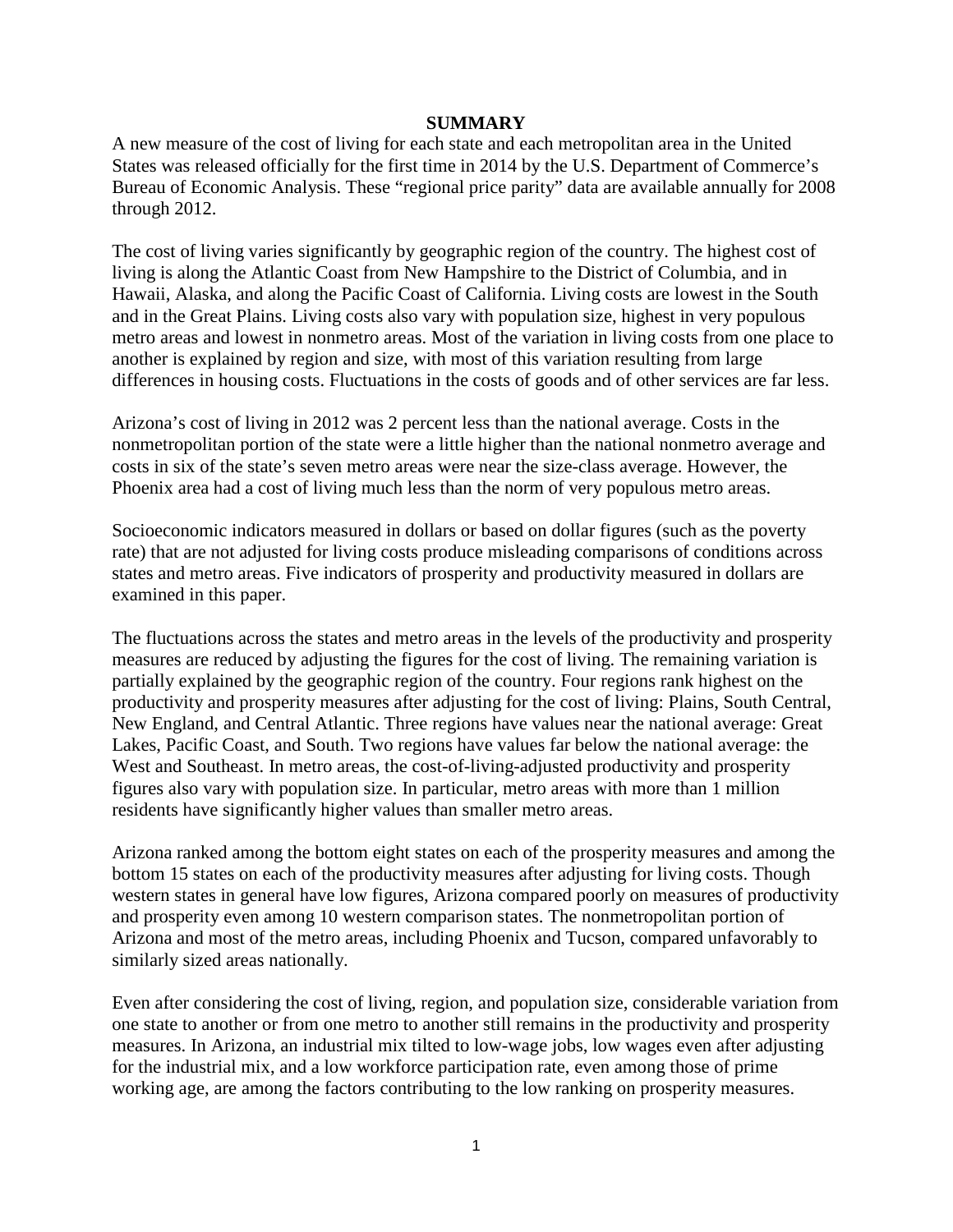#### **COST OF LIVING**

Various estimates of the cost of living for places, metropolitan areas, and states have been published over the years, but most of the estimates, especially those by state, have been highly derived and have not been produced on a continuing basis. The only ongoing series that has been directly measured is the "Cost-of-Living Index" produced by the Council for Community and Economic Research, but this is limited to place-level estimates for participating communities. Though not entirely directly measured, an alternative is now available for all states and all metropolitan areas for 2008 through 2012 — the "regional price parity" data released officially for the first time in 2014 by the U.S. Department of Commerce's Bureau of Economic Analysis (BEA). Corresponding to the latest data, the focus in this paper is 2012.

From the place and metro area cost-of-living data that have been compiled over the years, two strong relationships have consistently been seen: living costs rise with population size and living costs vary by geographic region of the United States. The average differential in living costs between very populous and very small metro areas is substantial. Similarly, even after controlling for population size, living costs vary by region of the country, with the highest cost of living along the Pacific Coast and along the central Atlantic Coast. Thus, geographic analyses of dollar measures, such as the average wage, that do not adjust for living costs provide misleading results, as discussed in the second section of this paper.

#### **"Cost-of-Living Index"**

Previously known as the "ACCRA Cost-of-Living Index" produced by the American Chamber of Commerce Researchers Association, this index (COLI) has been produced quarterly since 1968. (In recent years, figures have been produced for each of the first three quarters of the calendar year, with an annual average of the three quarters also published.) The information is available only on a subscription basis, but many public libraries subscribe.

The study is voluntarily conducted by local chambers of commerce. The geographic area covered typically is a city or town, but some of the participating chambers now cover entire counties or metro areas. Many metro areas are not included; in 2012, only 204 (54 percent) of the nation's 381 metro areas were represented. In some metro areas, multiple chambers of commerce participate, often producing widely different estimates of the cost of living. These differences within a metro area often reflect true variations in living costs, primarily in housing costs.

A major advantage of the COLI is that it is based on primary research — the collection of price data by local chambers of commerce for a specified market basket of goods and services. However, the market basket is relatively small and the collection of data by relatively untrained personnel who have a vested interest in the results is a concern.

The market basket is divided into six categories: groceries, housing, utilities, transportation, health care, and miscellaneous other. Like most efforts to estimate living costs, the COLI does not include taxes. Weights — of the individual items in the market basket and of the categories — are based on the Consumer Expenditure Survey conducted annually by the U.S. Bureau of Labor Statistics and are applied equally for all places. For each participating place, an index is produced in each quarter for each category and for the overall total, with 100 set equal to the average of the places participating in the survey. While a margin of error is not reported, a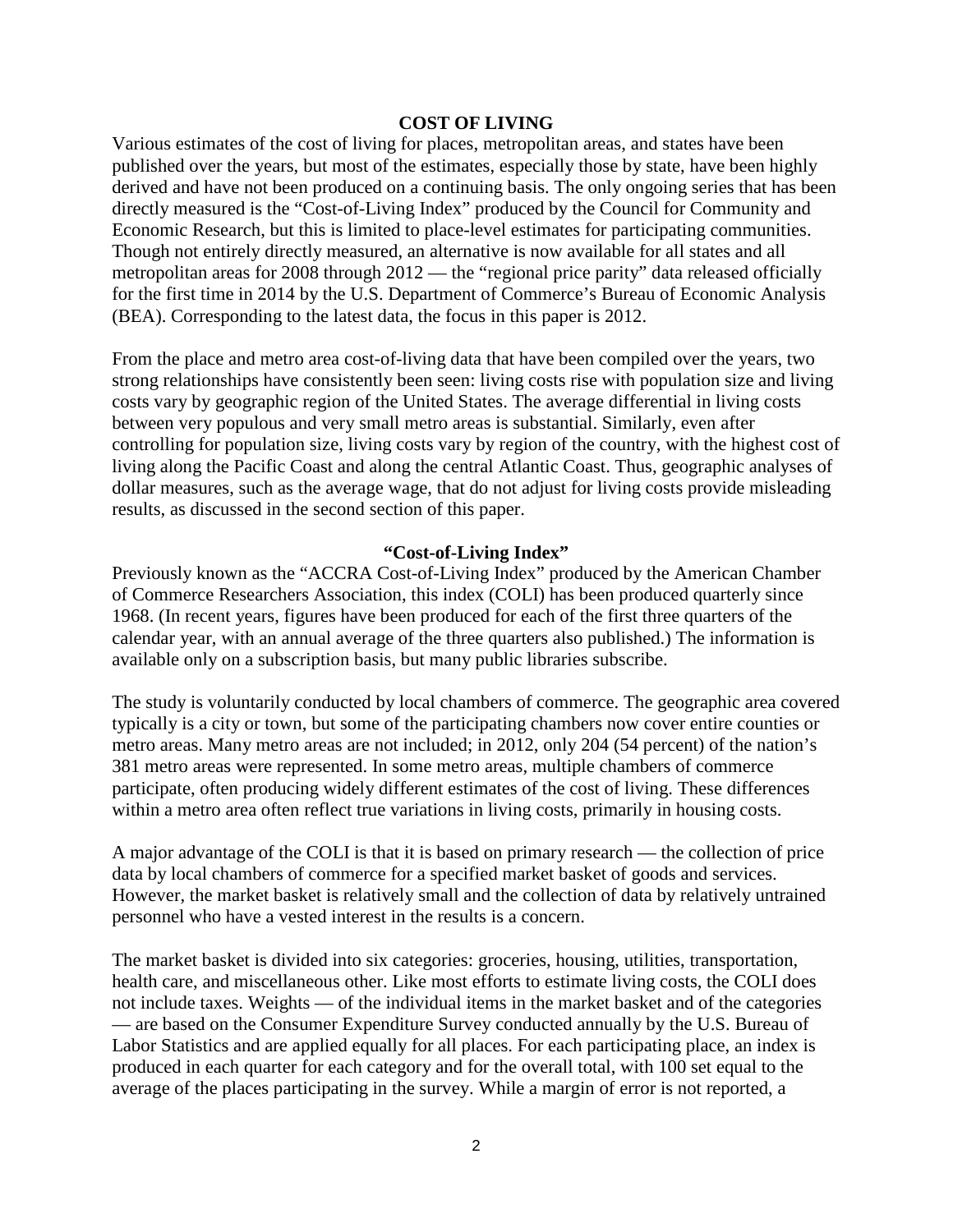difference of several percentage points in the indexes of two areas may not be significant, particularly for individual categories.

### **Regional Price Parity**

The methodology used by the BEA to produce the regional price parity (RPP) measures is much different from that used in the COLI. Most of the RPP is based on data collected by the U.S. Bureau of Labor Statistics (BLS) for their Consumer Price Index (CPI) and Consumer Expenditure Survey (CES). Since the BLS data are limited to 38 geographic areas within the United States, the BEA methodology uses these data to estimate living costs for each metro area and state. However, the housing portion of the RPP — the most-heavily weighted — is based on rental data specific to each metro area, obtained from the American Community Survey (ACS), an ongoing survey conducted by the U.S. Census Bureau. In order for the ACS sample size to be adequate to report data for smaller metro areas, the BEA combines the results from five consecutive years of the ACS.

The BEA considers owned housing to be a capital good (an investment) rather than a consumption item. Instead of measuring either the price of the home or the mortgage payment, the BEA instead measures "owners' equivalent rent" — the amount of rent that could be collected if the owner were to place the housing unit in the rental market. (The BLS also uses owners' equivalent rent in the calculation of the CPI.) In contrast, in the COLI, homeowners' costs are directly measured by mortgage principal and interest payments based on current mortgage interest rates and the current average price of a standard home (new four-bedroom, two-bath house of 2,400 square feet on a lot of 8,000 square feet).

While the RPPs are largely derived rather than based on primary data collection, the BEA's methodology is more sophisticated than that used in previous efforts to indirectly measure the cost of living. The BEA produces RPPs for three categories: goods, rents, and services other than rents. The geographic variation in the index is substantial for rents. The indexes in the other two categories, especially goods, display little geographic variation.

### **RPPs by State**

The overall RPPs by state in 2012 ranged from 118.2 in the District of Columbia and 117.2 in Hawaii to 86.4 in Mississippi: living costs were 36 percent higher in Hawaii than in Mississippi. Since several populous states, such as California and New York, have a high cost of living, only 16 states had an index greater than 100. Arizona's index was 98.1, ranking 23rd highest among the 51 "states."

The Census Bureau divides the United States into nine regions based on states, as shown in Table 1. A very strong regional pattern exists in the cost of living, with the highest costs in states near the East Coast as far south as Virginia and those bordering the Pacific Ocean (including Alaska and Hawaii). Most of the Great Plains states and most of the southern states have the lowest costs (exceptions include Florida and Texas, which have moderate costs). Living costs vary in the Rocky Mountain and Great Lakes states, but generally are moderate.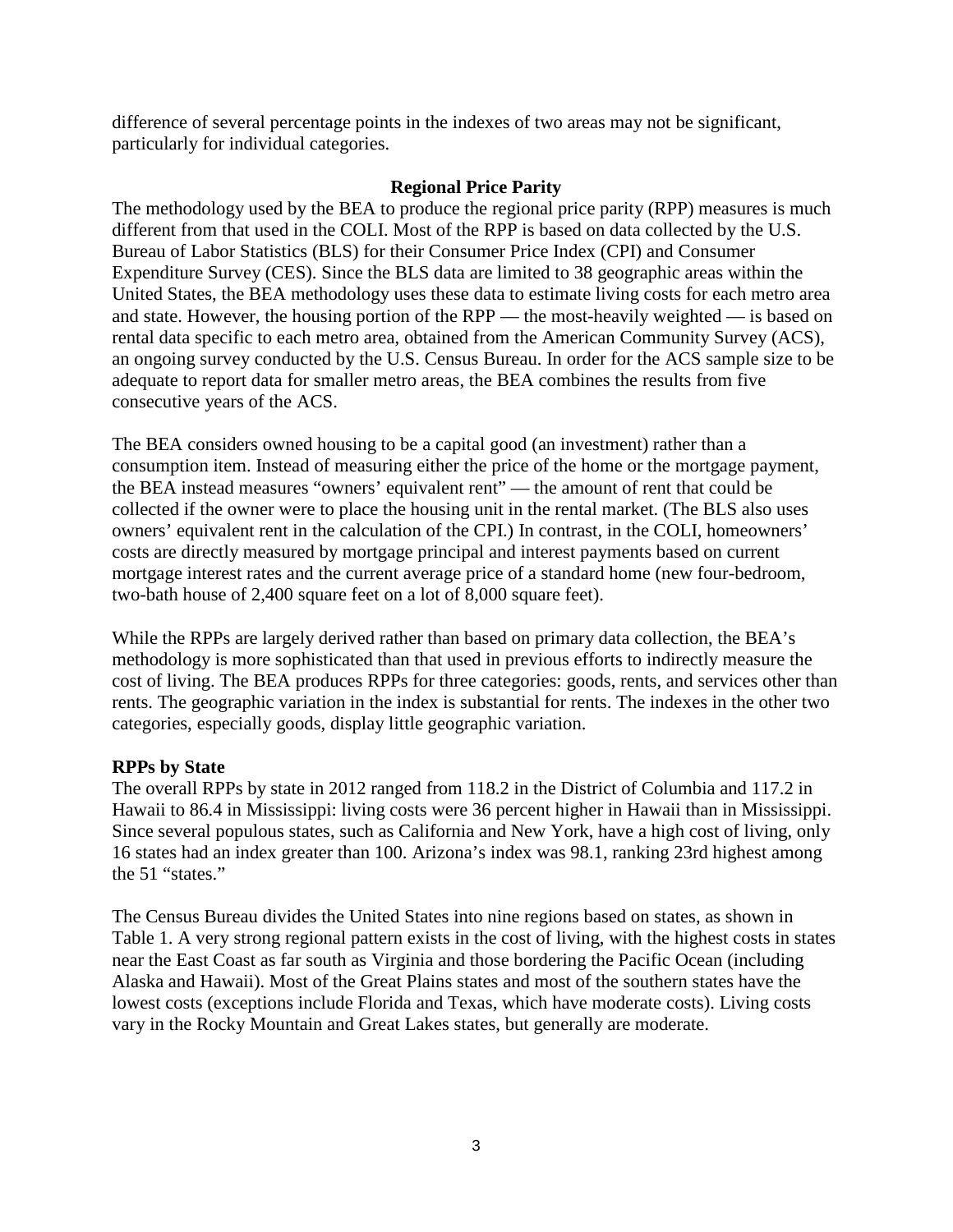#### **TABLE 1 REGIONAL PRICE PARITIES BY STATE IN 2012, ORGANIZED BY REGION**

|                           |              |              |              | Other        |
|---------------------------|--------------|--------------|--------------|--------------|
|                           | Total        | Goods        | Rents        | Services     |
| <b>Pacific Coast</b>      |              |              |              |              |
| Alaska                    | 107.1        | 103.0        | 142.1        | 99.6         |
| California                | 112.9        | 103.1        | 147.4        | 105.6        |
| Hawaii                    | 117.2        | 107.5        | 159.0        | 104.2        |
| Oregon                    | 98.8         | 98.3         | 99.1         | 99.3         |
| Washington                | 103.2        | 103.1        | 111.0        | 99.9         |
| <b>Mountain</b>           |              |              |              |              |
| Arizona                   | 98.1         | 100.6        | 93.6         | 98.0         |
| Colorado                  | 101.6        | 101.7        | 106.5        | 98.8         |
| Idaho                     | 93.6         | 98.7         | 78.8         | 96.7         |
| Montana                   | 94.2         | 99.2<br>97.4 | 80.3         | 95.6         |
| Nevada<br>New Mexico      | 98.2         |              | 98.8         | 98.9         |
| Utah                      | 94.8<br>96.8 | 97.9<br>97.7 | 83.2<br>92.1 | 98.1<br>98.4 |
| Wyoming                   | 96.4         | 99.0         | 90.6         | 95.9         |
| <b>West North Central</b> |              |              |              |              |
| lowa                      | 89.5         | 93.7         | 74.8         | 91.3         |
| Kansas                    | 89.9         | 94.7         | 75.0         | 91.7         |
| Minnesota                 | 97.5         | 98.5         | 95.7         | 97.2         |
| Missouri                  | 88.1         | 92.8         | 74.1         | 90.5         |
| Nebraska                  | 90.1         | 94.5         | 76.2         | 91.9         |
| North Dakota              | 90.4         | 93.5         | 79.3         | 91.1         |
| South Dakota              | 88.2         | 93.2         | 70.8         | 90.8         |
| <b>West South Central</b> |              |              |              |              |
| Arkansas                  | 87.6         | 95.6         | 63.0         | 92.4         |
| Louisiana                 | 91.4         | 96.9         | 77.4         | 93.2         |
| Oklahoma                  | 89.9         | 96.2         | 70.3         | 92.8         |
| Texas                     | 96.5         | 97.9         | 89.3         | 99.0         |
| <b>East South Central</b> |              |              |              |              |
| Alabama                   | 88.1         | 96.7         | 64.3         | 93.1         |
| Kentucky                  | 88.8         | 95.3         | 68.1         | 92.5         |
| Mississippi               | 86.4         | 95.1         | 62.1         | 92.0         |
| Tennessee                 | 90.7         | 96.6         | 75.5         | 93.1         |
| <b>East North Central</b> |              |              |              |              |
| <b>Illinois</b>           | 100.6        | 101.4        | 100.5        | 99.7         |
| Indiana                   | 91.1         | 96.6         | 75.8         | 93.9         |
| Michigan                  | 94.4         | 97.7         | 82.4         | 97.2         |
| Ohio                      | 89.2         | 95.1         | 73.9         | 91.9         |
| Wisconsin                 | 92.9         | 95.7         | 87.6         | 92.1         |
| <b>New England</b>        |              |              |              |              |
| Connecticut               | 109.4        | 104.9        | 118.9        | 109.5        |
| Maine                     | 98.3         | 98.6         | 99.5         | 97.5         |
| Massachusetts             | 107.2        | 98.0         | 121.4        | 110.9        |
| New Hampshire             | 106.2        | 98.1         | 123.4        | 107.3        |
| Rhode Island              | 98.7         | 98.4         | 101.6        | 97.3         |
| Vermont                   | 100.9        | 98.6         | 116.6        | 97.1         |
| <b>Middle Atlantic</b>    |              |              |              |              |
| New Jersey                | 114.1        | 101.4        | 136.8        | 115.5        |
| New York                  | 115.4        | 108.1        | 134.9        | 113.2        |
| Pennsylvania              | 98.7         | 100.0        | 89.8         | 102.1        |
| <b>South Atlantic</b>     |              |              |              |              |
| Delaware                  | 102.3        | 102.3        | 98.9         | 104.4        |
| District of Columbia      | 118.2        | 107.0        | 157.2        | 112.0        |
| Florida                   | 98.8         | 98.3         | 104.8        | 95.9         |
| Georgia                   | 92.0         | 97.1         | 79.8         | 93.8         |
| Maryland                  | 111.3        | 103.4        | 125.1        | 111.0        |
| North Carolina            | 91.6         | 96.7         | 79.1         | 93.1         |
| South Carolina            | 90.7         | 96.9         | 76.3         | 93.3         |
| Virginia                  | 103.2        | 100.2        | 114.6        | 100.8        |
| West Virginia             | 88.6         | 95.7         | 63.3         | 93.6         |

Source: U.S. Department of Commerce, Bureau of Economic Analysis.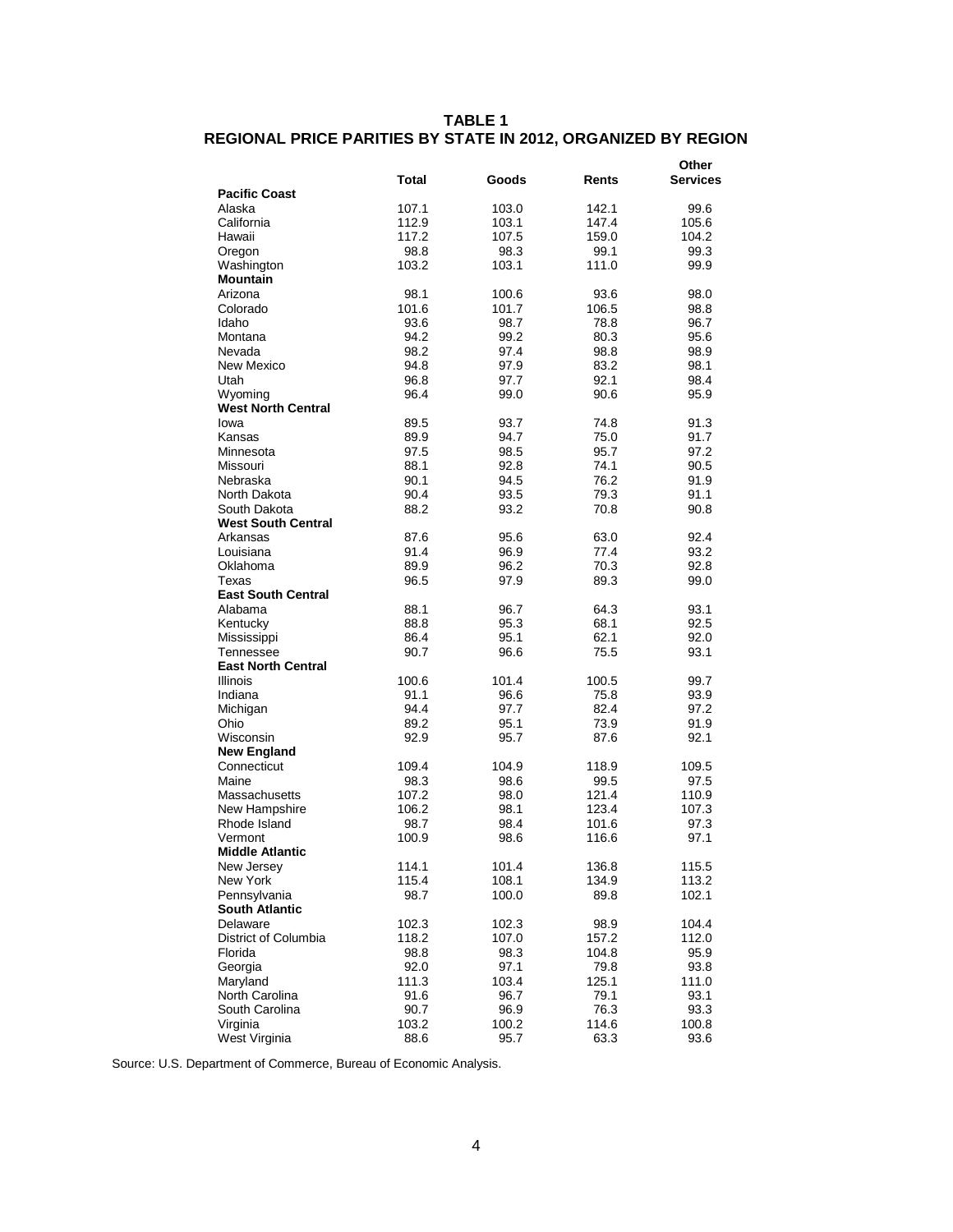Arizona sometimes is compared to nine other western and southwestern states: California, Colorado, Idaho, Nevada, New Mexico, Oregon, Texas, Utah, and Washington. Among these 10 states (including Arizona), California had the highest cost of living in 2012 with an index of 112.9, followed by Washington (103.2) and Colorado (101.6). Each of the other states had an index below 100; Arizona's figure of 98.1 ranked sixth highest, though barely lower than in Nevada and Oregon. The lowest costs were in New Mexico (94.8) and Idaho (93.6); Texas and Utah also had an index lower than in Arizona.

Prices of goods do not vary much by state — 42 states had a goods index within 5 percent of the national average in 2012. Goods cost the most in New York (an index of 108.1), and least in Missouri (92.8), a differential of only 16 percent. With an index of 100.6, Arizona ranked 13th nationally and fourth among the 10 western states. Among the 10 comparison states, California and Washington had the highest indexes at 103.1; Nevada was lowest at 97.4.

Prices of services other than rent vary somewhat more by state than the cost of goods, but 39 states had an index between 90 and 99.9 in 2012. These services cost the most in New Jersey, with an index of 115.5, and least in Missouri (90.5), a differential of 28 percent. With an index of 98.0, Arizona ranked 22nd nationally and ninth among the 10 comparison states. Among the comparison group, California had the highest index at 105.6; the lowest was in Idaho at 96.7.

The indexes in the rental category range widely, from 159.0 in Hawaii to 62.1 in Mississippi in 2012, a differential of 156 percent. Among the 10 comparison states, the range was from 147.4 in California to 78.8 in Idaho, a differential of 87 percent. Arizona's figure of 93.6 ranked sixth in the comparison group and 23rd nationally. Thus, rents are responsible for most of the geographic variation in the cost of living.

**Metropolitan Versus Nonmetropolitan**. The population-weighted average RPP of the metropolitan portion of the nation was 102.1 in 2012, compared to an index of 87.9 in the nation's nonmetropolitan portion, a difference of 16 percent. In every state, the metro RPP was higher than the nonmetro RPP. The metro RPP ranged from 122.7 in Hawaii to 89.0 in Alabama and Arkansas, while the nonmetro RPP was highest in Hawaii at 103.9 and lowest in Mississippi at 82.9. Among the comparison states, the metro RPP was highest in California at 113.6 and also exceeded 100 in Washington and Colorado. Arizona ranked fifth at 98.9; Idaho was lowest at 94.1. The nonmetro RPP was highest among the 10 comparison states in California at 98.1. Arizona's nonmetro RPP was ninth highest at 89.6; only Texas was lower (88.0).

In Arizona, the metro RPP of 98.9 was 10 percent higher than the nonmetro RPP of 89.6. Living costs in nonmetro Arizona were a little higher than the national average for nonmetro areas, while the opposite was true in metro areas. The cost of goods in metro Arizona was only 1 percent higher than in nonmetro Arizona; the differential was 4 percent in the services other than rent category. In contrast, rents were 52 percent higher in metro Arizona than in nonmetro Arizona.

As discussed in the following subsection, the difference in living costs between metropolitan and nonmetropolitan areas reflects a more generalized relationship between living costs and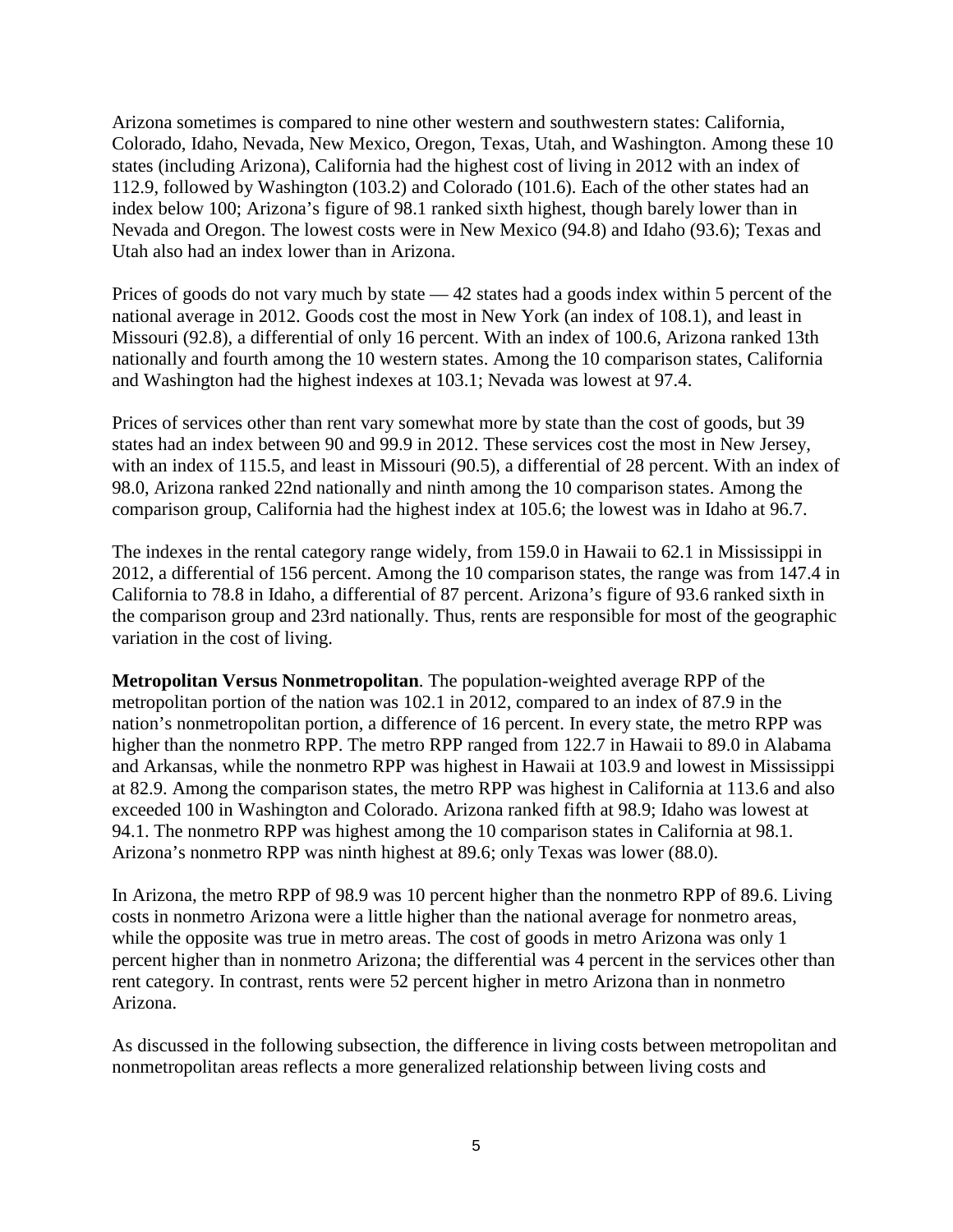population size. Thus, in addition to regional location, a state's RPP is influenced by the proportion of the state's population living in metro areas and the size of the metro areas.

### **RPPs by Metro Area**

Based on the 2010 census, the federal government identified 381 metro areas across the 50 states and District of Columbia. The BEA reports the overall regional price parity for each of the 381 metropolitan areas relative to a national metro average of 100. Since the state RPPs are expressed relative to the national average, the state and metro RPPs cannot be directly compared; the metro area indexes must be adjusted to the national average. Relative to the national average of 100, metro areas had an average index of 102.1 in 2012.

Only 56 of the 381 metro areas (15 percent) had a RPP at least as high as the national metro average of 100 in 2012, but 46 percent of the U.S. metro population lived in these 56 areas. At the extremes, 12 metro areas — that accounted for 19 percent of the national metro population — had a RPP of at least 116, while nine metros (with only 0.4 percent of the metro population) had an index of less than 84.

The RPP in a metro area is positively correlated with the population of the metro area; across the 381 metros, the correlation in 2012 was 0.44. As seen in Table 2, the nation's largest metro areas had a cost of living considerably higher than other metros in 2012 — the population-weighted average of the 17 metro areas with a population of at least 3 million was nearly 111, while the average even of the metros with between 1-and-3 million residents was only 97. While living costs declined with metro size, the average in the 1-to-3 million category was only 7 percent higher than the mean in the 50,000-to-124,999 category. The mean in the latter category was 3.5 percent higher than the nonmetro average. Thus, geographic differences in the cost of living are not that substantial except among a small number of very populous metro areas.

The RPP of metro areas also is correlated geographically. Neither the Census Bureau's regional definition, shown in Table 1, nor an alternative definition used by the Bureau of Economic Analysis, which divides the nation into eight regions, provides as close a correlation to the geographic pattern of the cost of living as a modified set of regions that incorporate aspects of both the Census Bureau divisions and the BEA regions. Compared to the Census Bureau's divisions, several states are moved from one region to another in the modified set. In addition, in the modified set, the metro areas in California are split, with those along the ocean placed into the Pacific Coast region (along with the metros in Alaska and Hawaii) while California's inland metros, along with metros in Oregon and Washington, are placed in a West region along with the Rocky Mountain states. The population-weighted means for the Census Bureau's regions and for the modified regions are shown in Table 2.

For the nation's metro areas, the variation by region is somewhat greater than the variation by population size. Living costs in 2012 were highest in three regions: Pacific Coast, Central Atlantic (ranging from New York to the District of Columbia, matching the BEA's definition of its Mideast region), and New England (six New England states, as defined by both the Census Bureau and the BEA). The population-weighted average was just more than 100 in the West. Living costs were lower across the rest of the country. In four regions, the average index was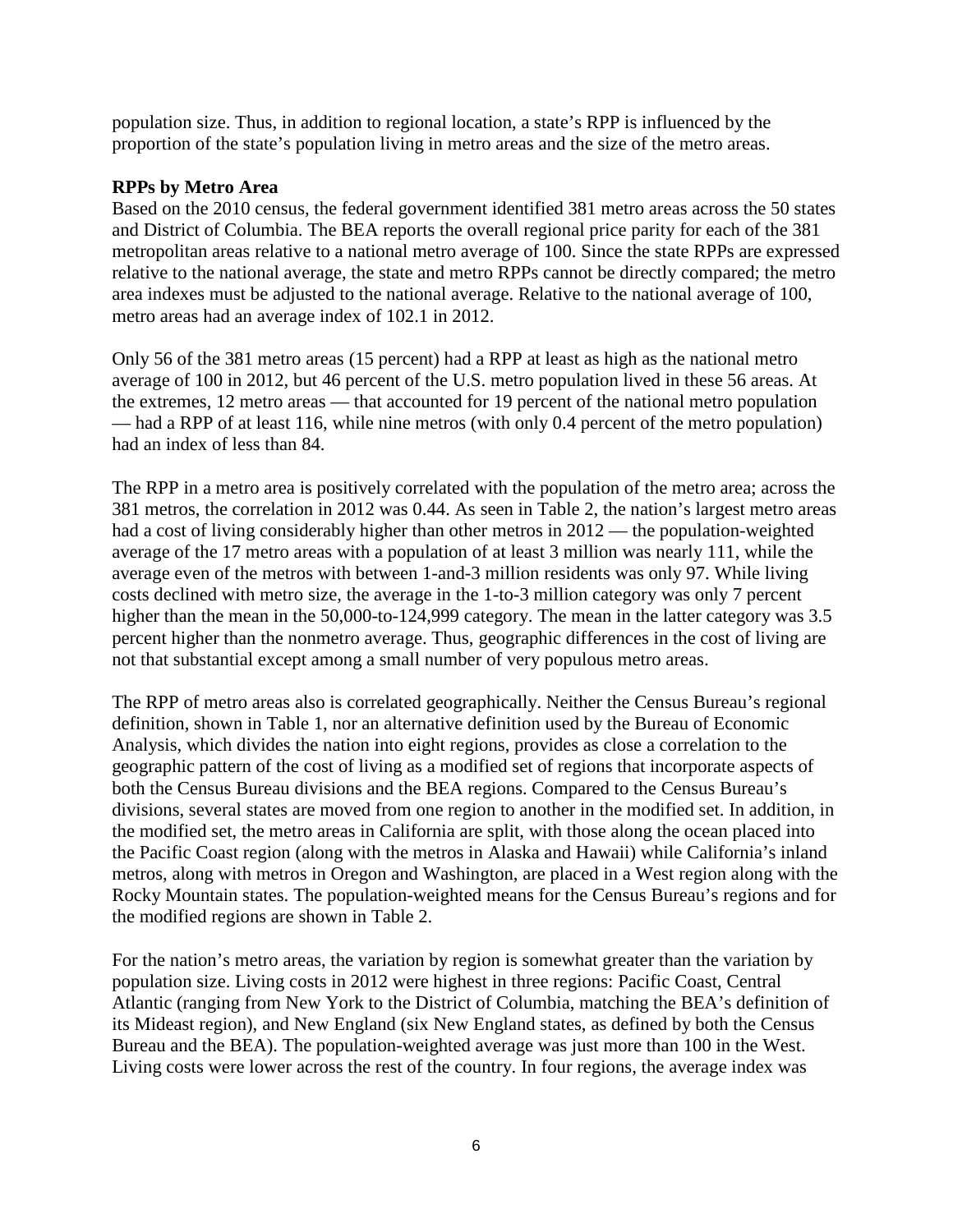### **TABLE 2 REGIONAL PRICE PARITIES IN 381 METROPOLITAN AREAS BY POPULATION SIZE AND REGION IN 2012**

|                              | <b>Population-</b><br>Weighted<br><b>Mean</b> |
|------------------------------|-----------------------------------------------|
| <b>ALL METROS</b>            | 102.1                                         |
| <b>Population</b>            |                                               |
| At Least 3 million           | 110.8                                         |
| 1,000,000 to 2,999,999       | 97.2                                          |
| 500,000 to 999,999           | 96.9                                          |
| 300,000 to 499,999           | 95.3                                          |
| 200,000 to 299,999           | 95.4                                          |
| 125,000 to 199,999           | 92.3                                          |
| 50,000 to 124,999            | 90.9                                          |
| <b>Census Bureau Regions</b> |                                               |
| Pacific                      | 111.4                                         |
| Mountain                     | 98.9                                          |
| <b>West North Central</b>    | 93.9                                          |
| <b>West South Central</b>    | 95.8                                          |
| <b>East North Central</b>    | 96.5                                          |
| <b>East South Central</b>    | 90.4                                          |
| New England                  | 107.3                                         |
| Middle Atlantic              | 111.7                                         |
| South Atlantic               | 99.2                                          |
| <b>Modified Regions</b>      |                                               |
| <b>Pacific Coast</b>         | 118.5                                         |
| West                         | 100.5                                         |
| Plains                       | 96.4                                          |
| <b>Great Lakes</b>           | 96.5                                          |
| South Central                | 96.3                                          |
| South                        | 89.9                                          |
| New England                  | 107.3                                         |
| <b>Central Atlantic</b>      | 112.2                                         |
| Southeast                    | 96.0                                          |

Source: Calculated from U.S. Department of Commerce, Bureau of Economic Analysis.

between 96.0 and 96.5. Costs were lowest in the South (states not bordering the Atlantic Ocean, ranging from West Virginia to Missouri and south to Mississippi and Alabama).

Table 3 shows the RPPs for western metro areas with a moderate-to-large population. A geographic relationship can be seen, with the highest RPPs in metro areas located along the Pacific Coast. The relationship with population also is obvious.

Population-weighted RPPs, overall and for the three categories, are shown in Table 4 by population size and by modified region. Since the BEA does not publish the category indexes for 23 small metro areas, the indexes in this table, including the overall index, are for a subset of 358 metro areas. Most of the variation in the overall RPP, both by size and by region, results from the large variation across metro areas in rents. Goods and other services are each most expensive in the largest metro areas, but otherwise vary little by size, though the costs are lowest in the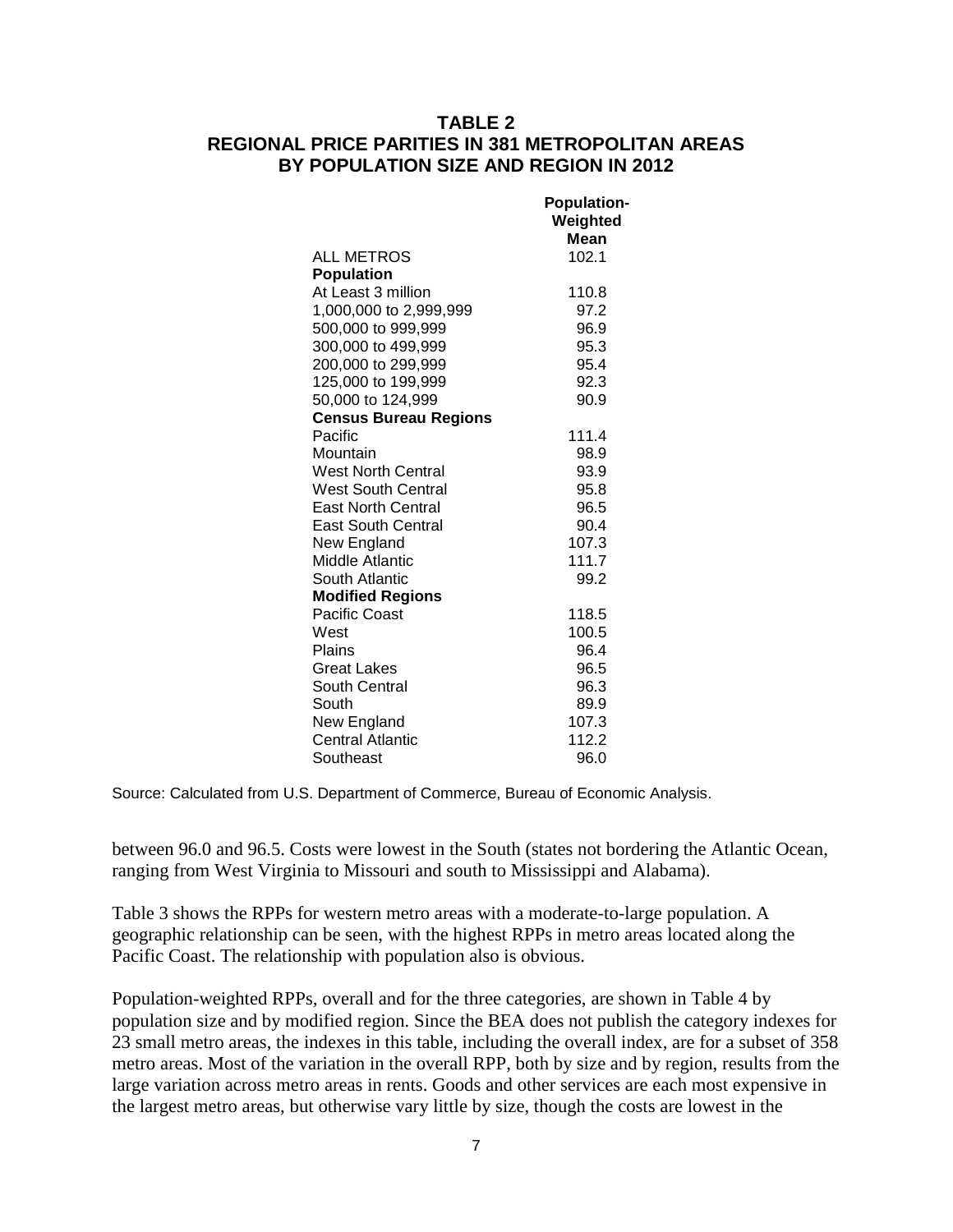### **TABLE 3 REGIONAL PRICE PARITIES FOR POPULOUS WESTERN METROPOLITAN AREAS IN 2012, LISTED BY 2012 POPULATION**

|                                     |                        | <b>Regional Price</b> |                    |
|-------------------------------------|------------------------|-----------------------|--------------------|
|                                     | <b>Modified Region</b> | <b>Parity</b>         | <b>Population*</b> |
| Los Angeles-Long Beach-Santa Ana    | <b>Pacific Coast</b>   | 118.2                 | 13.04              |
| Dallas-Fort Worth-Arlington         | South Central          | 101.0                 | 6.70               |
| Houston-Sugar Land-Baytown          | South Central          | 100.7                 | 6.18               |
| San Francisco-Oakland-Fremont       | <b>Pacific Coast</b>   | 121.3                 | 4.45               |
| Riverside-San Bernardino-Ontario    | West                   | 106.3                 | 4.34               |
| Phoenix-Mesa-Glendale               | West                   | 99.7                  | 4.33               |
| Seattle-Tacoma-Bellevue             | West                   | 107.0                 | 3.55               |
| San Diego-Carlsbad-San Marcos       | <b>Pacific Coast</b>   | 119.0                 | 3.18               |
| Denver-Aurora-Broomfield            | West                   | 104.3                 | 2.65               |
| Portland-Vancouver-Hillsboro        | West                   | 100.5                 | 2.29               |
| San Antonio-New Braunfels           | South Central          | 93.9                  | 2.23               |
| Sacramento-Arden-Arcade-Roseville   | West                   | 102.4                 | 2.19               |
| Las Vegas-Paradise                  | West                   | 99.3                  | 2.00               |
| San Jose-Sunnyvale-Santa Clara      | <b>Pacific Coast</b>   | 122.0                 | 1.89               |
| <b>Austin-Round Rock-San Marcos</b> | South Central          | 98.5                  | 1.84               |
| Salt Lake City                      | West                   | 99.1                  | 1.12               |
| Tucson                              | West                   | 97.0                  | 0.99               |
| Fresno                              | West                   | 97.6                  | 0.95               |
| Albuquerque                         | West                   | 96.6                  | 0.90               |
| Bakersfield-Delano                  | West                   | 97.3                  | 0.86               |
| Oxnard-Thousand Oaks-Ventura        | <b>Pacific Coast</b>   | 114.6                 | 0.83               |
| El Paso                             | South Central          | 90.8                  | 0.83               |
| McAllen-Edinburg-Mission            | South Central          | 85.0                  | 0.81               |
| Stockton                            | West                   | 100.6                 | 0.70               |
| Colorado Springs                    | West                   | 98.6                  | 0.67               |
| Boise City-Nampa                    | West                   | 94.7                  | 0.64               |
| Ogden-Clearfield                    | West                   | 96.4                  | 0.61               |
| Provo-Orem                          | West                   | 96.9                  | 0.55               |
| Spokane-Spokane Valley              | West                   | 95.9                  | 0.53               |
| Modesto                             | West                   | 99.1                  | 0.52               |

#### \* In millions

Source: U.S. Department of Commerce, Bureau of Economic Analysis (RPPs) and Census Bureau (population).

smallest metro areas. (The index for nonmetro areas is less than in the smallest metro size class in each of the three categories, though the differential in the goods category is minimal.) More variation is present in the goods and other services categories by region than by population size, but the range is much less than it is for rents.

**Metro Areas in Arizona**. Each of Arizona's seven metro areas had an overall RPP in 2012 less than the population-weighted mean of 100.5 for the West region. The index ranged from 93.3 in Yuma to 99.7 in Phoenix (see Table 5). In each of the seven metro areas, the index in the rents category was below the regional figure of 105.1. In the other services category, the index ranged from 94.8 to 99.7, compared to the West's index of 99.8. In the goods category, the index in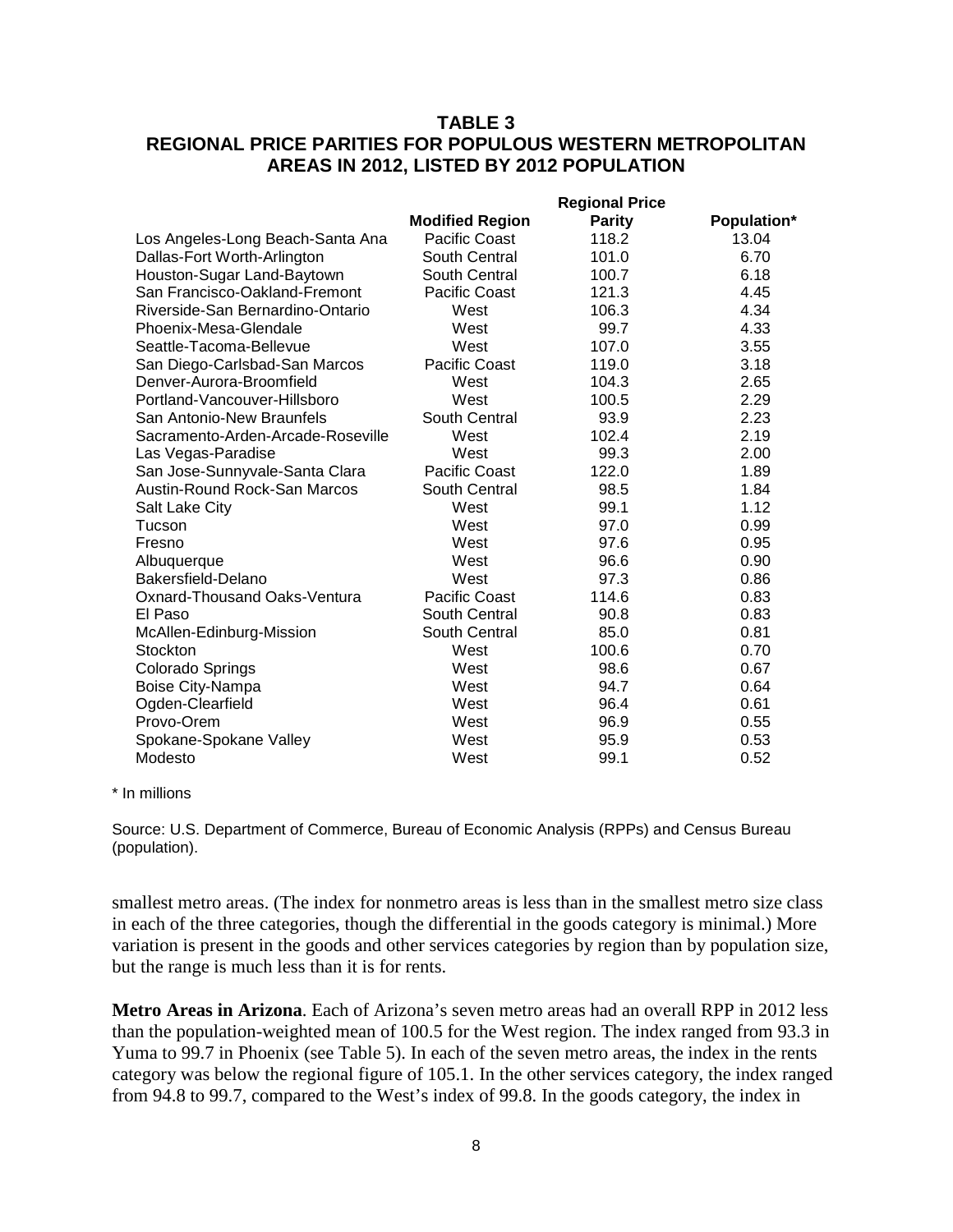### **TABLE 4 REGIONAL PRICE PARITIES IN 358 METROPOLITAN AREAS BY POPULATION SIZE AND REGION IN 2012**

|                         | <b>Population-Weighted Mean</b> |       |              |                       |  |
|-------------------------|---------------------------------|-------|--------------|-----------------------|--|
|                         | Total                           | Goods | <b>Rents</b> | <b>Other Services</b> |  |
| <b>ALL METROS</b>       | 102.2                           | 100.1 | 109.6        | 101.2                 |  |
| <b>Population</b>       |                                 |       |              |                       |  |
| At Least 3 Million      | 110.8                           | 103.3 | 133.7        | 107.3                 |  |
| 1,000,000 to 2,999,999  | 97.2                            | 97.6  | 97.8         | 96.6                  |  |
| 500,000 to 999,999      | 96.9                            | 98.3  | 93.1         | 98.1                  |  |
| 300,000 to 499,999      | 95.3                            | 98.1  | 89.3         | 96.9                  |  |
| 200,000 to 299,999      | 95.4                            | 98.3  | 88.7         | 96.9                  |  |
| 125,000 to 199,999      | 92.1                            | 97.0  | 80.3         | 94.9                  |  |
| 50,000 to 124,999       | 90.7                            | 96.4  | 77.3         | 94.1                  |  |
| <b>Modified Regions</b> |                                 |       |              |                       |  |
| <b>Pacific Coast</b>    | 118.5                           | 104.9 | 170.5        | 107.4                 |  |
| West                    | 100.5                           | 99.3  | 105.1        | 99.8                  |  |
| <b>Plains</b>           | 96.5                            | 98.3  | 92.9         | 96.7                  |  |
| <b>Great Lakes</b>      | 96.5                            | 98.9  | 91.5         | 97.1                  |  |
| South Central           | 96.3                            | 97.9  | 89.6         | 98.9                  |  |
| South                   | 90.0                            | 96.1  | 74.6         | 93.2                  |  |
| New England             | 107.3                           | 99.6  | 122.6        | 108.8                 |  |
| <b>Central Atlantic</b> | 112.5                           | 104.4 | 132.0        | 111.3                 |  |
| Southeast               | 96.2                            | 97.8  | 96.2         | 95.0                  |  |

Source: Calculated from U.S. Department of Commerce, Bureau of Economic Analysis.

#### **TABLE 5**

# **REGIONAL PRICE PARITIES IN ARIZONA'S METROPOLITAN AREAS COMPARED TO THE NATIONAL POPULATION-SIZE-CLASS AVERAGE, 2012**

| <b>Phoenix-Mesa-Scottsdale</b><br>At Least 3 Million                      | <b>Population</b><br>(000)<br>4.328 | Total<br>99.7<br>110.8       | Goods<br>101.4<br>103.3      | Rents<br>98.7<br>133.7       | Other<br><b>Services</b><br>98.5<br>107.3 |
|---------------------------------------------------------------------------|-------------------------------------|------------------------------|------------------------------|------------------------------|-------------------------------------------|
| Tucson<br>1,000,000 to 2,999,999<br>500,000 to 999,999                    | 992                                 | 97.0<br>97.2<br>96.9         | 96.9<br>97.6<br>98.3         | 92.4<br>97.8<br>93.1         | 99.7<br>96.6<br>98.1                      |
| Lake Havasu City-Kingman<br><b>Prescott</b><br>Yuma<br>200,000 to 299,999 | 203<br>213<br>202                   | 93.8<br>96.3<br>93.3<br>95.4 | 96.9<br>99.5<br>96.9<br>98.3 | 78.9<br>93.1<br>77.5<br>88.7 | 99.7<br>94.8<br>99.7<br>96.9              |
| <b>Flagstaff</b><br>Sierra Vista-Douglas<br>125,000 to 199,999            | 136<br>132                          | 98.4<br>94.1<br>92.1         | 99.5<br>na<br>97.0           | 102.3<br>na<br>80.3          | 94.8<br>na<br>94.9                        |

na: not available

Source: U.S. Department of Commerce, Bureau of Economic Analysis.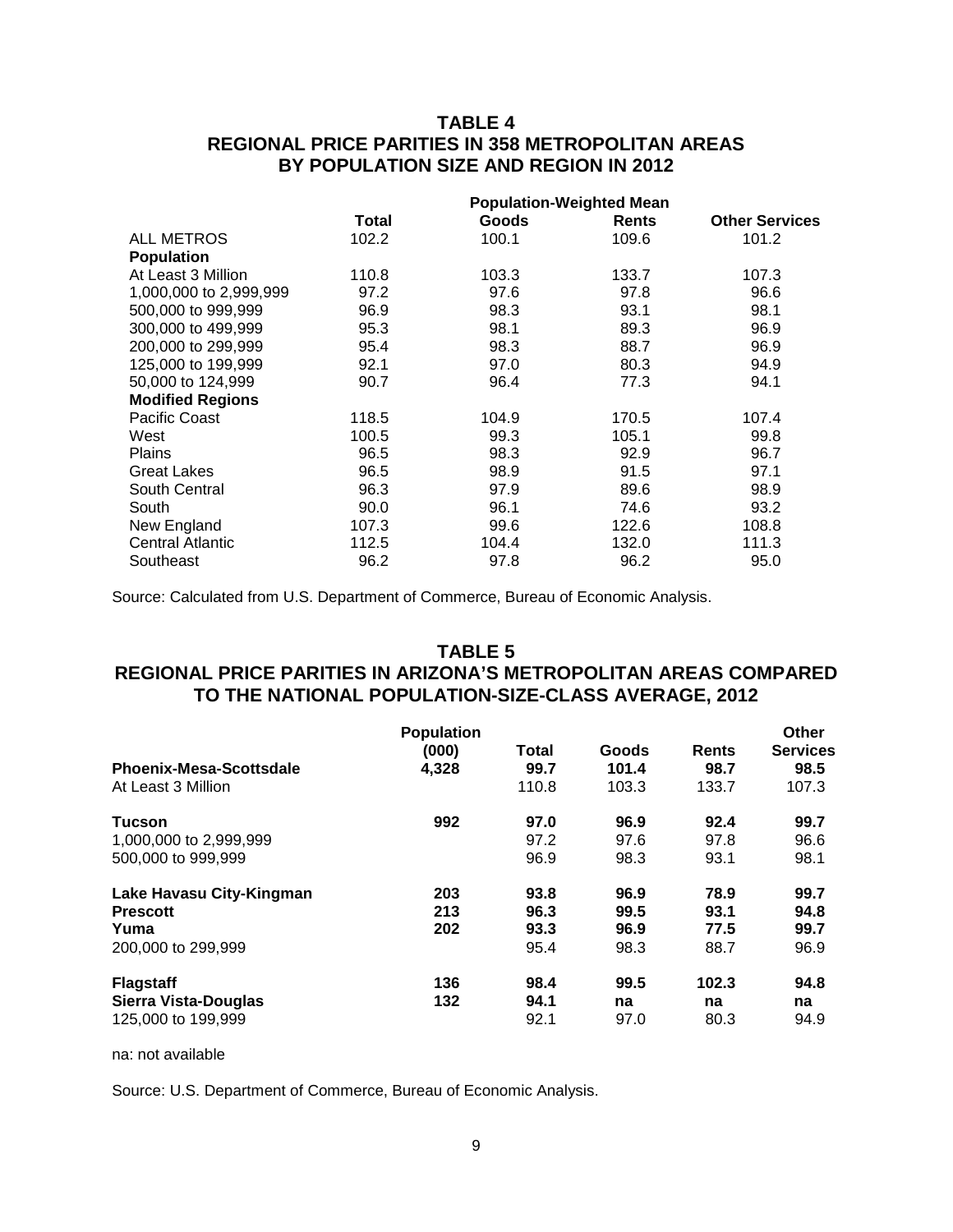Phoenix was 101.4, higher than the West's figure of 99.3. The index was between 96.9 and 99.5 in the other six metro areas.

Phoenix is by far the largest (4.3 million residents in 2012) of Arizona's seven metros and also had the highest RPP in 2012. Relative to the population-weighted mean of 110.8 in metro areas of at least 3 million residents, the 99.7 index in Phoenix was substantially lower. Among the 17 metros with a population of at least 3 million, only Atlanta and Detroit had a lower cost of living. The difference in the goods category was modest — 101.4 in Phoenix versus the size-class average of 103.3 — but the index for rents was only 98.7 in Phoenix compared to 133.7 in the largest size class. The index in Phoenix also was lower in the other services category (98.5 versus 107.3).

With a population just short of 1 million, the Tucson area is on the border of two size classes. Its 2012 RPP of 97.0 was essentially equal to the average of both the 1-to-3 million and 500,000-to-999,999 size classes. The cost of goods was marginally lower than the average of each size class but the cost of other services was a little higher than the averages. The index for rents was lower than average, though only marginally compared to the figure for the 500,000-to-999,999 category.

The Lake Havasu City, Prescott, and Yuma metro areas each have a population of a little more than 200,000. Compared to the average of the 200,000-to-299,999 size class in 2012 (95.4), the Prescott area's RPP of 96.3 was slightly higher while indexes of 93.8 for the Lake Havasu City area and 93.3 for the Yuma area were a little lower. The Prescott index was higher, and the Lake Havasu City and Yuma indexes were lower, than average in the goods and rents categories, but the relationship was reversed in the other services category.

The Flagstaff and Sierra Vista metro areas each had a population of about 135,000 in 2012. Compared to the 125,000-to-199,999 size-class average RPP of 92.1, each had a higher figure (98.4 in Flagstaff and 94.1 in Sierra Vista). The category figures are not available for Sierra Vista. For Flagstaff, the index for the other services category (94.8) was nearly identical to the size-class average. The goods index of 99.5 exceeded the average of 97.0, and the RPP of 102.3 for rents was significantly higher than the average of 80.3. Small metro areas with a large university, such as Flagstaff, tend to be more expensive than similarly sized areas.

### **Comparison of RPP and COLI**

This comparison is based on the subset of 204 metro areas for which COLI data are available in 2012. Since the U.S. average of the COLI data include nonmetro areas, and since the 204 areas represent barely more than half of all metro areas, the index values have been rebased such that the population-weighted average of the 204 areas is set equal to 100 for both the COLI and RPP.

In part because the COLI includes home prices, which vary more geographically than owners' equivalent rent, the overall COLI ranges more widely than the RPP across the 204 metro areas. The lower end of the range is comparable with indexes of 76.8 (RPP) and 76.2 (COLI) in 2012, but the highest RPP was 118.9 while the highest COLI was 149.3. Despite the difference in range, the RPP and COLI are highly correlated at 0.85.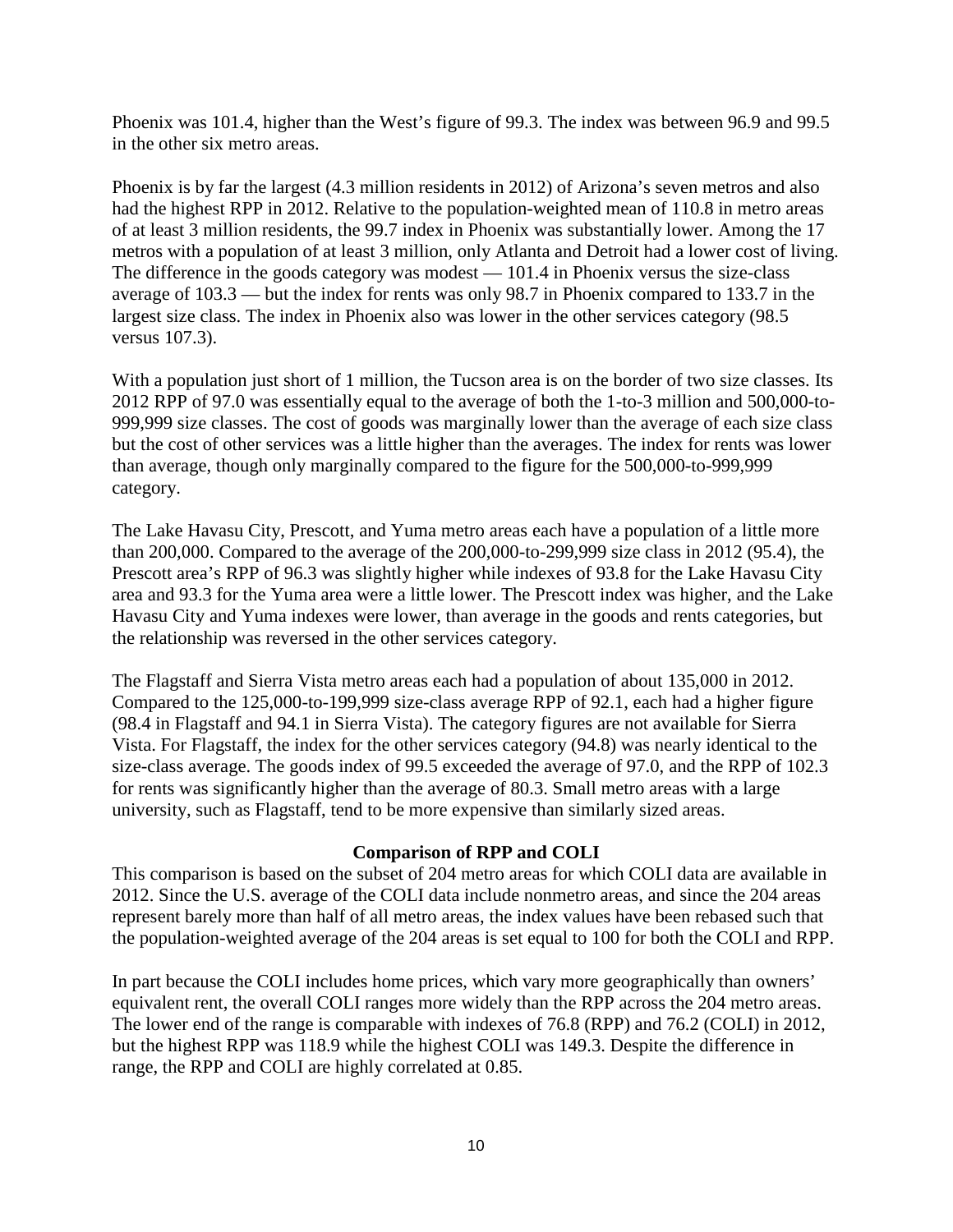The RPP and the COLI are correlated to the population of the metropolitan area, by 0.57 for the RPP and 0.49 for the COLI in 2012. Among metro areas of at least 3 million residents, the average COLI was higher than the average RPP, but in all of the other size classes, the average RPP was higher than the average COLI.

Correlations also are present with the modified regions. Metro areas along the Pacific Coast and in the New England and Central Atlantic regions in 2012 were on average more expensive than the national metro average based on both the COLI and the RPP. The average COLI was higher than the average RPP in these regions, but was lower in all other regions. The lowest regional averages were in the South and South Central regions.

### **Explaining the Variation in Cost of Living Across Metro Areas**

A large share of the variation in the cost of living from one metro area to another can be explained simply by population size and region. A multiple regression of the 381 metro areas in which the RPP was the dependent variable and population and a series of dummy variables corresponding to the modified regions were the independent (explanatory) variables produced an adjusted R-squared of 0.71. Population was highly significant. The regions were expressed relative to the Southeast region. The Pacific Coast, New England, Central Atlantic, and West regions were significantly more expensive than the Southeast, and the South region was significantly less expensive. The regression results were similar using the Census Bureau's regions, but the adjusted R-squared was lower at 0.55.

Using the same regression structure, regressions were run for the subset of 204 metro areas for which the COLI is available. Using the RPP as the dependent variable, the results were quite similar to those using the full sample of 381 metro areas; the adjusted R-squared of the smaller sample was 0.74. Using the COLI as the dependent variable, the results were generally similar, with an adjusted R-squared of 0.77, though some differences were seen in the regional coefficients.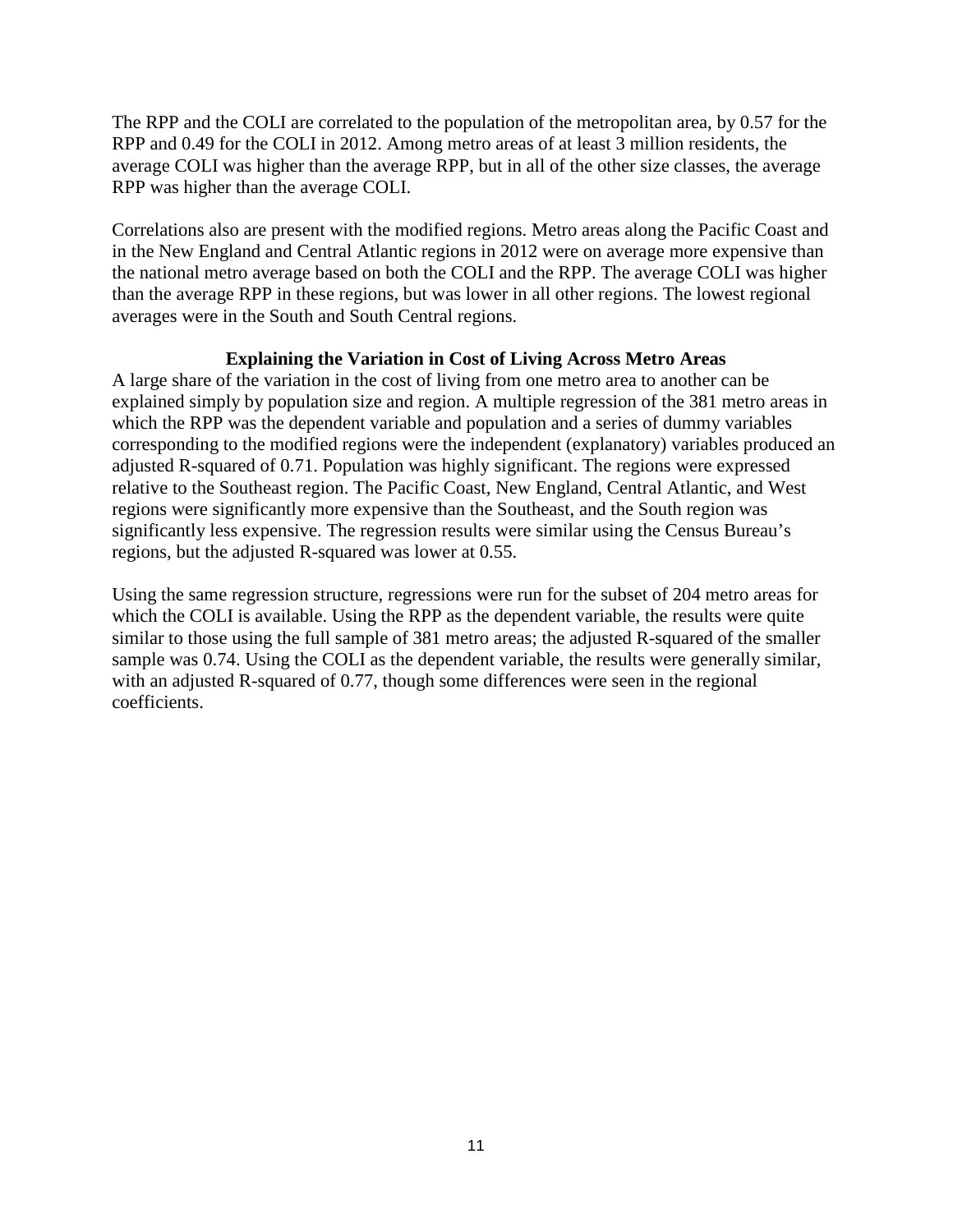### **PROSPERITY AND PRODUCTIVITY MEASURES**

Two measures of prosperity — per capita gross product (PCGP) and per capita personal income (PCPI) — and two proxies for measures of productivity — per employee gross product (PEGP) and per employee earnings (PEE) — are examined in this section by state and metropolitan area, before and after adjusting for the cost of living, as measured by the regional price parity. BEA data for 2012 are used to calculate each of the four measures.

In addition to these four measures, per capita income (PCI) from the American Community Survey is reviewed by state. (Per capita income for metropolitan areas is not examined since the ACS still classifies metropolitan areas by the old definitions and therefore its list of metro areas is inconsistent with the list used for the regional price parity data.) In order to reduce sampling error from the ACS, the average per capita income of the five years from 2008 through 2012 was used, adjusted by the five-year average RPP.

Correlations between the five measures vary from moderate to strong, measured both by states and by metro areas. The correlations between the per capita measures are around 0.75, though the correlation between per capita personal income and per capita income is nearly 0.9; the correlation between the two per employee measures also is around 0.75. The correlations between the per capita measures and the per employee indicators generally are also roughly 0.75. However, the correlation between each of the per capita income measures and per employee gross product is only about 0.5.

#### **States**

The fluctuations across the states in the levels of the productivity and prosperity measures are reduced by adjusting the figures for the cost of living. However, considerable variation remains after this adjustment is made — the ratio between the highest and lowest state (excluding the District of Columbia) was 2.01 for PCGP, 1.82 for PEGP, 1.66 for PCPI, 1.46 for PCI, and 1.42 for PEE.

For states with a RPP of less than 1, the adjustment for living costs raises the values of the productivity and prosperity measures. The 21 states with the lowest RPPs in 2012 — values of less than 94 — experienced an increase in their average rank across the four prosperity and productivity measures produced from BEA data for 2012. However, the magnitude of the change in the average rank is not closely correlated to the RPP. Mississippi, the state with the lowest RPP, had an average gain in rank of five places, while six states experienced an increase of between 9 and 12 places.

In contrast, 14 of the 16 states with a RPP of more than 1 experienced a decline in their average rank; in the other two, including the District of Columbia, which had the highest RPP, the rank did not change. The District of Columbia still ranked at the top on the productivity and prosperity measures after adjusting for the RPP. The average rank plummeted 26 places in Hawaii and 18 places in California. Three states along the East Coast had drops of between 10 and 14 places.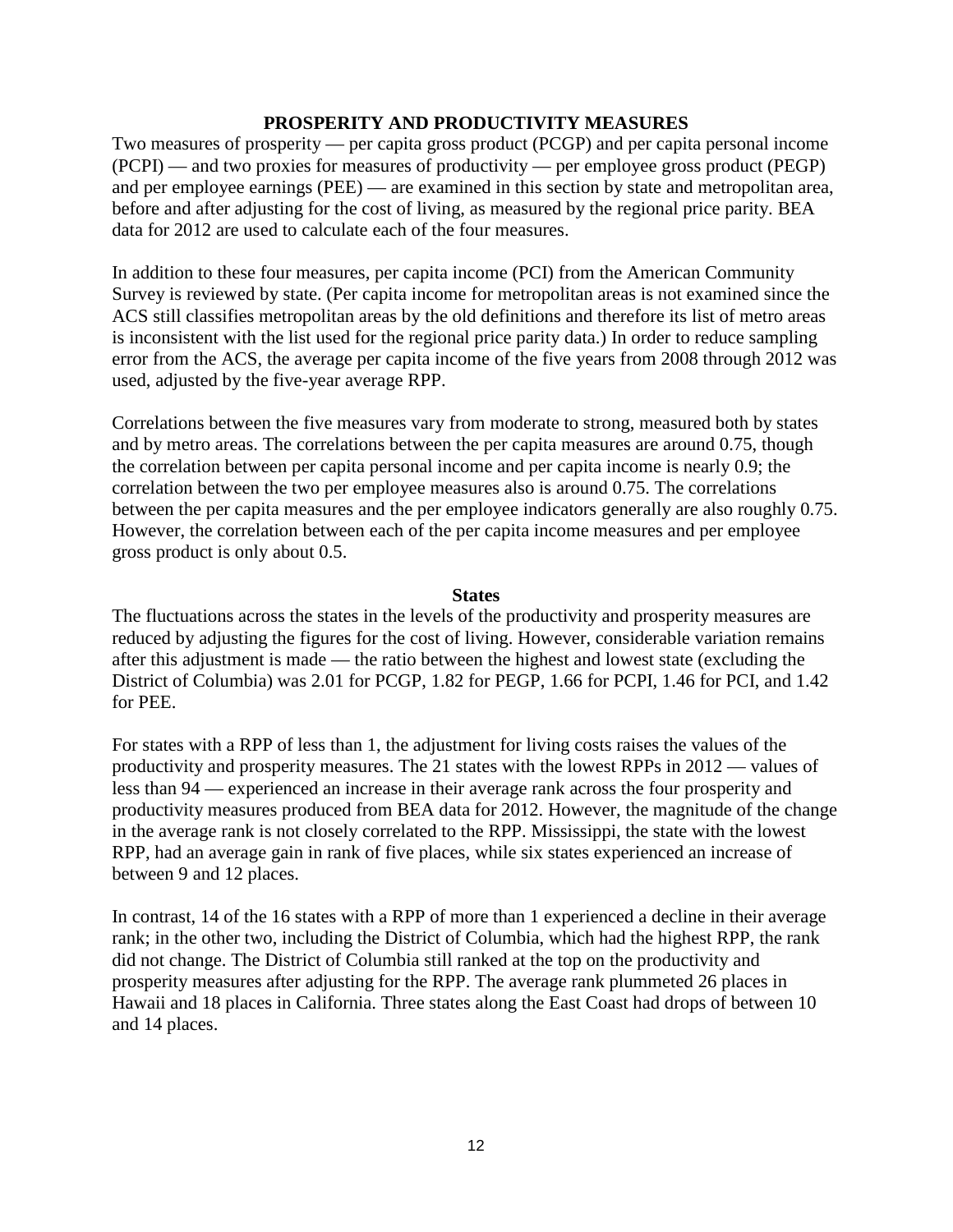Most of the 14 states with a RPP between 94 and 100 experienced a decrease in their average rank despite below-average living costs. Among these states, Arizona had the largest drop in average rank (seven places).

After adjusting for the RPP, the ranks by state on each of the five productivity and prosperity measures are shown in Table 6. Generally for any state, the ranks across the five measures are relatively consistent, but in some states more significant variation occurs, even between the conceptually similar measures of per capita personal income and per capita income.

As seen in Table 6, a regional pattern is seen in the ranks of the five cost-of-living-adjusted prosperity and productivity measures. However, even within a region, the productivity and prosperity measures can vary widely by state. For example, in the West, Washington and Wyoming rank relatively high, Colorado and Oregon on average are in the middle, while Arizona, Idaho, Montana, Nevada, New Mexico, and Utah rank low. A number of factors other than the cost of living and region of the country affect a state's productivity and prosperity measures. Some of these factors are discussed in the following subsection.

### **Arizona**

Before adjustment for living costs, Arizona was far below the national average on the two measures of prosperity based on data from the BEA, ranking among the 10 lowest states in 2012 (see the first two rows of Table 7). It was not as far below average on the proxy measures of productivity (the third and fourth rows of the table) and on per capita income from the ACS, ranking only a little below the middle. Given that the state's cost of living in 2012 was only a little less than the national average, the percent difference from the national average after adjusting for living costs was only slightly smaller on the five measures of prosperity and productivity. However, after adjustment for the cost of living, Arizona's rank among the states was even lower, with the difference from the unadjusted rank ranging from between four and 12 places across the five measures. After considering the cost of living, Arizona ranked among the bottom eight states on each of the per capita measures and among the bottom 15 states on each of the per employee measures.

Median household income also is available from the ACS. Arizona ranked a little higher on this measure at 35th after adjusting for living costs. However, because of variations by state in average household size, household income is not as good a measure of effective income or prosperity as the per capita measure. In most states, the rank based on household income is not much different than that based on per capita income, but in some states, the difference is wide. For example, Utah ranked ninth on median household income but 49th on per capita income in 2012.

Arizona also compares poorly on measures of productivity and prosperity among the 10 western comparison states, both before and after adjusting for the cost of living. After adjustment, it ranked ninth on PCGP, eighth on both PCPI and PEGP, seventh on PCI, and fifth on PEE in 2012. The ranks were nearly identical before adjustment for living costs. After adjustment for living costs, Texas and Washington compared most favorably across the five measures. California, Colorado and Oregon ranked next highest. Nevada and New Mexico generally ranked higher than Arizona, with Idaho and Utah comparing least favorably.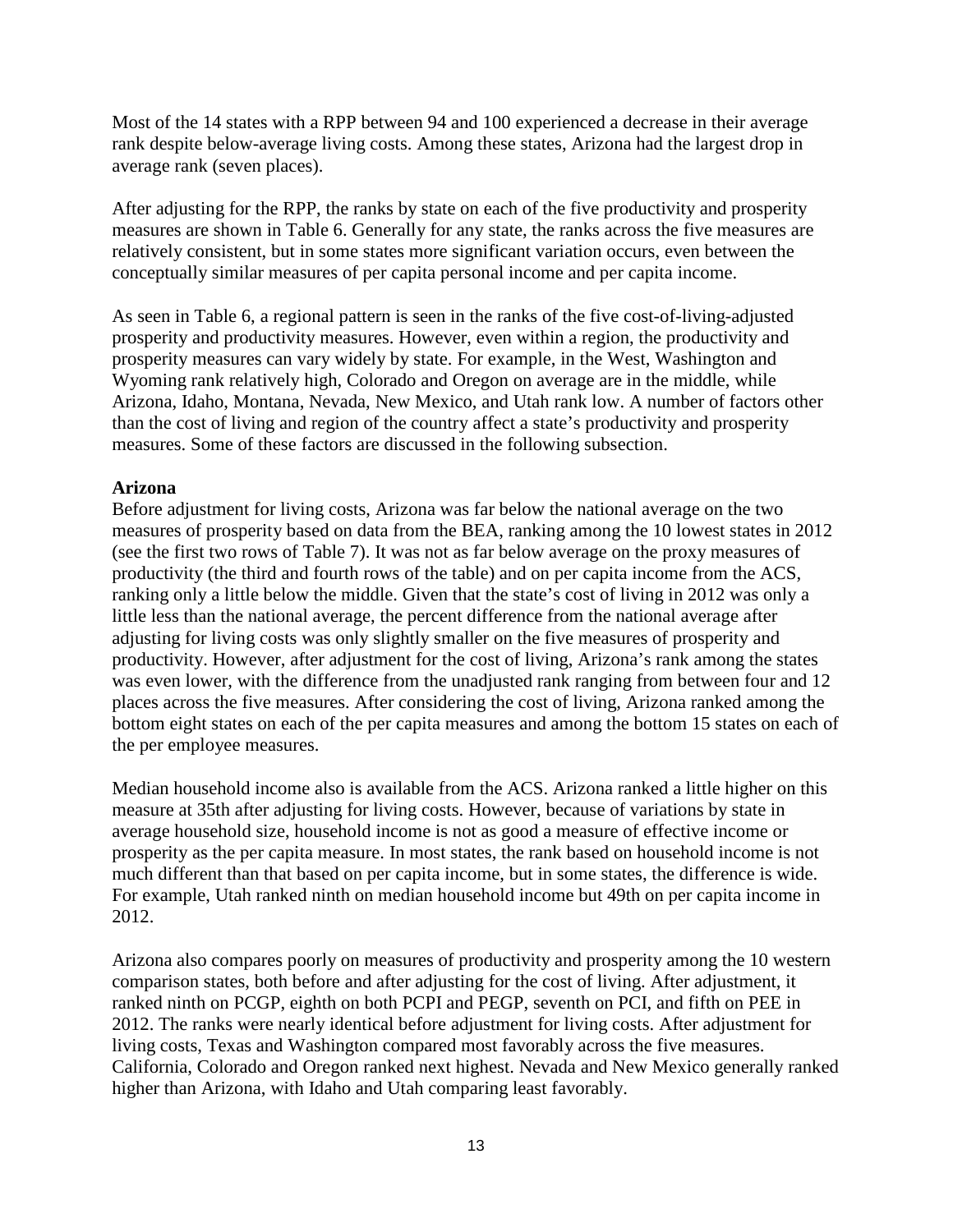# **TABLE 6 PROSPERITY AND PRODUCTIVITY MEASURES BY STATE, ADJUSTED FOR THE COST OF LIVING, ORGANIZED BY MODIFIED REGION**

|                      | Rank, 1 = Highest                            |                                         |                                                          |                                           |                             |  |
|----------------------|----------------------------------------------|-----------------------------------------|----------------------------------------------------------|-------------------------------------------|-----------------------------|--|
|                      | Per Capita<br><b>Gross</b><br><b>Product</b> | Per Capita<br>Personal<br><b>Income</b> | Per<br><b>Employee</b><br><b>Gross</b><br><b>Product</b> | Per<br><b>Employee</b><br><b>Earnings</b> | Per Capita<br><b>Income</b> |  |
| <b>Pacific Coast</b> |                                              |                                         |                                                          |                                           |                             |  |
| Alaska               | 3                                            | 16                                      | $\mathbf 1$                                              | 6                                         | 11                          |  |
| California*          | 31                                           | 34                                      | 19                                                       | 22                                        | 39                          |  |
| Hawaii               | 44                                           | 47                                      | 47                                                       | 49                                        | 47                          |  |
| <b>West</b>          |                                              |                                         |                                                          |                                           |                             |  |
| Arizona              | 46                                           | 49                                      | 41                                                       | 37                                        | 44                          |  |
| Colorado             | 20                                           | 22                                      | 38                                                       | 30                                        | 10                          |  |
| Idaho                | 51                                           | 50                                      | 49                                                       | 47                                        | 50                          |  |
| Montana              | 43                                           | 35                                      | 48                                                       | 51                                        | 38                          |  |
| Nevada               | 35                                           | 45                                      | 32                                                       | 42                                        | 30                          |  |
| <b>New Mexico</b>    | 39                                           | 48                                      | 23                                                       | 41                                        | 46                          |  |
| Oregon               | 16                                           | 42                                      | 11                                                       | 39                                        | 28                          |  |
| Utah                 | 32                                           | 51                                      | 42                                                       | 45                                        | 49                          |  |
| Washington           | 15                                           | 24                                      | 9                                                        | 12                                        | 14                          |  |
| Wyoming              | 4                                            | 4                                       | 4                                                        | 27                                        | 12                          |  |
| <b>Plains</b>        |                                              |                                         |                                                          |                                           |                             |  |
| lowa                 | 12                                           | 8                                       | 25                                                       | 20                                        | 16                          |  |
| Kansas               | 18                                           | 12                                      | 37                                                       | 26                                        | 15                          |  |
| Minnesota            | 13                                           | 11                                      | 27                                                       | 16                                        | 7                           |  |
| Nebraska             | $\overline{7}$                               | $\overline{7}$                          | 15                                                       | 11                                        | 18                          |  |
| North Dakota         | $\overline{2}$                               | $\overline{2}$                          | 8                                                        | 2                                         | 6                           |  |
| South Dakota         | 10                                           | 6                                       | 28                                                       | 33                                        | 20                          |  |
| <b>Great Lakes</b>   |                                              |                                         |                                                          |                                           |                             |  |
| Illinois             | 17                                           | 19                                      | 13                                                       | 8                                         | 19                          |  |
| Indiana              | 23                                           | 31                                      | 16                                                       | 31                                        | 33                          |  |
| Michigan             | 41                                           | 39                                      | 35                                                       | 29                                        | 32                          |  |
| Ohio                 | 19                                           | 23                                      | 14                                                       | 9                                         | 24                          |  |
| Wisconsin            | 25                                           | 20                                      | 39                                                       | 32                                        | 17                          |  |
| <b>South Central</b> |                                              |                                         |                                                          |                                           |                             |  |
| Louisiana            | 9                                            | 28                                      | 5                                                        | 17                                        | 40                          |  |
| Oklahoma             | 29                                           | 21                                      | 30                                                       | 18                                        | 37                          |  |
| Texas                | 11                                           | 26                                      | 6                                                        | 7                                         | 35                          |  |
| South                |                                              |                                         |                                                          |                                           |                             |  |
| Alabama              | 42                                           | 37                                      | 34                                                       | 34                                        | 41                          |  |
| Arkansas             | 37                                           | 40                                      | 29                                                       | 40                                        | 48                          |  |
| Kentucky             | 38                                           | 41                                      | 40                                                       | 36                                        | 43                          |  |
| Mississippi          | 50                                           | 44                                      | 44                                                       | 44                                        | 51                          |  |
| Missouri             | 26                                           | 25                                      | 31                                                       | 23                                        | 22                          |  |
| <b>Tennessee</b>     | 34                                           | 30                                      | 36                                                       | 21                                        | 34                          |  |
| West Virginia        | 45                                           | 43                                      | 33                                                       | 35                                        | 45                          |  |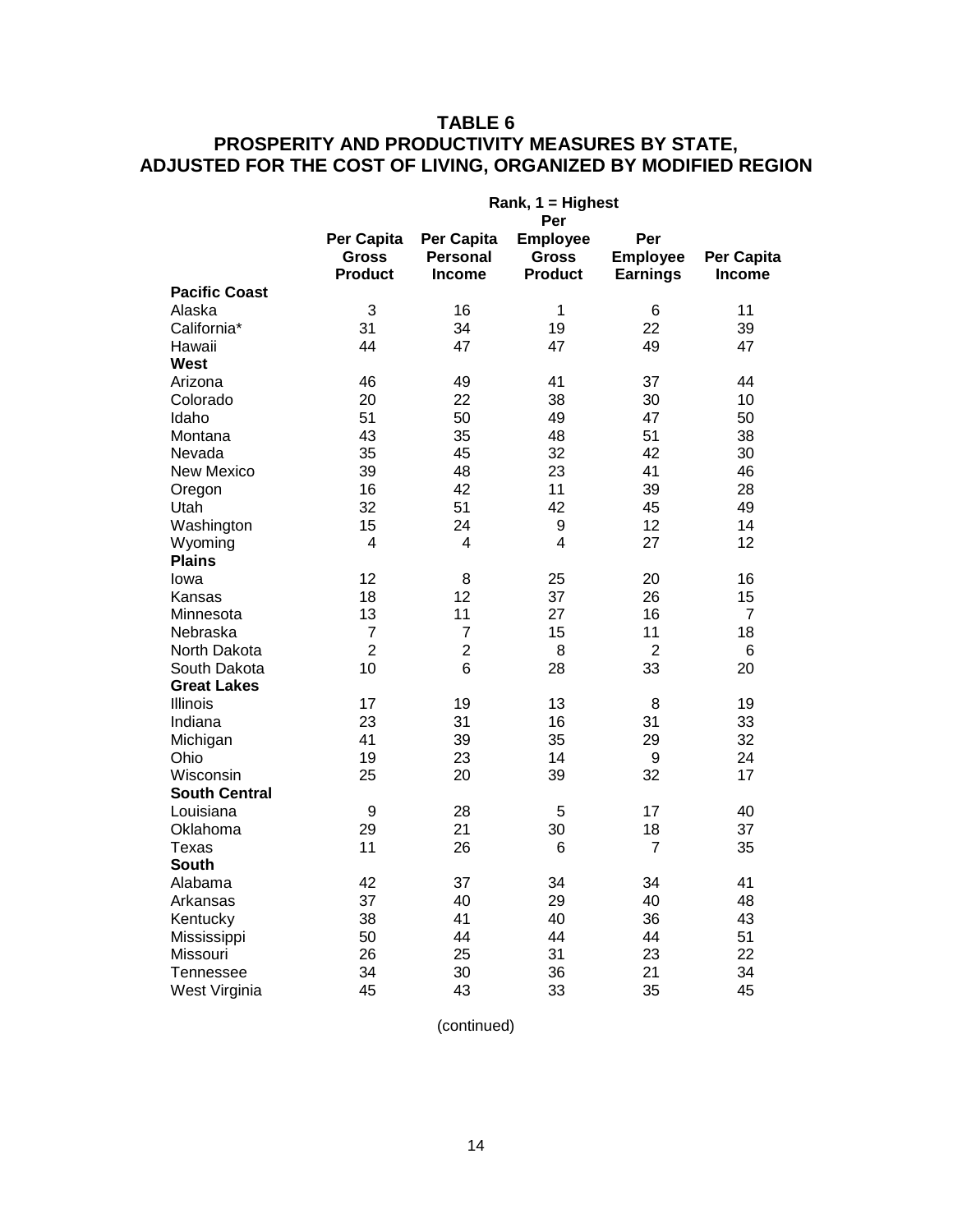### **TABLE 6 (continued) PROSPERITY AND PRODUCTIVITY MEASURES BY STATE, ADJUSTED FOR THE COST OF LIVING, ORGANIZED BY MODIFIED REGION**

|                         | Rank, $1 =$ Highest |                 |                 |                 |                |  |  |
|-------------------------|---------------------|-----------------|-----------------|-----------------|----------------|--|--|
|                         | Per                 |                 |                 |                 |                |  |  |
|                         | Per Capita          | Per Capita      | <b>Employee</b> | Per             |                |  |  |
|                         | <b>Gross</b>        | <b>Personal</b> | <b>Gross</b>    | <b>Employee</b> | Per Capita     |  |  |
|                         | <b>Product</b>      | <b>Income</b>   | <b>Product</b>  | <b>Earnings</b> | <b>Income</b>  |  |  |
| <b>New England</b>      |                     |                 |                 |                 |                |  |  |
| Connecticut             | 6                   | 3               | $\overline{7}$  | 4               | $\overline{2}$ |  |  |
| Maine                   | 48                  | 36              | 50              | 48              | 31             |  |  |
| <b>Massachusetts</b>    | 8                   | 5               | 12              | 3               | 3              |  |  |
| New Hampshire           | 36                  | 15              | 46              | 43              | 9              |  |  |
| Rhode Island            | 30                  | 14              | 21              | 19              | 13             |  |  |
| Vermont                 | 40                  | 27              | 51              | 50              | 21             |  |  |
| <b>Central Atlantic</b> |                     |                 |                 |                 |                |  |  |
| Delaware                | 5                   | 29              | 3               | 10              | 23             |  |  |
| District of Columbia    | 1                   | 1               | $\overline{2}$  | 1               | 1              |  |  |
| Maryland                | 24                  | 9               | 26              | 24              | 5              |  |  |
| New Jersey              | 22                  | 10              | 18              | 15              | 8              |  |  |
| New York                | 14                  | 17              | 10              | 5               | 26             |  |  |
| Pennsylvania            | 28                  | 18              | 24              | 14              | 25             |  |  |
| <b>Southeast</b>        |                     |                 |                 |                 |                |  |  |
| Florida                 | 49                  | 32              | 45              | 46              | 36             |  |  |
| Georgia                 | 33                  | 38              | 22              | 25              | 29             |  |  |
| North Carolina          | 27                  | 33              | 17              | 28              | 27             |  |  |
| South Carolina          | 47                  | 46              | 43              | 38              | 42             |  |  |
| Virginia                | 21                  | 13              | 20              | 13              | 4              |  |  |

\* The inland portion of California is in the West region; the state is listed in the Pacific Coast region since a large majority of its population lives in this region.

#### Sources:

Per capita gross product, per capita personal income, per employee gross product, and per employee earnings all are for 2012 and are adjusted by the 2012 regional price parity — all are from the U.S. Department of Commerce, Bureau of Economic Analysis.

Per capita income is from the American Community Survey produced by the U.S. Department of Commerce, Census Bureau, and covers the 2008-to-2012 period. It is adjusted by the 2008-to-2012 average of the regional price parity.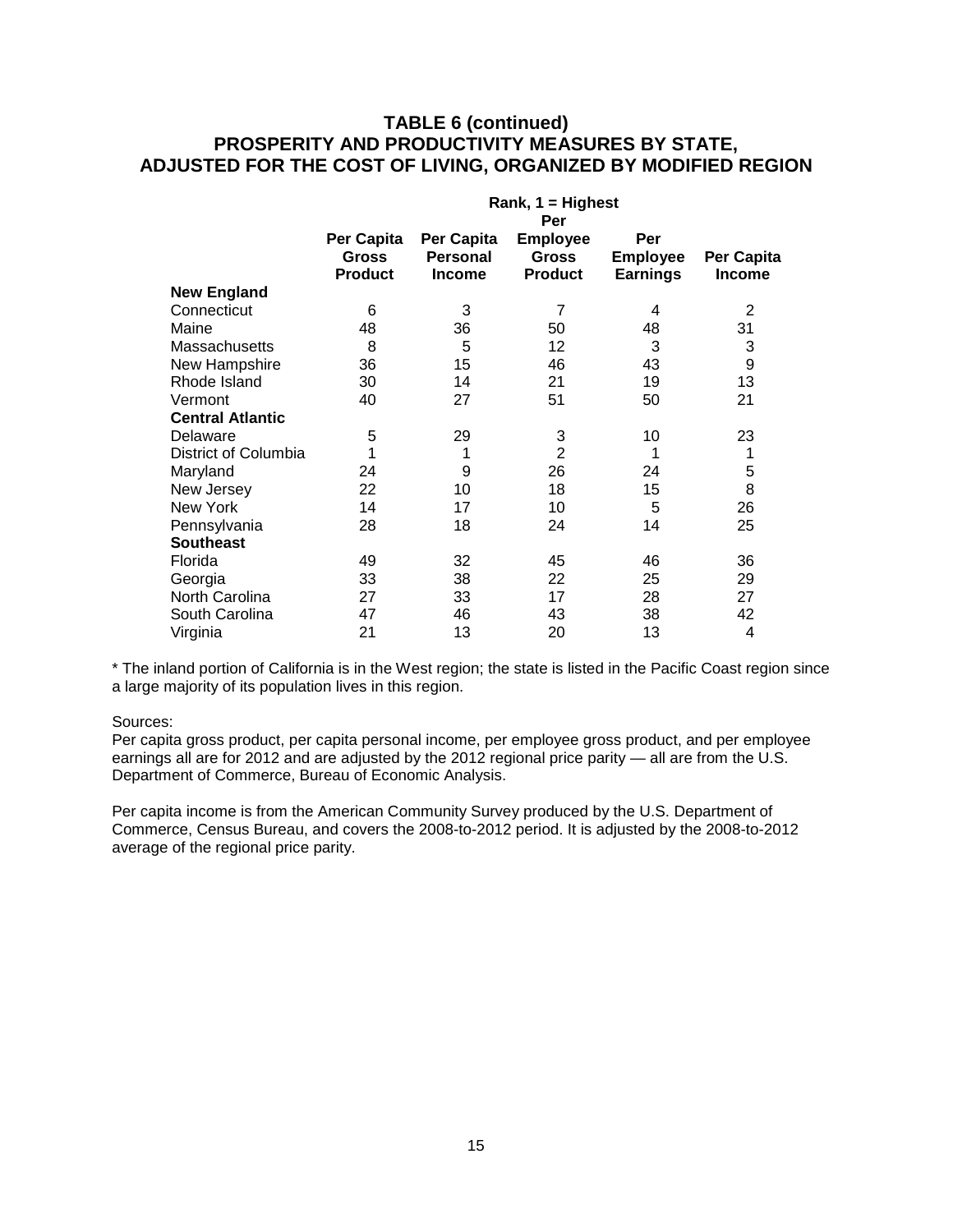### **TABLE 7 MEASURES OF PROSPERITY AND PRODUCTIVITY, ARIZONA**

|                            | Difference from U.S. Average |            | Rank*      |            |
|----------------------------|------------------------------|------------|------------|------------|
|                            | Unadjusted                   | Adjusted** | Unadjusted | Adjusted** |
| Per Capita Gross Product   | $-19.4%$                     | $-17.9%$   | 42         | 46         |
| Per Capita Personal Income | $-17.1$                      | $-15.5$    | 42         | 49         |
| Per Employee Gross Product | -9.6                         | $-7.9$     | 29         | 41         |
| Per Employee Earnings      | $-10.6$                      | -8.9       | 31         | 37         |
| Per Capita Income          | -8.8                         | $-8.0$     | 32         | 44         |

\* Among 50 states and District of Columbia, with a rank of 1 assigned to the highest dollar value \*\* Adjusted for regional price parity

#### Sources:

Per capita gross product, per capita personal income, per employee gross product, and per employee earnings all are for 2012 and are adjusted by the 2012 regional price parity — all are from the U.S. Department of Commerce, Bureau of Economic Analysis.

Per capita income is from the American Community Survey produced by the U.S. Department of Commerce, Census Bureau, and covers the 2008-to-2012 period. It is adjusted by the 2008-to-2012 average of the regional price parity.

As explained in *The Magnitude and Causes of Arizona's Low Per Capita Income*, February 2010, accessible from [http://economist.asu.edu/p3/job-quality,](http://economist.asu.edu/p3/job-quality) the BEA's measure of per capita personal income likely overstates the shortfall between Arizona and the nation, while the Census Bureau's measure of per capita income understates the differential. Arizona's large shortfall from the national average on prosperity measures was found to result from the state being below average on each of several factors:

- Workforce participation rate:
	- The state's age distribution slightly above-average shares of both children and senior citizens — contributes to the low employment-to-population ratio.
	- The participation rate is below average among those 55 or older, in part due to the inmigration of retirees from other states.
	- The participation rate is below average even in the prime 25-to-54 age group, likely in part due to the low educational achievement and attainment of some residents, which translates to inadequate labor force skills. Cultural factors related to the workforce participation of women probably also contribute to the subpar participation rate.
- Average wage:
	- The state's job quality the mix of jobs as defined by industry and by occupation is below average, particularly as measured by industry.
	- Even after considering the employment mix, wages are below average, presumably due to individuals willing to accept a lower wage in exchange for what they perceive to be a superior quality of life.
- Employee benefits. In addition to below-average wages, wage and salary workers in Arizona on average receive below-average amounts of other compensation.
- Proprietors' income per proprietor. The average income of those who are self-employed is considerably below average in Arizona.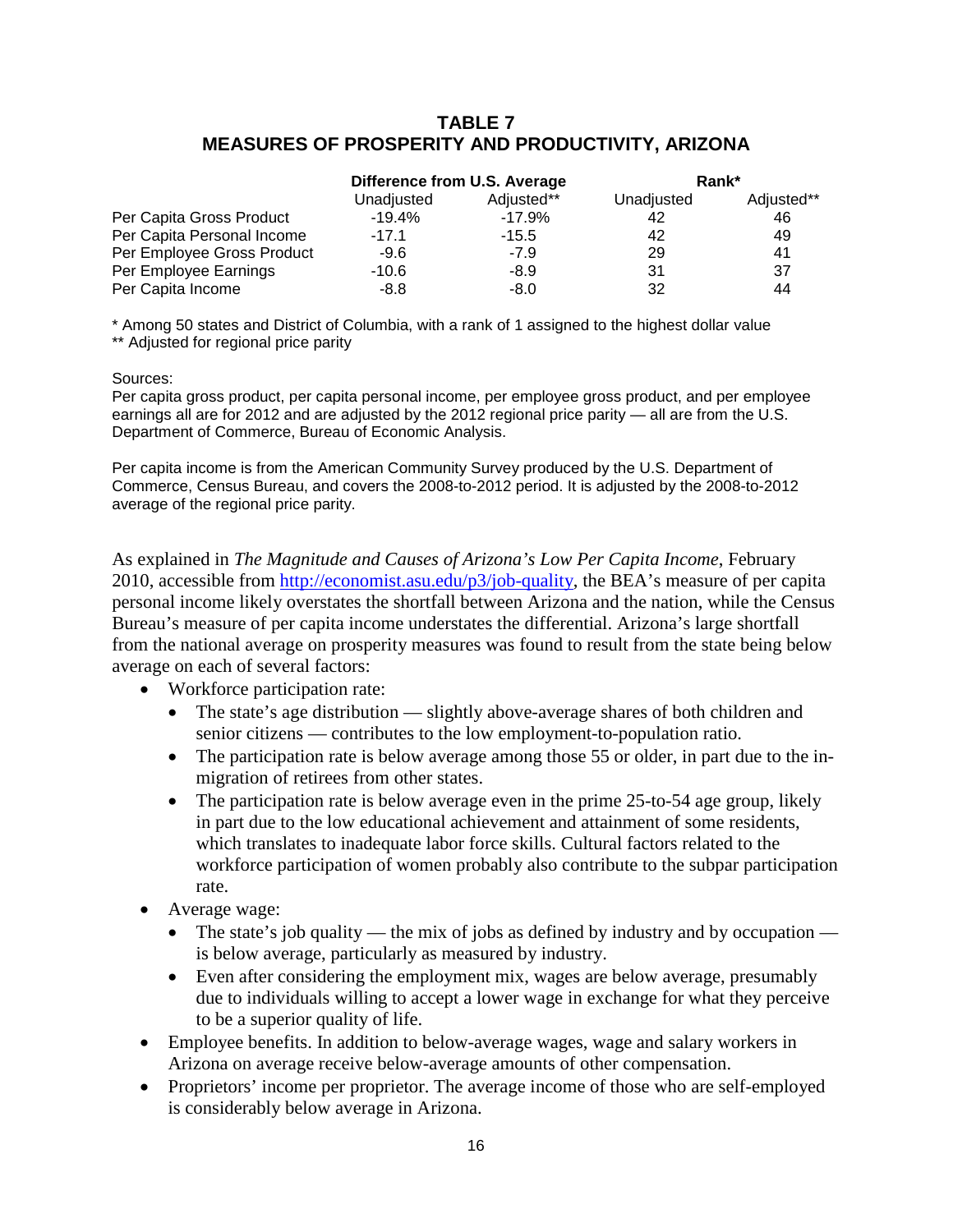• Other sources of income. The average Arizonan receives below-average amounts of dividends, interest and rent.

The most important factors are the low average wage and the low workforce participation rate.

### **Metropolitan Versus Nonmetropolitan**

For the personal income and earnings measures, the BEA divides each state into a metropolitan portion and a nonmetropolitan portion. The combined figures for Arizona's seven metropolitan areas compared quite unfavorably to metropolitan areas in other states in 2012. Before adjustment for living costs, Arizona's metro portion was 19 percent below the national metro average on PCPI (ranked 46th) and 13 percent below average on PEE (ranked 38th). After adjustment for living costs, the ranks were a little lower at 49th on PCPI (16 percent below average) and 41st on PEE (11 percent below average).

The nonmetropolitan portion of the state also compares quite poorly on PCPI. Of the 47 states with a nonmetropolitan area, Arizona's nonmetro portion ranked last in 2012, both before and after adjustment for living costs. The adjusted figure was 23 percent below the nonmetro average. In contrast, Arizona's nonmetro portion ranked close to the middle on the per employee earnings measure at 25th (4 percent below average) after adjustment for living costs.

### **Metropolitan Areas**

As in the states, some of the variation in the levels of productivity and prosperity measures across the nation's 381 metro areas is due to the variation in living costs. However, after adjusting for the cost of living, considerable differences remain. While population size and region each is correlated to the variations across the metro areas in the levels of cost-of-livingadjusted prosperity and productivity, as described below, they explain only a minority of the variation across the metro areas.

On each of the four measures of productivity and prosperity available by metro area, fewer than one-third of the metro areas had a cost-of-living-adjusted figure higher than the national population-weighted mean of the 381 metro areas in 2012. The metro area with the highest figure had a value at least 2.75 times as large as the metro area with the smallest figure on each measure.

Before adjusting for the cost of living, each of the measures of productivity and prosperity in 2012 were closely related to metro area population size, though the population-weighted mean in the 50,000-to-124,999 size class was similar to that in the 125,000-to-199,999 category. The range was greatest in the per capita gross product measure, with the average among metro areas of at least 3 million residents 17 percent above the national metro average and the mean among metros of less than 200,000 residents 28 percent less than the national average. The range was least on the per capita personal income measure, but still varied by size class from 12 percent above average to 17 percent below average.

Using the modified set of regions, productivity and prosperity in 2012 also varied widely by region before adjusting for living costs. The population-weighted means were highest in the Pacific Coast, New England, and Central Atlantic regions and lowest in the West, South, and Southeast regions.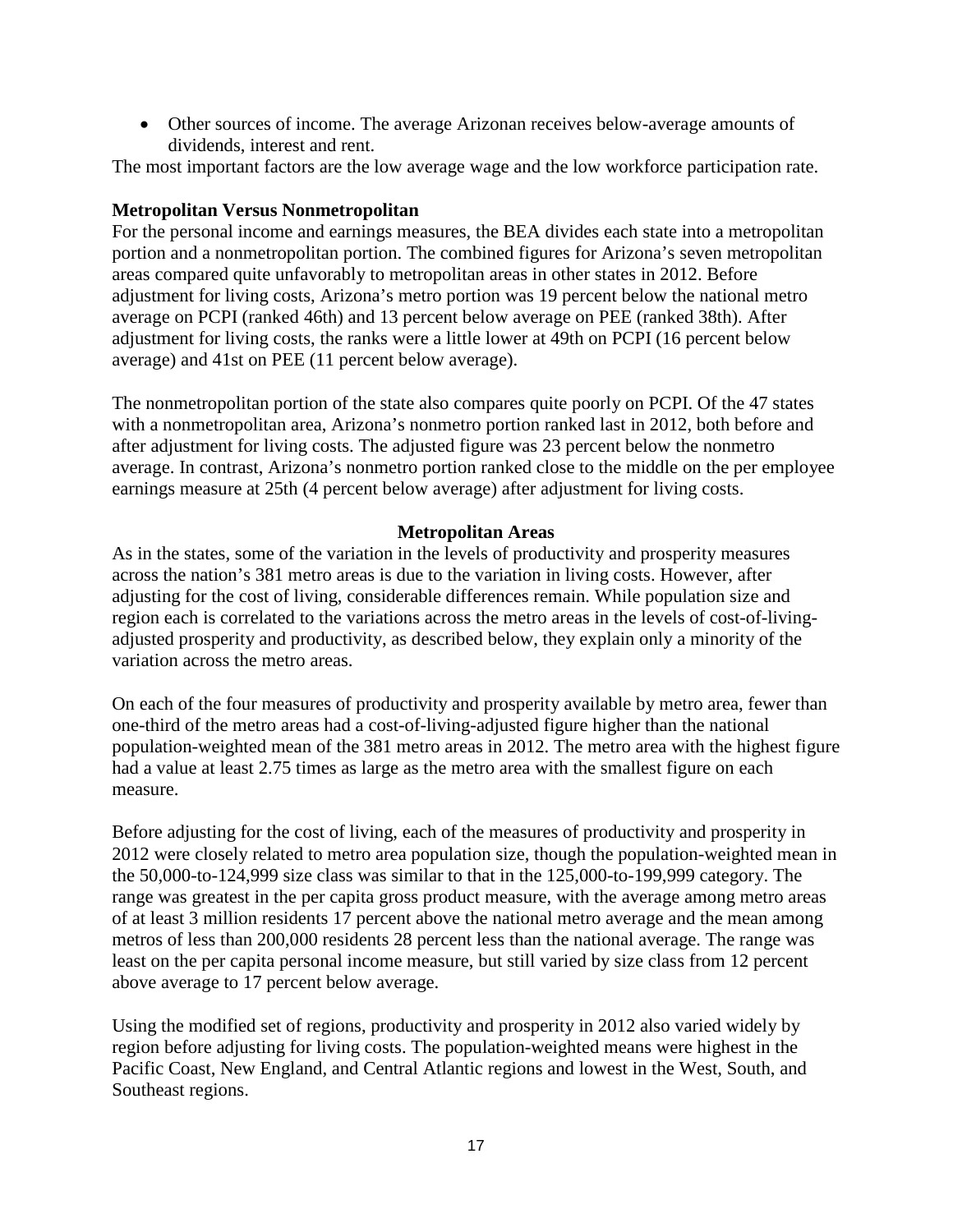After adjusting for the cost of living, the range in 2012 by population size was smaller, but still was significant, on the productivity and prosperity measures. As seen in Table 8, on each of the four measures, the size-class average was above the national average among metro areas of more than 1 million residents, with areas of at least 3 million residents having an average only slightly higher than metro areas of between 1-and-3 million. The averages in the 500,000-to-999,999 size class were substantially lower; the difference between this category and the 1-to-3-million category ranged from 9 percent on per capita personal income to 22 percent on per capita gross product. In the 300,000-to-499,999 size class, the averages were almost as high as in the 500,000-to-999,999 category. In metro areas of less than 300,000 residents, the productivity and prosperity values were a little lower, but did not differ much across the three size classes.

Adjusting for the cost of living also reduces the geographic variation in the productivity and prosperity measures, but significant differences remain. Four regions rank highest on the average of the four measures: Plains, South Central, New England, and Central Atlantic. Three regions have values on each of the four measures near the national metro average: Great Lakes, Pacific Coast, and South. The Pacific Coast and South regions were at opposite ends of the spectrum on an unadjusted basis. Two regions have values far below the national metro average across the four measures: the West, which had the lowest value on three of the four measures, and the

### **TABLE 8 PROSPERITY AND PRODUCTIVITY MEASURES ADJUSTED FOR REGIONAL PRICE PARITY IN 381 METROPOLITAN AREAS BY POPULATION SIZE AND REGION IN 2012**

|                         | <b>Population-Weighted Mean, in Thousands of Dollars</b><br>Per Capita |                                  |                                      |                                 |  |
|-------------------------|------------------------------------------------------------------------|----------------------------------|--------------------------------------|---------------------------------|--|
|                         | Per Capita<br><b>Gross Product</b>                                     | <b>Personal</b><br><b>Income</b> | Per Employee<br><b>Gross Product</b> | Per Employee<br><b>Earnings</b> |  |
| <b>ALL METROS</b>       | \$51.3                                                                 | \$44.1                           | \$87.3                               | \$54.9                          |  |
| <b>Population</b>       |                                                                        |                                  |                                      |                                 |  |
| At Least 3 million      | 55.7                                                                   | 45.4                             | 93.1                                 | 57.7                            |  |
| 1,000,000 to 2,999,999  | 55.1                                                                   | 45.7                             | 91.4                                 | 56.9                            |  |
| 500,000 to 999,999      | 45.0                                                                   | 42.0                             | 79.9                                 | 51.3                            |  |
| 300,000 to 499,999      | 44.4                                                                   | 41.6                             | 79.0                                 | 50.4                            |  |
| 200,000 to 299,999      | 42.4                                                                   | 40.7                             | 75.1                                 | 48.8                            |  |
| 125,000 to 199,999      | 40.9                                                                   | 40.4                             | 73.9                                 | 48.7                            |  |
| 50,000 to 124,999       | 41.9                                                                   | 41.2                             | 75.3                                 | 49.3                            |  |
| <b>Modified Regions</b> |                                                                        |                                  |                                      |                                 |  |
| Pacific Coast           | 52.5                                                                   | 43.4                             | 87.9                                 | 54.5                            |  |
| West                    | 44.3                                                                   | 39.1                             | 81.6                                 | 50.9                            |  |
| <b>Plains</b>           | 58.5                                                                   | 47.6                             | 88.1                                 | 55.2                            |  |
| <b>Great Lakes</b>      | 52.5                                                                   | 44.4                             | 88.8                                 | 56.4                            |  |
| South Central           | 57.5                                                                   | 44.7                             | 96.7                                 | 58.4                            |  |
| South                   | 50.8                                                                   | 44.3                             | 86.5                                 | 55.3                            |  |
| New England             | 55.2                                                                   | 51.0                             | 86.7                                 | 58.1                            |  |
| <b>Central Atlantic</b> | 53.3                                                                   | 47.2                             | 88.9                                 | 58.1                            |  |
| Southeast               | 46.7                                                                   | 41.9                             | 82.8                                 | 50.1                            |  |

Source: Calculated from U.S. Department of Commerce, Bureau of Economic Analysis.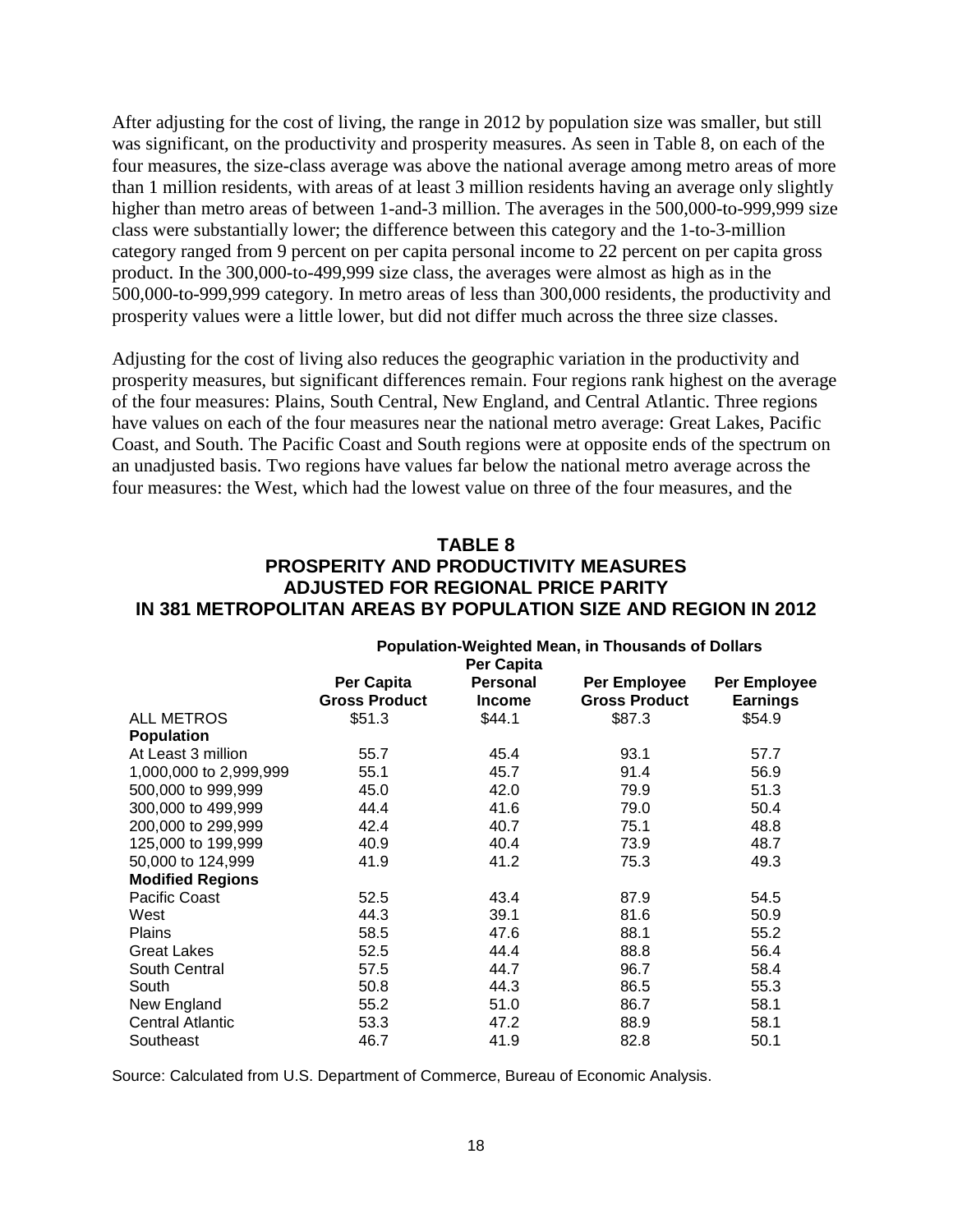Southeast. The magnitude of the variation across the nine regions was the same as the variation across the seven population size classes.

The uneven distribution of large metro areas across the regions affects the population-weighted means by region shown in Table 8. Taking this into consideration, the Plains region has the highest prosperity and productivity figures. The figures for the Central Atlantic and Pacific Coast regions are not as strong as they appear in Table 8.

Table 9 shows the productivity and prosperity measures for 2012 after adjustment for the cost of living for 30 western metro areas with a moderate-to-large population. Of the 16 metro areas with a population of at least 1 million, all but Riverside ranked among the top 16 of the 30 metros on the measures of productivity and prosperity. The Phoenix and Tucson metro areas each ranked lower than would be expected given their population.

### **Metro Areas in Arizona**

Among the 17 metro areas nationally with more than 3 million residents, the Phoenix area ranked 15th and 16th on the per capita measures and 13th on each of the per employee measures after adjustment for the cost of living. Among the 52 metro areas with at least 1 million residents, the Phoenix area's ranks ranged from 37th on per employee gross product to 49th on per capita personal income. Among 65 metro areas with between 500,000 and 1.5 million residents, the Tucson area ranked 55th on each of the per capita measures and 57th on each of the per employee measures.

The cost-of-living-adjusted productivity and prosperity figures for the Phoenix area in 2012 ranged from 7-to-16 percent below the population-weighted means of the metro areas of 3 million or more residents. The Tucson area was similarly far below the means in the 500,000-to-999,999 size class. In four of Arizona's five smaller metro areas, the productivity and prosperity measures were even further below their size-class average (see Table 10). The figures for the Sierra Vista-Douglas area were above the average on the per employee measures and near average on the per capita personal income measure, but significantly below average on per capita gross product.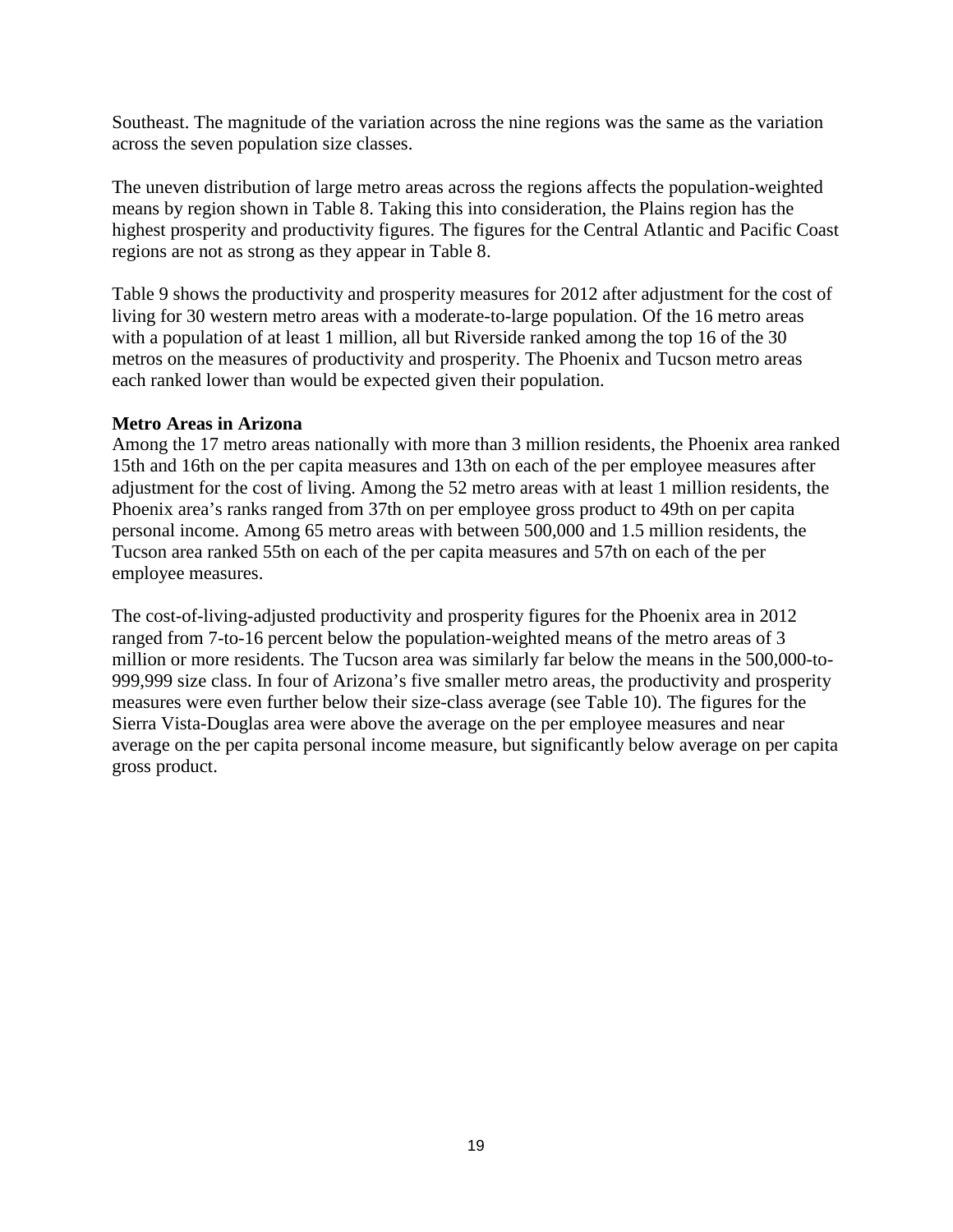### **TABLE 9 PRODUCTIVITY AND PROSPERITY MEASURES ADJUSTED FOR COST OF LIVING FOR POPULOUS WESTERN METROPOLITAN AREAS IN 2012, LISTED BY 2012 POPULATION**

|                                   | <b>Dollar Value in Thousands</b> |                |                 |                     |                 |                      |
|-----------------------------------|----------------------------------|----------------|-----------------|---------------------|-----------------|----------------------|
|                                   |                                  | Per Capita     | Per Capita      | <b>Per Employee</b> |                 |                      |
|                                   | <b>Modified</b>                  | <b>Gross</b>   | <b>Personal</b> | <b>Gross</b>        | Per Employee    | <b>Population in</b> |
|                                   | Region                           | <b>Product</b> | <b>Income</b>   | <b>Product</b>      | <b>Earnings</b> | <b>Millions</b>      |
| Los Angeles-Long Beach-Santa Ana  | Pacific Coast                    | \$49.6         | \$39.2          | \$84.9              | \$51.1          | 13.04                |
| Dallas-Fort Worth-Arlington       | South Central                    | 62.1           | 45.7            | 99.2                | 59.3            | 6.70                 |
| Houston-Sugar Land-Baytown        | South Central                    | 72.3           | 50.7            | 121.1               | 71.1            | 6.18                 |
| San Francisco-Oakland-Fremont     | Pacific Coast                    | 66.7           | 54.9            | 104.7               | 65.0            | 4.45                 |
| Riverside-San Bernardino-Ontario  | West                             | 24.7           | 30.0            | 62.0                | 42.3            | 4.34                 |
| Phoenix-Mesa-Glendale             | West                             | 46.7           | 38.1            | 86.3                | 51.8            | 4.33                 |
| Seattle-Tacoma-Bellevue           | West                             | 68.1           | 49.8            | 107.9               | 63.2            | 3.55                 |
| San Diego-Carlsbad-San Marcos     | Pacific Coast                    | 46.9           | 41.8            | 79.0                | 50.3            | 3.18                 |
| Denver-Aurora-Broomfield          | West                             | 60.9           | 48.8            | 93.6                | 58.9            | 2.65                 |
| Portland-Vancouver-Hillsboro      | West                             | 63.9           | 42.9            | 107.4               | 54.3            | 2.29                 |
| San Antonio-New Braunfels         | South Central                    | 43.9           | 41.6            | 79.3                | 52.1            | 2.23                 |
| Sacramento-Arden-Arcade-Roseville | West                             | 43.4           | 43.6            | 80.7                | 57.8            | 2.19                 |
| Las Vegas-Paradise                | West                             | 48.1           | 36.9            | 87.7                | 48.9            | 2.00                 |
| San Jose-Sunnyvale-Santa Clara    | Pacific Coast                    | 75.2           | 53.8            | 117.9               | 78.7            | 1.89                 |
| Austin-Round Rock-San Marcos      | South Central                    | 54.6           | 43.6            | 87.0                | 55.0            | 1.84                 |
| Salt Lake City                    | West                             | 64.7           | 40.8            | 91.8                | 53.2            | 1.12                 |
| Tucson                            | West                             | 34.6           | 37.5            | 69.5                | 46.0            | 0.99                 |
| Fresno                            | West                             | 34.5           | 34.9            | 74.6                | 50.6            | 0.95                 |
| Albuquerque                       | West                             | 44.5           | 37.5            | 83.1                | 49.0            | 0.90                 |
| Bakersfield-Delano                | West                             | 41.1           | 35.4            | 91.1                | 58.9            | 0.86                 |
| Oxnard-Thousand Oaks-Ventura      | Pacific Coast                    | 40.8           | 42.6            | 79.1                | 48.4            | 0.83                 |
| El Paso                           | South Central                    | 39.4           | 33.2            | 79.5                | 48.3            | 0.83                 |
| McAllen-Edinburg-Mission          | South Central                    | 23.4           | 26.4            | 56.9                | 41.2            | 0.81                 |
| Stockton                          | West                             | 28.8           | 32.8            | 73.1                | 48.9            | 0.70                 |
| <b>Colorado Springs</b>           | West                             | 42.5           | 41.6            | 74.8                | 50.4            | 0.67                 |
| Boise City-Nampa                  | West                             | 45.4           | 37.3            | 80.0                | 47.6            | 0.64                 |
| Ogden-Clearfield                  | West                             | 37.5           | 37.3            | 74.0                | 43.5            | 0.61                 |
| Provo-Orem                        | West                             | 31.9           | 28.5            | 64.0                | 41.9            | 0.55                 |
| Spokane-Spokane Valley            | West                             | 39.9           | 38.5            | 74.2                | 47.8            | 0.53                 |
| Modesto                           | West                             | 30.9           | 34.4            | 75.3                | 51.6            | 0.52                 |

Source: Calculated from U.S. Department of Commerce, Bureau of Economic Analysis.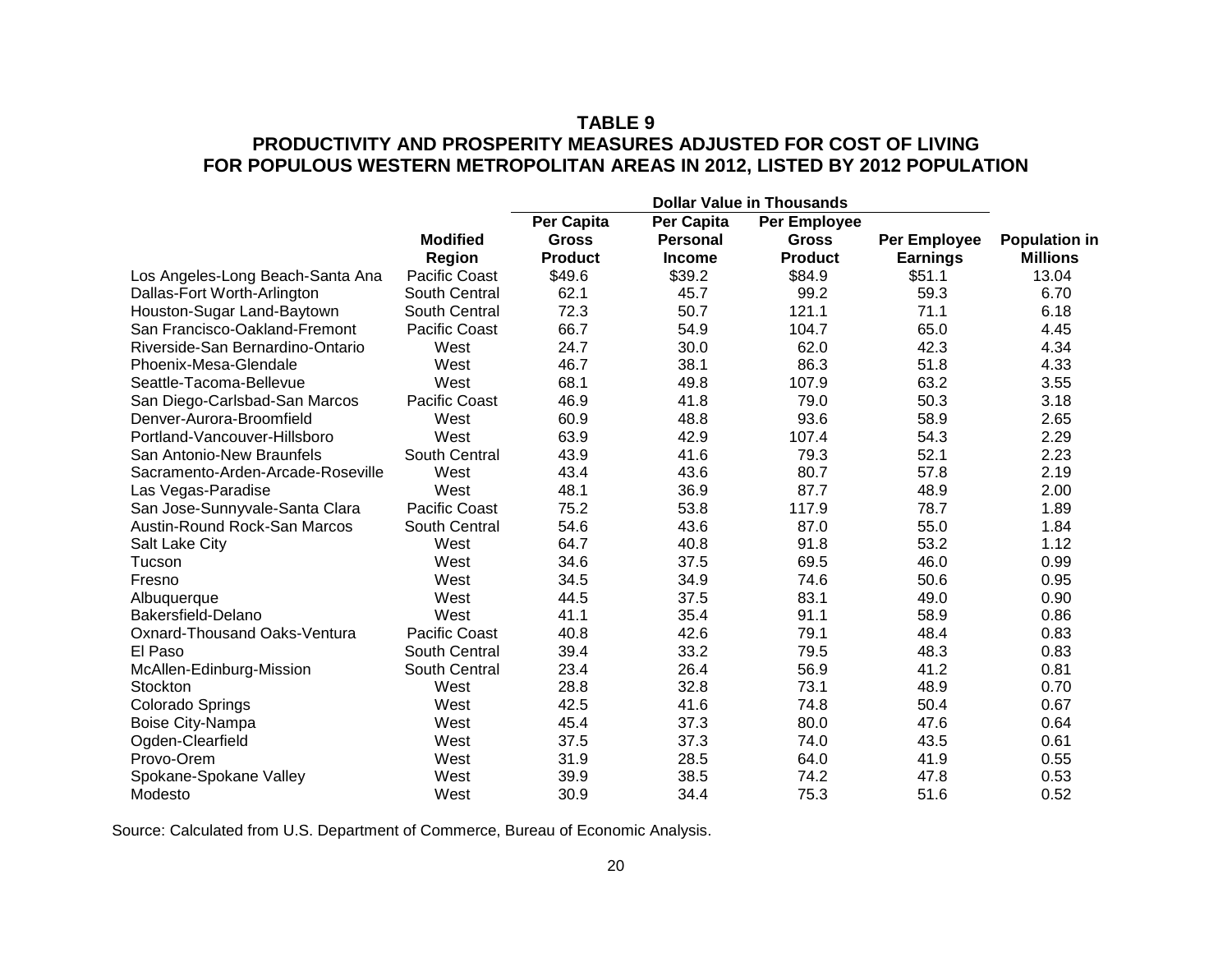### **TABLE 10**

# **PRODUCTIVITY AND PROSPERITY MEASURES ADJUSTED FOR COST OF LIVING IN ARIZONA'S METROPOLITAN AREAS COMPARED TO THE NATIONAL POPULATION-SIZE-CLASS AVERAGE, 2012**

|                                |                   | <b>Dollar Value in Thousands</b> |                 |                 |                 |  |  |  |
|--------------------------------|-------------------|----------------------------------|-----------------|-----------------|-----------------|--|--|--|
|                                |                   | Per                              | Per             | Per             |                 |  |  |  |
|                                |                   | Capita                           | Capita          | <b>Employee</b> | Per             |  |  |  |
|                                | <b>Population</b> | <b>Gross</b>                     | <b>Personal</b> | <b>Gross</b>    | <b>Employee</b> |  |  |  |
|                                | (000)             | <b>Product</b>                   | <b>Income</b>   | <b>Product</b>  | <b>Earnings</b> |  |  |  |
| <b>Phoenix-Mesa-Scottsdale</b> | 4,328             | \$46.7                           | \$38.1          | \$86.3          | \$51.8          |  |  |  |
| At Least 3 Million             |                   | 55.7                             | 45.4            | 93.1            | 57.7            |  |  |  |
| Tucson                         | 992               | 34.6                             | 37.5            | 69.5            | 46.0            |  |  |  |
| 1,000,000 to 2,999,999         |                   | 55.1                             | 45.7            | 91.4            | 56.9            |  |  |  |
| 500,000 to 999,999             |                   | 45.0                             | 42.0            | 79.9            | 51.3            |  |  |  |
| Lake Havasu City-Kingman       | 203               | 19.7                             | 29.0            | 63.7            | 39.7            |  |  |  |
| <b>Prescott</b>                | 213               | 22.1                             | 32.8            | 57.0            | 35.3            |  |  |  |
| Yuma                           | 202               | 28.8                             | 28.9            | 69.3            | 45.7            |  |  |  |
| 200,000 to 299,999             |                   | 42.4                             | 40.7            | 75.1            | 48.8            |  |  |  |
| <b>Flagstaff</b>               | 136               | 37.4                             | 35.4            | 60.7            | 40.2            |  |  |  |
| Sierra Vista-Douglas           | 132               | 32.2                             | 38.9            | 74.4            | 51.6            |  |  |  |
| 125,000 to 199,999             |                   | 40.9                             | 40.4            | 73.9            | 48.7            |  |  |  |

Source: U.S. Department of Commerce, Bureau of Economic Analysis.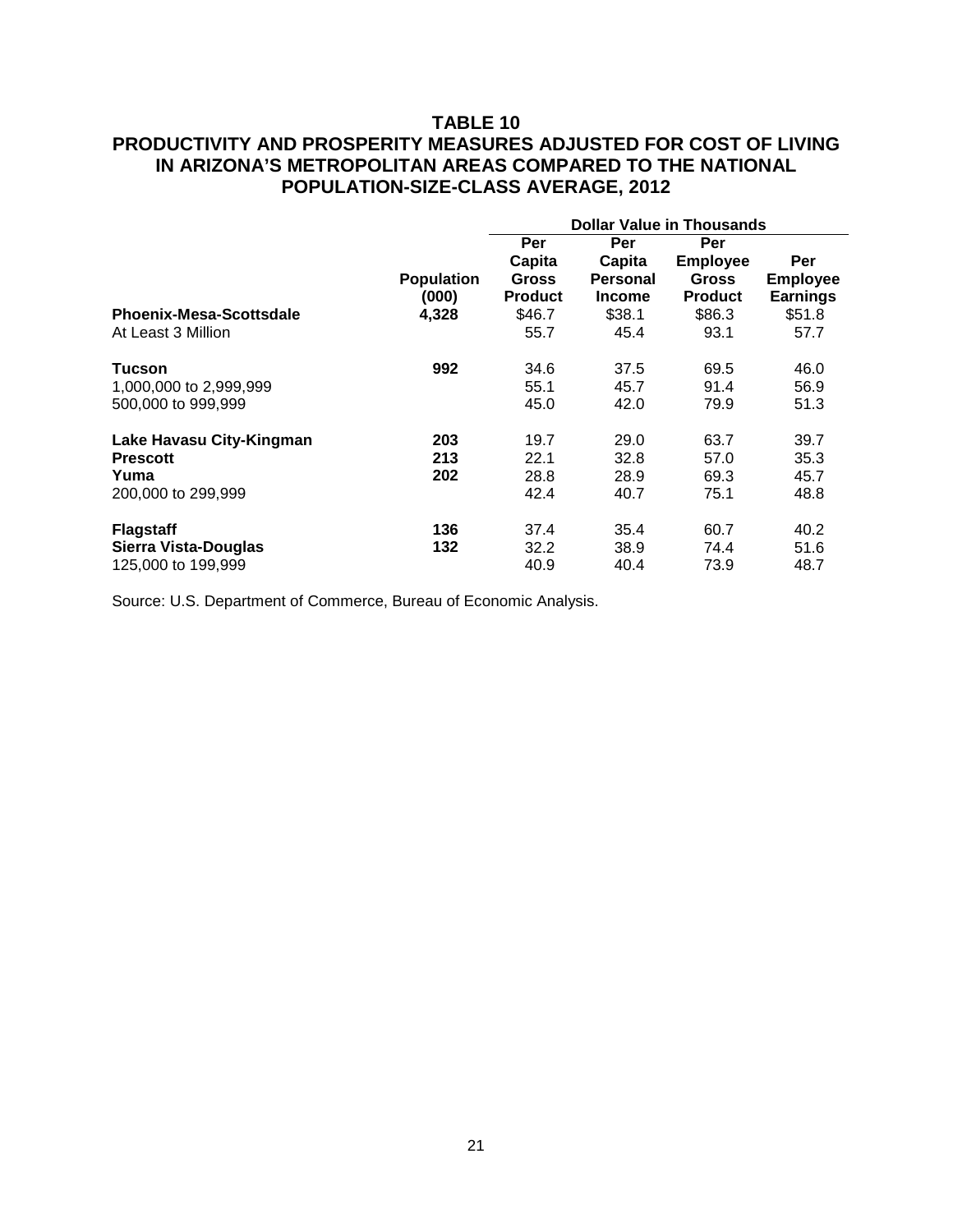### **APPENDIX I**

# **REGIONAL PRICE PARITY AND PROSPERITY AND PRODUCTIVITY MEASURES ADJUSTED FOR THE COST OF LIVING, BY STATE**

|                      | <b>RPP</b> | <b>PCGP</b> | <b>PCPI</b> | <b>PCI</b> | <b>PEGP</b> | <b>PEE</b> |
|----------------------|------------|-------------|-------------|------------|-------------|------------|
| <b>United States</b> | 100.0      | \$51,419    | \$43,735    | \$28,051   | \$89,866    | \$54,681   |
| Alabama              | 88.1       | 44,617      | 40,779      | 26,325     | 85,019      | 51,849     |
| Alaska               | 107.1      | 76,135      | 46,158      | 30,695     | 121,485     | 58,960     |
| Arizona              | 98.1       | 42,233      | 36,945      | 25,819     | 82,790      | 49,811     |
| Arkansas             | 87.6       | 46,060      | 40,453      | 24,805     | 86,136      | 49,259     |
| California           | 112.9      | 49,494      | 41,166      | 26,446     | 91,161      | 54,597     |
| Colorado             | 101.6      | 52,850      | 45,054      | 30,854     | 83,614      | 52,775     |
| Connecticut          | 109.4      | 61,848      | 54,559      | 34,314     | 99,678      | 60,961     |
| Delaware             | 102.3      | 64,646      | 43,230      | 28,766     | 110,809     | 56,708     |
| District of Columbia | 118.2      | 149,678     | 63,260      | 39,154     | 113,550     | 84,309     |
| Florida              | 98.8       | 40,292      | 41,510      | 26,637     | 75,130      | 45,841     |
| Georgia              | 92.0       | 48,028      | 40,705      | 27,121     | 87,593      | 54,023     |
| Hawaii               | 117.2      | 44,437      | 38,197      | 25,079     | 71,810      | 43,569     |
| Idaho                | 93.6       | 38,987      | 36,838      | 24,135     | 69,931      | 44,498     |
| Illinois             | 100.6      | 54,363      | 45,558      | 29,349     | 93,418      | 57,953     |
| Indiana              | 91.1       | 51,522      | 41,843      | 26,740     | 92,024      | 52,766     |
| lowa                 | 89.5       | 56,919      | 49,089      | 29,679     | 87,465      | 54,703     |
| Kansas               | 89.9       | 53,560      | 47,848      | 29,683     | 83,747      | 53,639     |
| Kentucky             | 88.8       | 45,752      | 40,138      | 25,979     | 83,355      | 51,450     |
| Louisiana            | 91.4       | 59,763      | 43,827      | 26,340     | 105,788     | 55,018     |
| Maine                | 98.3       | 40,743      | 40,780      | 27,098     | 67,604      | 44,034     |
| Maryland             | 111.3      | 51,375      | 48,352      | 32,430     | 87,463      | 54,534     |
| Massachusetts        | 107.2      | 60,626      | 52,217      | 32,985     | 94,794      | 61,335     |
| Michigan             | 94.4       | 44,670      | 40,562      | 26,858     | 84,174      | 52,834     |
| Minnesota            | 97.5       | 56,872      | 48,128      | 31,656     | 86,868      | 55,311     |
| Mississippi          | 86.4       | 39,376      | 38,955      | 23,473     | 76,836      | 48,821     |
| Missouri             | 88.1       | 50,770      | 44,419      | 28,794     | 86,068      | 54,547     |
| Montana              | 94.2       | 44,506      | 40,928      | 26,536     | 70,873      | 43,266     |
| Nebraska             | 90.1       | 61,646      | 49,958      | 29,463     | 92,296      | 56,579     |
| Nevada               | 98.2       | 47,576      | 38,922      | 27,117     | 85,372      | 49,015     |
| New Hampshire        | 106.2      | 47,135      | 46,261      | 30,892     | 74,883      | 48,998     |
| New Jersey           | 114.1      | 52,280      | 48,192      | 31,610     | 91,311      | 55,923     |
| New Mexico           | 94.8       | 45,111      | 37,639      | 25,110     | 87,554      | 49,233     |
| New York             | 115.4      | 56,710      | 46,136      | 27,970     | 97,061      | 59,843     |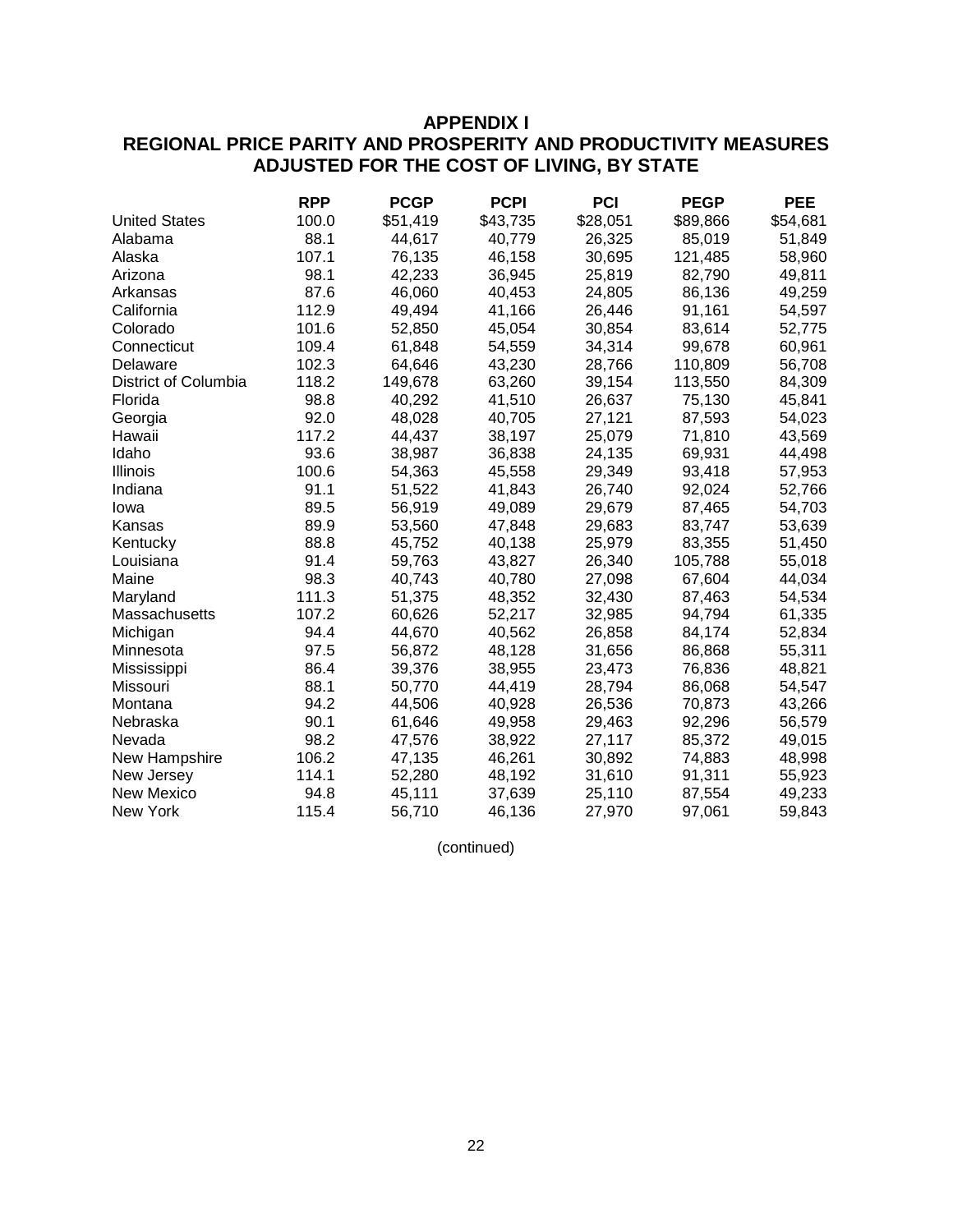|                | <b>RPP</b> | <b>PCGP</b> | <b>PCPI</b> | <b>PCI</b> | <b>PEGP</b> | <b>PEE</b> |
|----------------|------------|-------------|-------------|------------|-------------|------------|
| North Carolina | 91.6       | \$50,640    | \$41,387    | \$27,442   | \$91,603    | \$52,841   |
| North Dakota   | 90.4       | 78,280      | 60,699      | 32,313     | 97.675      | 61,343     |
| Ohio           | 89.2       | 53.268      | 44.907      | 28,679     | 92,928      | 57,082     |
| Oklahoma       | 89.9       | 49,987      | 45,184      | 26,588     | 86,129      | 54,937     |
| Oregon         | 98.8       | 54,572      | 39,642      | 27,230     | 95,232      | 49,285     |
| Pennsylvania   | 98.7       | 49.998      | 45.677      | 28,613     | 87,485      | 56,053     |
| Rhode Island   | 98.7       | 49.743      | 46.481      | 30,029     | 88,237      | 54,826     |
| South Carolina | 90.7       | 41,542      | 38,651      | 26,115     | 79,692      | 49,290     |
| South Dakota   | 88.2       | 59,533      | 51,453      | 29,270     | 86,672      | 52,404     |
| Tennessee      | 90.7       | 47,899      | 42,725      | 26,697     | 83,974      | 54,647     |
| Texas          | 96.5       | 58,178      | 44,184      | 26,640     | 100,326     | 58,353     |
| Utah           | 96.8       | 48,657      | 36,601      | 24,642     | 81,517      | 46,944     |
| Vermont        | 100.9      | 44,997      | 44,148      | 28,806     | 66,673      | 43,558     |
| Virginia       | 103.2      | 52,687      | 46,877      | 32,450     | 88,449      | 56,237     |
| Washington     | 103.2      | 54,922      | 44,617      | 29,878     | 97,525      | 56,531     |
| West Virginia  | 88.6       | 42,406      | 39,595      | 25,215     | 85,213      | 51,654     |
| Wisconsin      | 92.9       | 51,146      | 45,340      | 29,573     | 83,538      | 52,742     |
| Wyoming        | 96.4       | 75,296      | 52,455      | 30,060     | 110,620     | 53,181     |

Note: Data are for 2012 except for PCI, which is the average over the five years from 2008 through 2012.

Sources:

RPP: Regional Price Parity, U.S. Department of Commerce, Bureau of Economic Analysis.

PCGP: Per Capita Gross Product, calculated from U.S. Department of Commerce, Bureau of Economic Analysis.

PCPI: Per Capita Personal Income, U.S. Department of Commerce, Bureau of Economic Analysis. PCI: Per Capita Income, U.S. Department of Commerce, Census Bureau, American Community Survey. PEGP: Per Employee Gross Product, calculated from U.S. Department of Commerce, Bureau of

Economic Analysis.

PEE: Per Employee Earnings, calculated from U.S. Department of Commerce, Bureau of Economic Analysis.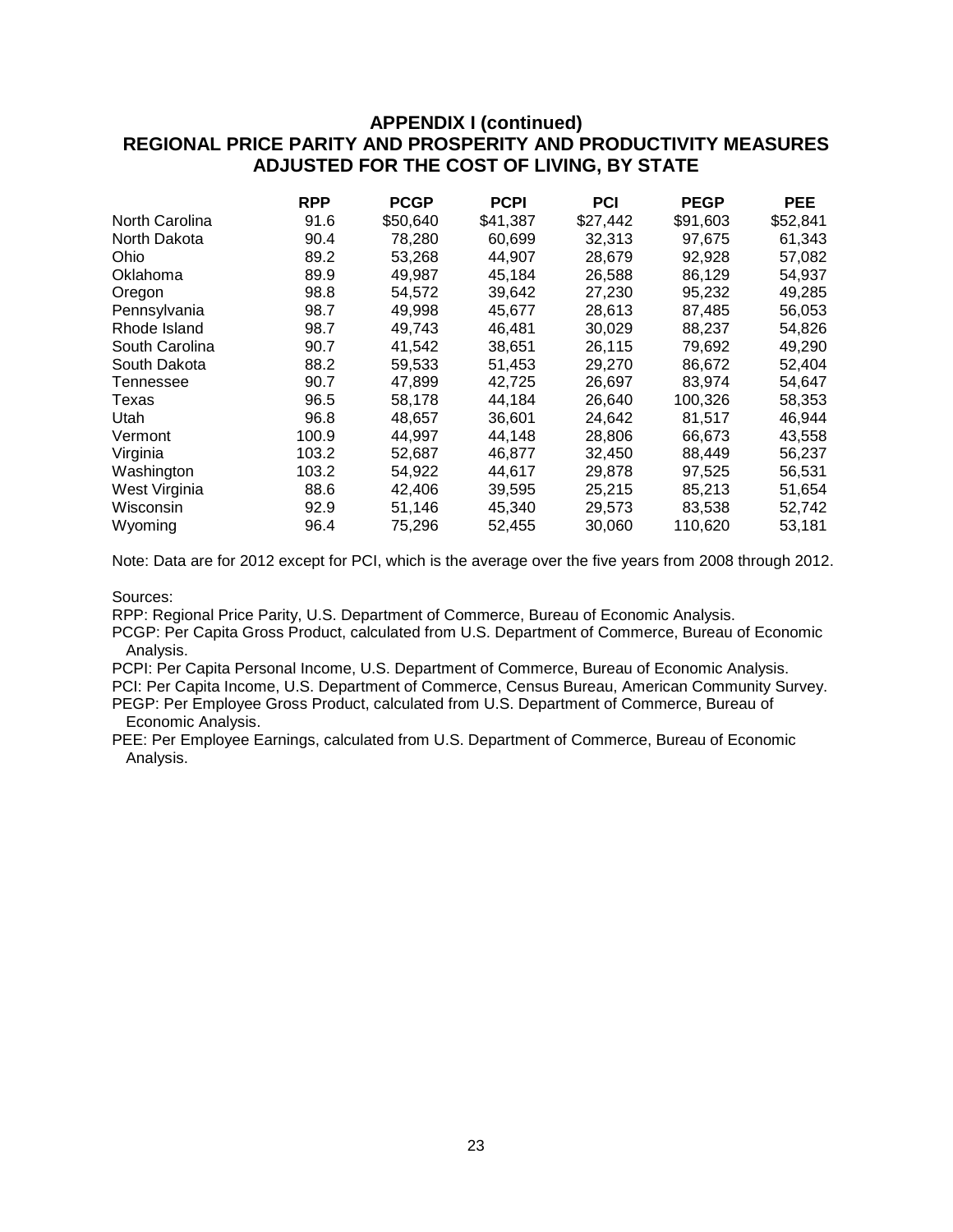### **APPENDIX II**

# **REGIONAL PRICE PARITY AND PROSPERITY AND PRODUCTIVITY MEASURES ADJUSTED FOR THE COST OF LIVING, BY METROPOLITAN AREA, 2012**

|                                       | <b>RPP</b> | <b>PCGP</b> | <b>PCPI</b> | <b>PEGP</b> | <b>PEE</b> |
|---------------------------------------|------------|-------------|-------------|-------------|------------|
| Abilene, TX                           | 91.4       | \$39,272    | \$41,485    | \$65,654    | \$44,956   |
| Akron, OH                             | 88.4       | 47,465      | 47,490      | 82,063      | 56,896     |
| Albany, GA                            | 85.1       | 37,507      | 39,901      | 73,806      | 51,275     |
| Albany, OR                            | 93.7       | 29,647      | 33,067      | 68,190      | 45,770     |
| Albany-Schenectady-Troy, NY           | 99.1       | 49,008      | 48,197      | 78,824      | 57,321     |
| Albuquerque, NM                       | 96.6       | 44,526      | 37,549      | 83,123      | 48,977     |
| Alexandria, LA                        | 87.7       | 42,091      | 42,693      | 80,594      | 51,652     |
| Allentown-Bethlehem-Easton, PA-NJ     | 99.9       | 38,710      | 42,908      | 73,912      | 51,474     |
| Altoona, PA                           | 91.4       | 38,963      | 40,011      | 67,210      | 47,516     |
| Amarillo, TX                          | 92.8       | 45,019      | 41,315      | 73,103      | 49,281     |
| Ames, IA                              | 88.7       | 56,209      | 50,246      | 90,475      | 64,662     |
| Anchorage, AK                         | 110.9      | 65,735      | 47,214      | 109,389     | 60,904     |
| Ann Arbor, MI                         | 102.2      | 53,838      | 42,272      | 77,126      | 53,090     |
| Anniston-Oxford-Jacksonville, AL      | 84.8       | 37,902      | 38,778      | 73,738      | 49,542     |
| Appleton, WI                          | 93.3       | 48,714      | 44,801      | 73,970      | 50,380     |
| Asheville, NC                         | 92.0       | 37,714      | 39,267      | 67,035      | 41,606     |
| Athens-Clarke County, GA              | 91.8       | 37,927      | 36,027      | 67,053      | 45,410     |
| Atlanta-Sandy Springs-Roswell, GA     | 95.6       | 56,460      | 42,848      | 96,326      | 57,584     |
| Atlantic City-Hammonton, NJ           | 108.4      | 44,162      | 38,837      | 68,401      | 44,941     |
| Auburn-Opelika, AL                    | 87.0       | 32,588      | 34,754      | 66,781      | 43,019     |
| Augusta-Richmond County, GA-SC        | 89.8       | 40,274      | 40,033      | 77,838      | 51,874     |
| Austin-Round Rock, TX                 | 98.5       | 54,615      | 43,555      | 87,014      | 54,964     |
| Bakersfield, CA                       | 97.3       | 41,136      | 35,409      | 91,089      | 58,940     |
| Baltimore-Columbia-Towson, MD         | 109.4      | 52,212      | 49,543      | 83,599      | 56,003     |
| Bangor, ME                            | 97.0       | 38,281      | 36,969      | 65,148      | 43,681     |
| Barnstable Town, MA                   | 102.1      | 39,078      | 59,000      | 59,392      | 40,955     |
| Baton Rouge, LA                       | 93.2       | 62,787      | 43,181      | 104,012     | 53,901     |
| Battle Creek, MI                      | 90.5       | 41,476      | 39,362      | 84,888      | 59,032     |
| Bay City, MI                          | 88.9       | 31,589      | 39,097      | 71,100      | 49,141     |
| Beaumont-Port Arthur, TX              | 90.6       | 64,306      | 42,356      | 120,134     | 56,422     |
| Beckley, WV                           | 85.8       | 43,022      | 41,246      | 91,279      | 54,394     |
| Bellingham, WA                        | 99.3       | 48,512      | 39,392      | 89,372      | 46,030     |
| Bend-Redmond, OR                      | 96.6       | 39,532      | 39,801      | 68,241      | 41,252     |
| Billings, MT                          | 95.5       | 54,688      | 43,504      | 82,310      | 47,224     |
| Binghamton, NY                        | 95.6       | 34,705      | 40,131      | 65,108      | 48,915     |
| Birmingham-Hoover, AL                 | 90.2       | 57,539      | 46,397      | 99,204      | 58,746     |
| Bismarck, ND                          | 94.0       | 54,521      | 49,215      | 74,122      | 50,623     |
| Blacksburg-Christiansburg-Radford, VA | 88.8       | 35,760      | 35,428      | 71,709      | 47,782     |
| Bloomington, IL                       | 94.6       | 59,521      | 45,908      | 92,248      | 59,450     |
| Bloomington, IN                       | 93.4       | 41,324      | 35,157      | 73,538      | 44,187     |
| Bloomsburg-Berwick, PA                | 92.0       | 45,114      | 39,008      | 64,929      | 50,541     |
| Boise City, ID                        | 94.7       | 45,449      | 37,333      | 80,012      | 47,599     |
| Boston-Cambridge-Newton, MA-NH        | 111.6      | 64,920      | 54,110      | 94,412      | 64,284     |
| Boulder, CO                           | 108.9      | 61,150      | 49,377      | 76,822      | 49,872     |
| Bowling Green, KY                     | 85.1       | 39,121      | 37,817      | 71,476      | 47,705     |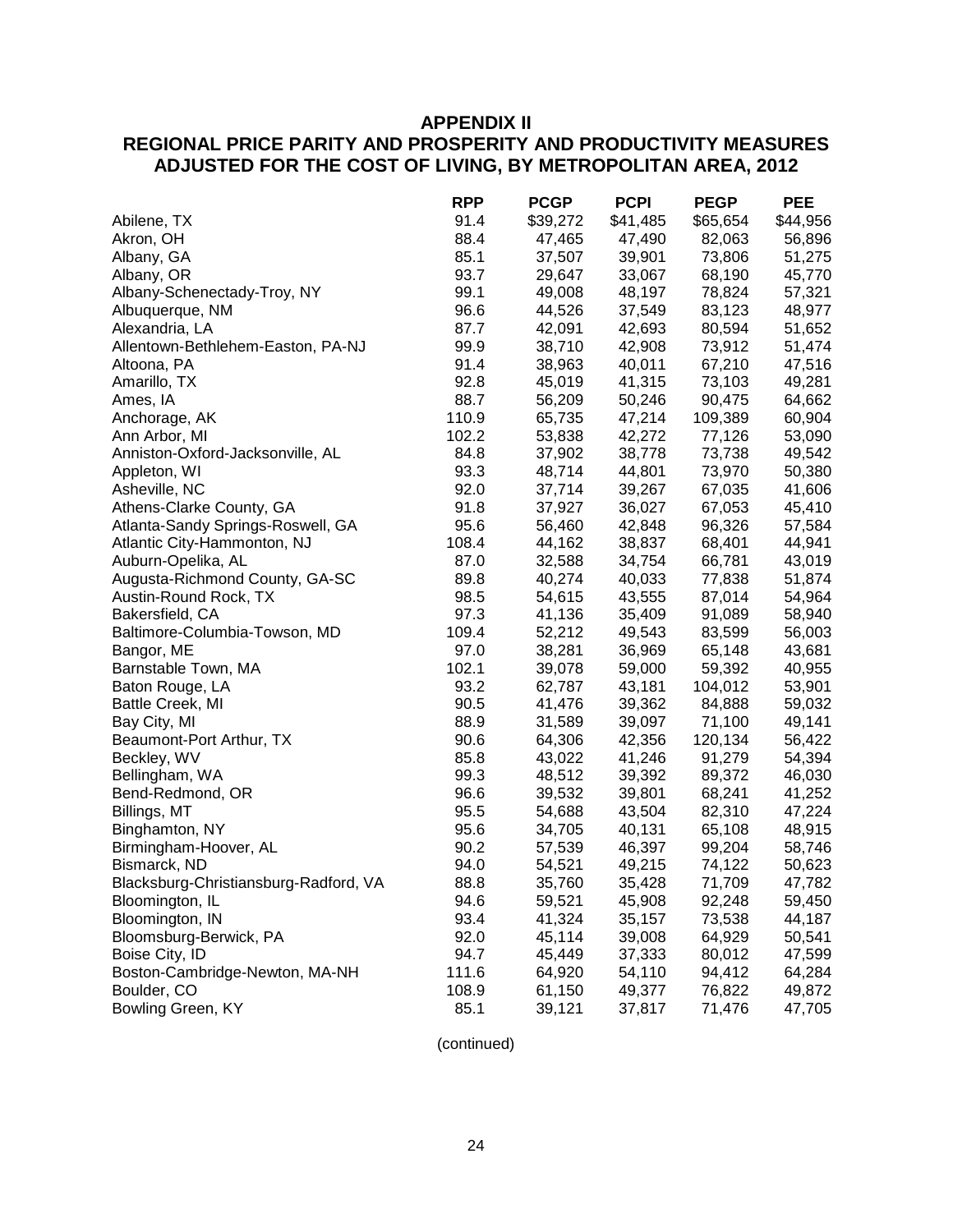|                                        | <b>RPP</b> | <b>PCGP</b> | <b>PCPI</b> | <b>PEGP</b> | <b>PEE</b> |
|----------------------------------------|------------|-------------|-------------|-------------|------------|
| Bremerton-Silverdale, WA               | 104.6      | \$34,238    | \$42,588    | \$72,491    | \$50,623   |
| Bridgeport-Stamford-Norwalk, CT        | 121.5      | 76,095      | 66,722      | 113,777     | 69,659     |
| Brownsville-Harlingen, TX              | 85.1       | 24,033      | 28,096      | 54,619      | 38,712     |
| Brunswick, GA                          | 86.1       | 34,419      | 40,044      | 72,162      | 47,441     |
| Buffalo-Cheektowaga-Niagara Falls, NY  | 93.8       | 44,231      | 45,616      | 76,884      | 54,453     |
| Burlington, NC                         | 90.0       | 35,213      | 36,587      | 67,611      | 42,892     |
| Burlington-South Burlington, VT        | 102.3      | 53,400      | 46,222      | 72,948      | 49,616     |
| California-Lexington Park, MD          | 102.3      | 47,079      | 46,539      | 79,865      | 62,345     |
| Canton-Massillon, OH                   | 89.4       | 38,937      | 41,515      | 71,729      | 48,458     |
| Cape Coral-Fort Myers, FL              | 95.0       | 34,103      | 45,441      | 72,567      | 42,811     |
| Cape Girardeau, MO-IL                  | 82.8       | 44,425      | 42,928      | 69,983      | 48,316     |
| Carbondale-Marion, IL                  | 84.1       | 40,800      | 42,503      | 70,820      | 50,488     |
| Carson City, NV                        | 98.0       | 50,483      | 43,098      | 73,348      | 51,116     |
| Casper, WY                             | 97.8       | 87,058      | 58,816      | 123,417     | 61,907     |
| Cedar Rapids, IA                       | 91.2       | 62,180      | 48,389      | 92,605      | 56,474     |
| Chambersburg-Waynesboro, PA            | 95.9       | 29,516      | 38,314      | 59,249      | 44,524     |
| Champaign-Urbana, IL                   | 93.9       | 43,389      | 41,625      | 73,469      | 51,132     |
| Charleston, WV                         | 89.8       | 65,518      | 47,137      | 102,578     | 61,755     |
| Charleston-North Charleston, SC        | 95.7       | 46,471      | 41,216      | 78,619      | 50,626     |
| Charlotte-Concord-Gastonia, NC-SC      | 94.3       | 63,347      | 42,911      | 109,235     | 58,717     |
| Charlottesville, VA                    | 99.1       | 47,407      | 47,091      | 73,821      | 50,944     |
| Chattanooga, TN-GA                     | 90.5       | 46,026      | 41,136      | 81,332      | 52,695     |
| Cheyenne, WY                           | 96.3       | 59,437      | 52,706      | 88,369      | 51,908     |
| Chicago-Naperville-Elgin, IL-IN-WI     | 106.6      | 56,252      | 45,314      | 94,403      | 58,169     |
| Chico, CA                              | 100.2      | 28,493      | 35,624      | 62,005      | 42,989     |
| Cincinnati, OH-KY-IN                   | 91.5       | 55,572      | 47,491      | 93,839      | 60,368     |
| Clarksville, TN-KY                     | 90.9       | 45,995      | 42,797      | 87,132      | 58,059     |
| Cleveland, TN                          | 83.0       | 38,838      | 39,938      | 82,412      | 55,445     |
| Cleveland-Elyria, OH                   | 89.2       | 60,628      | 50,196      | 97,721      | 62,869     |
| Coeur d'Alene, ID                      | 93.4       | 32,069      | 37,105      | 61,433      | 38,663     |
| College Station-Bryan, TX              | 94.3       | 34,323      | 33,709      | 62,687      | 43,450     |
| Colorado Springs, CO                   | 98.6       | 42,533      | 41,562      | 74,825      | 50,410     |
| Columbia, MO                           | 92.2       | 45,820      | 42,903      | 66,125      | 48,025     |
| Columbia, SC                           | 92.1       | 47,459      | 40,493      | 81,728      | 51,002     |
| Columbus, GA-AL                        | 89.0       | 46,155      | 44,063      | 78,421      | 52,991     |
| Columbus, IN                           | 87.3       | 69,861      | 49,735      | 94,901      | 63,638     |
| Columbus, OH                           | 93.8       | 55,121      | 45,552      | 87,194      | 57,840     |
| Corpus Christi, TX                     | 92.6       | 54,143      | 44,056      | 95,015      | 55,556     |
| Corvallis, OR                          | 97.4       | 57,791      | 40,944      | 97,103      | 47,450     |
| Crestview-Fort Walton Beach-Destin, FL | 96.9       | 49,194      | 44,456      | 78,941      | 48,242     |
| Cumberland, MD-WV                      | 88.2       | 31,678      | 39,037      | 65,805      | 47,932     |
| Dallas-Fort Worth-Arlington, TX        | 101.0      | 62,107      | 45,679      | 99,158      | 59,297     |
| Dalton, GA                             | 85.0       | 45,146      | 33,586      | 86,164      | 53,957     |
| Danville, IL                           | 79.4       | 39,690      | 42,742      | 83,578      | 57,307     |
| Daphne-Fairhope-Foley, AL              | 89.0       | 33,604      | 43,313      | 68,490      | 37,577     |
|                                        |            |             |             |             |            |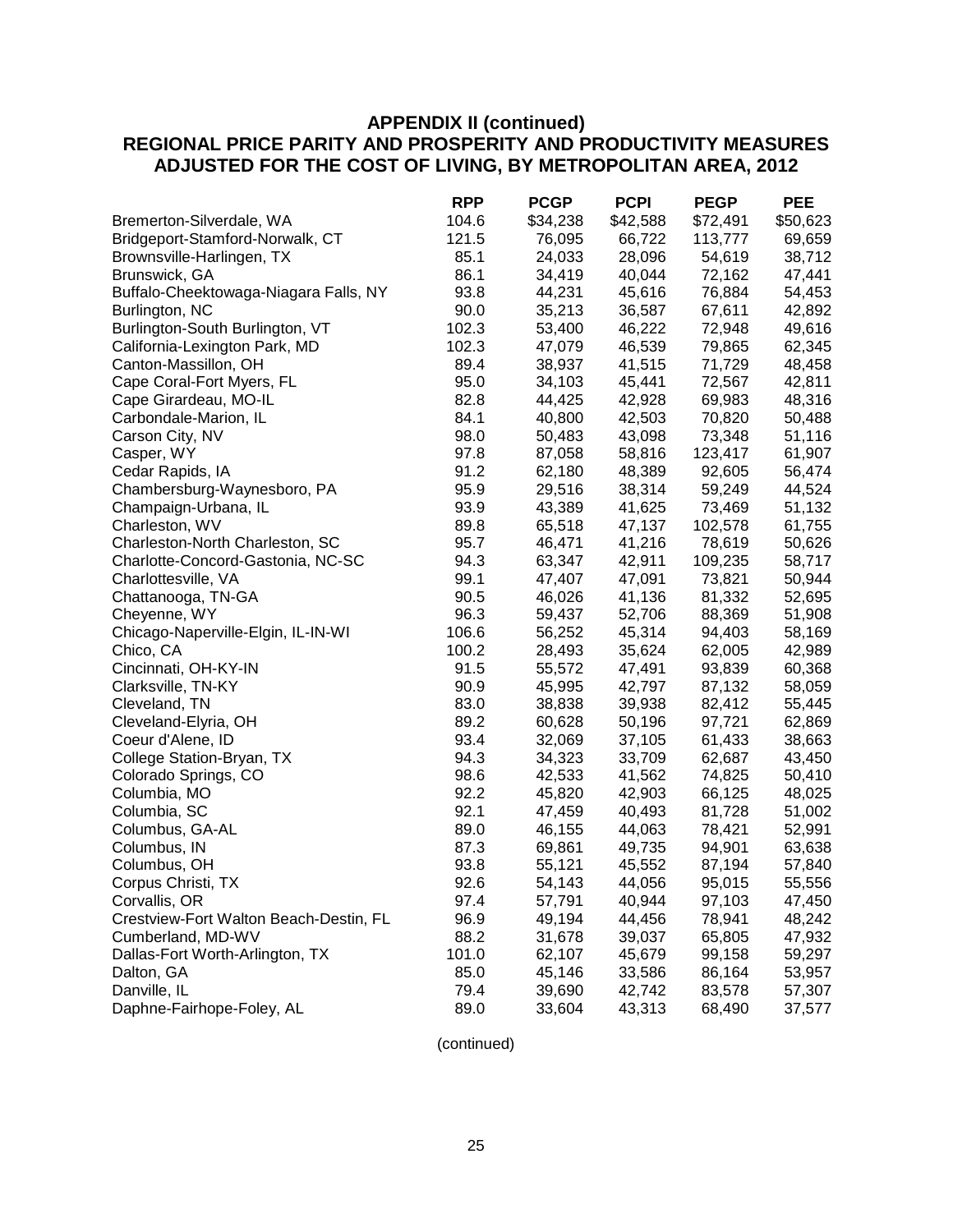|                                        | <b>RPP</b> | <b>PCGP</b> | <b>PCPI</b> | <b>PEGP</b> | <b>PEE</b> |
|----------------------------------------|------------|-------------|-------------|-------------|------------|
| Davenport-Moline-Rock Island, IA-IL    | 92.1       | \$52,684    | \$47,608    | \$87,393    | \$56,852   |
| Dayton, OH                             | 91.0       | 46,452      | 43,837      | 81,322      | 56,569     |
| Decatur, AL                            | 86.9       | 37,574      | 38,121      | 79,706      | 48,852     |
| Decatur, IL                            | 89.7       | 57,390      | 47,142      | 96,545      | 60,086     |
| Deltona-Daytona Beach-Ormond Beach, FL | 95.5       | 23,725      | 36,294      | 62,478      | 40,169     |
| Denver-Aurora-Lakewood, CO             | 104.3      | 60,851      | 48,836      | 93,550      | 58,871     |
| Des Moines-West Des Moines, IA         | 94.5       | 75,689      | 49,474      | 107,621     | 58,262     |
| Detroit-Warren-Dearborn, MI            | 97.8       | 49,642      | 43,212      | 90,307      | 57,738     |
| Dothan, AL                             | 85.0       | 36,971      | 42,137      | 71,749      | 47,178     |
| Dover, DE                              | 94.1       | 40,168      | 38,422      | 77,561      | 49,909     |
| Dubuque, IA                            | 92.9       | 55,623      | 43,457      | 75,569      | 48,937     |
| Duluth, MN-WI                          | 91.7       | 39,425      | 41,626      | 69,475      | 49,103     |
| Durham-Chapel Hill, NC                 | 95.0       | 79,992      | 46,625      | 111,287     | 64,405     |
| East Stroudsburg, PA                   | 99.9       | 29,544      | 33,815      | 64,986      | 43,951     |
| Eau Claire, WI                         | 92.3       | 44,529      | 42,403      | 67,531      | 46,806     |
| El Centro, CA                          | 92.2       | 29,170      | 33,508      | 70,364      | 54,863     |
| Elizabethtown-Fort Knox, KY            | 86.7       | 47,804      | 44,961      | 90,638      | 57,195     |
| Elkhart-Goshen, IN                     | 91.6       | 57,604      | 38,810      | 82,270      | 50,926     |
| Elmira, NY                             | 94.2       | 36,010      | 40,399      | 67,122      | 51,479     |
| El Paso, TX                            | 90.8       | 39,396      | 33,245      | 79,540      | 48,343     |
| Erie, PA                               | 93.0       | 38,153      | 39,431      | 66,502      | 47,503     |
| Eugene, OR                             | 97.7       | 35,082      | 36,788      | 66,273      | 43,542     |
| Evansville, IN-KY                      | 90.4       | 55,551      | 44,732      | 95,374      | 55,269     |
| Fairbanks, AK                          | 106.8      | 51,312      | 42,539      | 87,684      | 59,209     |
| Fargo, ND-MN                           | 93.5       | 65,255      | 49,608      | 89,581      | 54,568     |
| Farmington, NM                         | 92.7       | 47,765      | 35,698      | 95,463      | 54,588     |
| Fayetteville, NC                       | 91.5       | 54,516      | 48,008      | 92,419      | 61,440     |
| Fayetteville-Springdale-Rogers, AR-MO  | 90.3       | 47,124      | 39,842      | 83,195      | 52,535     |
| Flagstaff, AZ                          | 98.4       | 37,389      | 35,386      | 60,674      | 40,213     |
| Flint, MI                              | 93.8       | 29,845      | 34,564      | 66,099      | 44,005     |
| Florence, SC                           | 85.5       | 42,638      | 40,286      | 78,131      | 50,397     |
| Florence-Muscle Shoals, AL             | 84.5       | 34,491      | 39,348      | 68,909      | 45,308     |
| Fond du Lac, WI                        | 85.8       | 44,952      | 45,989      | 78,122      | 53,777     |
| Fort Collins, CO                       | 100.3      | 39,898      | 41,188      | 62,889      | 42,474     |
| Fort Smith, AR-OK                      | 85.6       | 40,716      | 39,575      | 78,647      | 48,287     |
| Fort Wayne, IN                         | 91.1       | 49,466      | 40,862      | 81,698      | 51,694     |
| Fresno, CA                             | 97.6       | 34,470      | 34,912      | 74,610      | 50,638     |
| Gadsden, AL                            | 84.7       | 30,287      | 38,626      | 65,128      | 43,809     |
| Gainesville, FL                        | 96.3       | 40,463      | 39,507      | 66,798      | 46,933     |
| Gainesville, GA                        | 90.6       | 40,777      | 36,191      | 76,156      | 47,807     |
| Gettysburg, PA                         | 95.9       | 27,065      | 37,247      | 54,275      | 38,419     |
| Glens Falls, NY                        | 97.7       | 33,079      | 41,001      | 61,530      | 45,828     |
| Goldsboro, NC                          | 86.8       | 39,742      | 38,732      | 83,902      | 50,895     |
| Grand Forks, ND-MN                     | 92.8       | 47,925      | 47,324      | 67,997      | 49,779     |
| Grand Island, NE                       | 84.7       | 53,691      | 48,873      | 80,526      | 53,349     |
|                                        |            |             |             |             |            |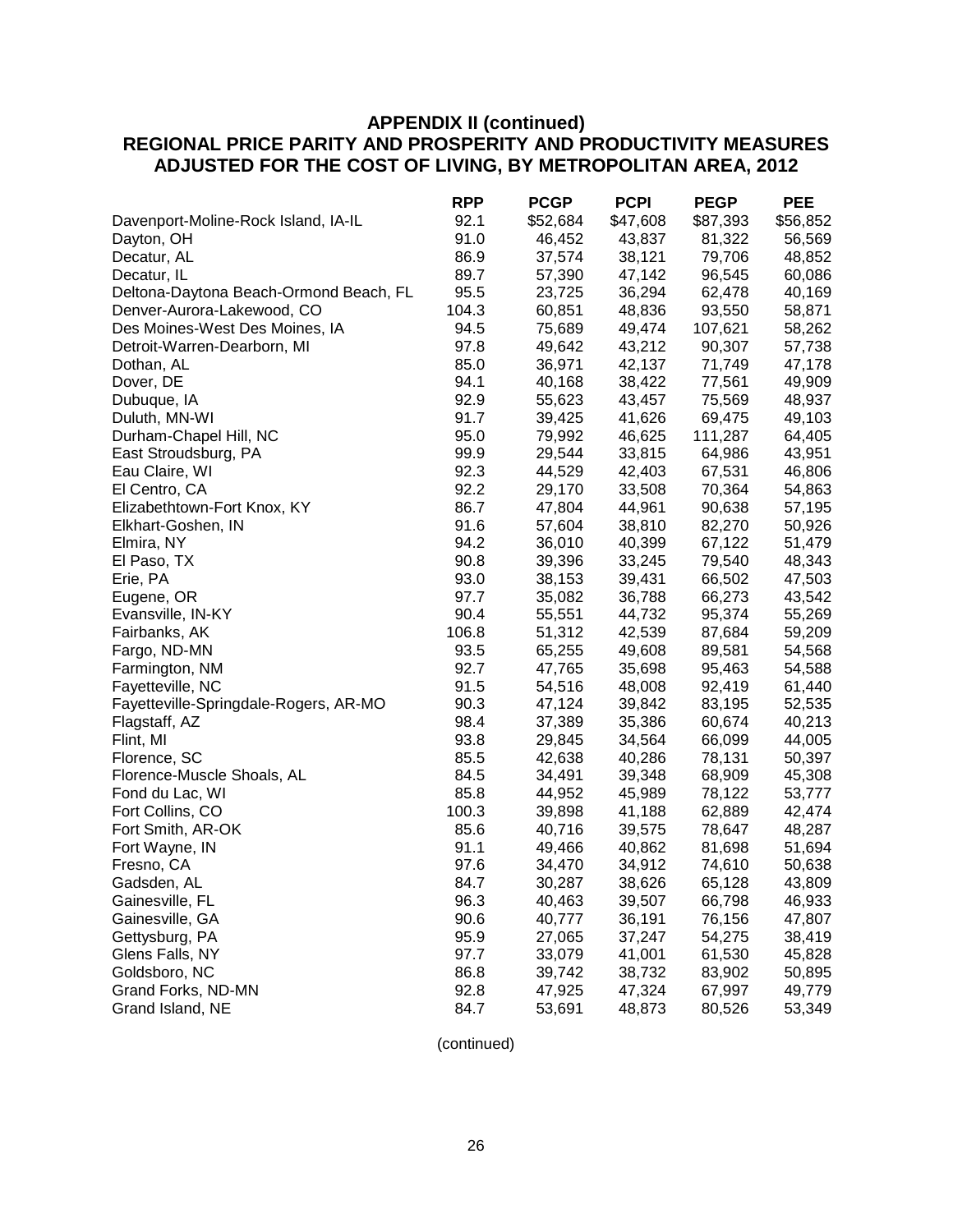|                                          | <b>RPP</b> | <b>PCGP</b> | <b>PCPI</b> | <b>PEGP</b> | <b>PEE</b> |
|------------------------------------------|------------|-------------|-------------|-------------|------------|
| Grand Junction, CO                       | 95.1       | \$36,877    | \$37,567    | \$64,557    | \$42,841   |
| Grand Rapids-Wyoming, MI                 | 92.3       | 47,254      | 40,372      | 78,447      | 51,846     |
| Grants Pass, OR                          | 93.7       | 23,666      | 33,469      | 55,183      | 35,760     |
| Great Falls, MT                          | 94.3       | 41,757      | 43,290      | 68,716      | 47,198     |
| Greeley, CO                              | 97.6       | 30,964      | 32,435      | 65,454      | 45,895     |
| Green Bay, WI                            | 92.1       | 55,437      | 45,178      | 83,456      | 54,978     |
| Greensboro-High Point, NC                | 90.4       | 55,418      | 40,537      | 93,684      | 51,908     |
| Greenville, NC                           | 88.4       | 45,536      | 40,433      | 83,920      | 51,128     |
| Greenville-Anderson-Mauldin, SC          | 90.9       | 43,540      | 39,269      | 78,939      | 50,146     |
| Gulfport-Biloxi-Pascagoula, MS           | 90.6       | 47,569      | 39,126      | 88,439      | 52,975     |
| Hagerstown-Martinsburg, MD-WV            | 102.6      | 31,547      | 35,279      | 64,723      | 43,939     |
| Hammond, LA                              | 88.9       | 33,889      | 36,768      | 71,987      | 44,398     |
| Hanford-Corcoran, CA                     | 95.5       | 30,861      | 33,335      | 84,919      | 65,597     |
| Harrisburg-Carlisle, PA                  | 96.6       | 56,011      | 46,090      | 79,426      | 56,599     |
| Harrisonburg, VA                         | 92.1       | 56,610      | 35,829      | 93,316      | 45,925     |
| Hartford-West Hartford-East Hartford, CT | 100.9      | 65,835      | 53,790      | 100,334     | 65,050     |
| Hattiesburg, MS                          | 84.8       | 43,485      | 38,405      | 77,737      | 46,693     |
| Hickory-Lenoir-Morganton, NC             | 89.0       | 37,898      | 36,228      | 72,060      | 44,273     |
| Hilton Head Island-Bluffton-Beaufort, SC | 91.9       | 42,407      | 44,454      | 80,565      | 46,409     |
| Hinesville, GA                           | 92.1       | 52,864      | 30,779      | 97,340      | 65,077     |
| Homosassa Springs, FL                    | 89.7       | 26,935      | 38,109      | 75,783      | 38,765     |
| Hot Springs, AR                          | 85.4       | 35,321      | 43,087      | 65,494      | 40,300     |
| Houma-Thibodaux, LA                      | 92.6       | 57,794      | 47,118      | 98,792      | 61,872     |
| Houston-The Woodlands-Sugar Land, TX     | 100.7      | 72,254      | 50,650      | 121,066     | 71,123     |
| Huntington-Ashland, WV-KY-OH             | 86.7       | 41,418      | 40,437      | 87,904      | 53,307     |
| Huntsville, AL                           | 91.3       | 55,167      | 45,559      | 88,354      | 61,814     |
| Idaho Falls, ID                          | 91.1       | 41,542      | 38,740      | 70,546      | 51,104     |
| Indianapolis-Carmel-Anderson, IN         | 93.9       | 64,094      | 45,092      | 103,467     | 56,967     |
| Iowa City, IA                            | 95.9       | 54,309      | 47,155      | 71,976      | 49,712     |
| Ithaca, NY                               | 104.3      | 39,088      | 37,250      | 60,198      | 47,343     |
| Jackson, MI                              | 90.9       | 36,494      | 35,941      | 80,934      | 49,025     |
| Jackson, MS                              | 91.5       | 50,048      | 43,175      | 81,474      | 52,156     |
| Jackson, TN                              | 81.5       | 51,516      | 45,056      | 80,886      | 54,131     |
| Jacksonville, FL                         | 96.3       | 46,916      | 43,510      | 79,398      | 50,268     |
| Jacksonville, NC                         | 96.0       | 51,196      | 47,868      | 83,781      | 58,635     |
| Janesville-Beloit, WI                    | 92.8       | 34,964      | 38,637      | 72,158      | 50,369     |
| Jefferson City, MO                       | 80.8       | 49,735      | 45,219      | 75,751      | 52,376     |
| Johnson City, TN                         | 88.3       | 35,264      | 39,164      | 67,469      | 45,156     |
| Johnstown, PA                            | 87.2       | 33,241      | 40,848      | 63,864      | 47,082     |
| Jonesboro, AR                            | 81.7       | 44,799      | 41,941      | 81,464      | 51,226     |
| Joplin, MO                               | 87.8       | 39,906      | 37,744      | 68,306      | 46,038     |
| Kahului-Wailuku-Lahaina, HI              | 112.9      | 38,324      | 33,577      | 61,199      | 36,964     |
| Kalamazoo-Portage, MI                    | 92.7       | 40,871      | 39,823      | 79,097      | 52,029     |
| Kankakee, IL                             | 99.1       | 31,074      | 35,314      | 63,581      | 42,631     |
| Kansas City, MO-KS                       | 92.7       | 59,839      | 48,291      | 95,521      | 59,655     |
|                                          |            |             |             |             |            |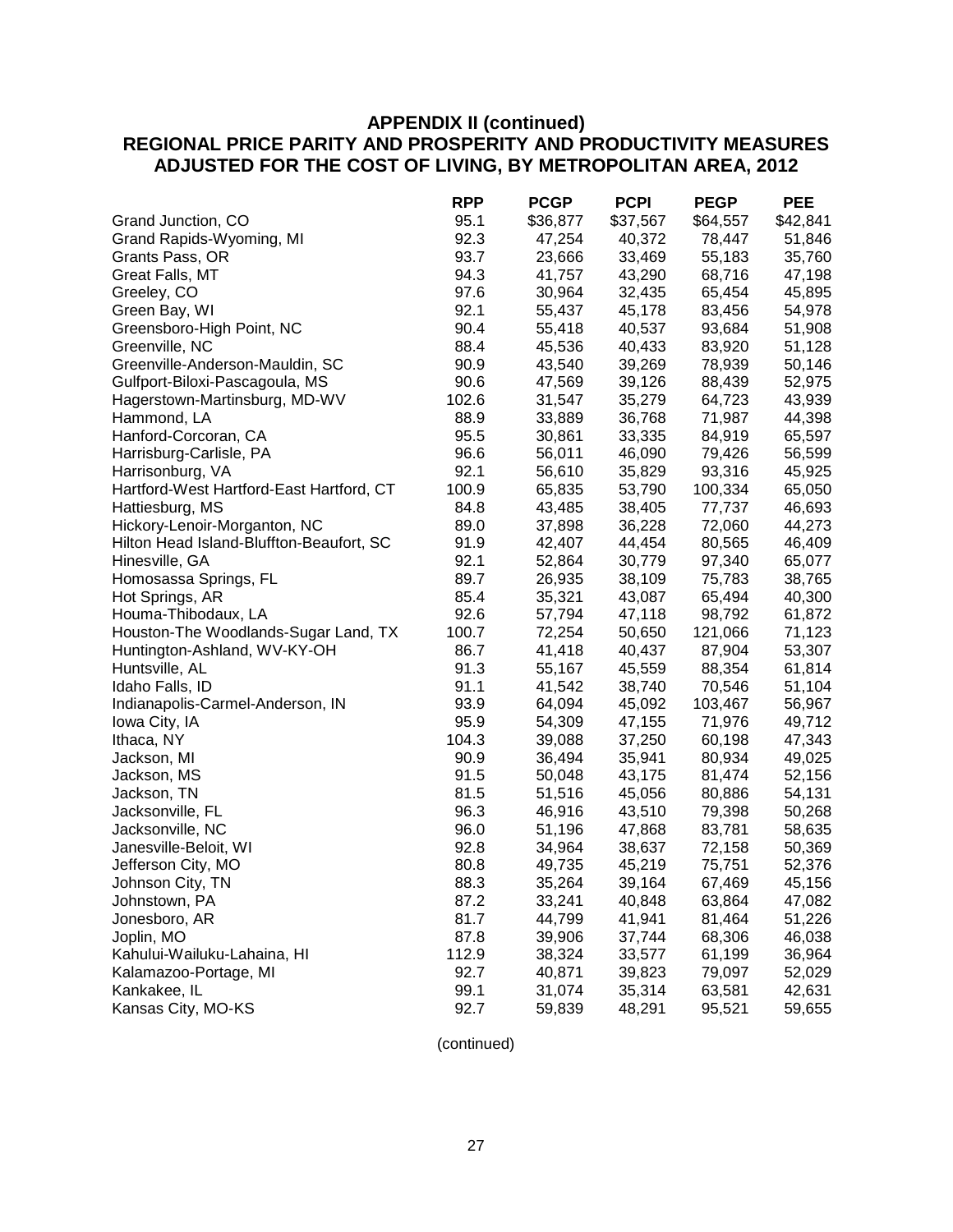|                                          | <b>RPP</b> | <b>PCGP</b> | <b>PCPI</b> | <b>PEGP</b> | <b>PEE</b> |
|------------------------------------------|------------|-------------|-------------|-------------|------------|
| Kennewick-Richland, WA                   | 97.1       | \$42,528    | \$38,217    | \$85,071    | \$55,904   |
| Killeen-Temple, TX                       | 92.4       | 43,226      | 42,717      | 82,394      | 56,517     |
| Kingsport-Bristol-Bristol, TN-VA         | 86.9       | 38,629      | 40,247      | 75,964      | 51,873     |
| Kingston, NY                             | 102.6      | 25,890      | 41,849      | 55,513      | 41,397     |
| Knoxville, TN                            | 91.6       | 45,839      | 41,336      | 80,013      | 52,342     |
| Kokomo, IN                               | 88.2       | 50,990      | 38,670      | 89,492      | 55,505     |
| La Crosse-Onalaska, WI-MN                | 93.7       | 47,975      | 43,568      | 68,554      | 46,585     |
| Lafayette, LA                            | 91.8       | 58,290      | 46,894      | 94,044      | 58,265     |
| Lafayette-West Lafayette, IN             | 93.9       | 45,563      | 36,019      | 78,938      | 48,947     |
| Lake Charles, LA                         | 88.5       | 82,664      | 42,063      | 145,991     | 56,039     |
| Lake Havasu City-Kingman, AZ             | 93.8       | 19,656      | 29,019      | 63,670      | 39,702     |
| Lakeland-Winter Haven, FL                | 93.9       | 29,543      | 38,068      | 68,984      | 44,413     |
| Lancaster, PA                            | 98.5       | 40,378      | 40,698      | 70,761      | 47,175     |
| Lansing-East Lansing, MI                 | 94.4       | 44,024      | 37,563      | 78,049      | 49,655     |
| Laredo, TX                               | 88.9       | 30,160      | 29,381      | 63,661      | 44,820     |
| Las Cruces, NM                           | 92.5       | 28,952      | 33,364      | 66,445      | 45,890     |
| Las Vegas-Henderson-Paradise, NV         | 99.3       | 48,120      | 36,934      | 87,731      | 48,926     |
| Lawrence, KS                             | 95.5       | 34,068      | 38,043      | 60,819      | 40,211     |
| Lawton, OK                               | 91.5       | 41,565      | 40,428      | 79,937      | 53,761     |
| Lebanon, PA                              | 94.9       | 31,889      | 43,486      | 65,377      | 45,684     |
| Lewiston, ID-WA                          | 91.7       | 36,114      | 40,436      | 65,327      | 45,631     |
| Lewiston-Auburn, ME                      | 95.0       | 39,363      | 38,966      | 67,109      | 44,262     |
| Lexington-Fayette, KY                    | 92.2       | 53,478      | 43,303      | 80,578      | 52,825     |
| Lima, OH                                 | 89.0       | 55,688      | 37,128      | 90,702      | 51,801     |
| Lincoln, NE                              | 92.9       | 55,163      | 44,762      | 80,778      | 50,047     |
| Little Rock-North Little Rock-Conway, AR | 91.1       | 52,544      | 45,732      | 86,848      | 54,294     |
| Logan, UT-ID                             | 90.8       | 33,605      | 32,206      | 58,254      | 38,440     |
| Longview, TX                             | 91.9       | 57,139      | 45,642      | 90,381      | 55,934     |
| Longview, WA                             | 94.1       | 34,685      | 37,053      | 78,812      | 52,616     |
| Los Angeles-Long Beach-Anaheim, CA       | 118.2      | 49,633      | 39,202      | 84,884      | 51,138     |
| Louisville/Jefferson County, KY-IN       | 90.9       | 55,194      | 45,072      | 92,103      | 56,021     |
| Lubbock, TX                              | 93.8       | 39,790      | 38,458      | 66,821      | 44,638     |
| Lynchburg, VA                            | 90.6       | 37,646      | 38,900      | 70,794      | 44,582     |
| Macon, GA                                | 88.0       | 39,444      | 41,907      | 68,844      | 45,501     |
| Madera, CA                               | 96.4       | 27,593      | 32,333      | 71,157      | 55,546     |
| Madison, WI                              | 97.9       | 64,661      | 49,056      | 86,337      | 52,208     |
| Manchester-Nashua, NH                    | 108.9      | 50,503      | 46,654      | 80,005      | 53,995     |
| Manhattan, KS                            | 91.9       | 34,488      | 46,207      | 64,007      | 42,490     |
| Mankato-North Mankato, MN                | 88.3       | 49,728      | 45,359      | 71,871      | 49,862     |
| Mansfield, OH                            | 88.8       | 33,828      | 36,528      | 65,489      | 45,996     |
| McAllen-Edinburg-Mission, TX             | 85.0       | 23,375      | 26,353      | 56,915      | 41,175     |
| Medford, OR                              | 98.0       | 31,560      | 37,030      | 58,526      | 40,505     |
| Memphis, TN-MS-AR                        | 92.1       | 54,041      | 43,743      | 89,971      | 56,955     |
| Merced, CA                               | 95.8       | 25,652      | 31,973      | 71,759      | 52,983     |
| Miami-Fort Lauderdale-West Palm Beach,   |            |             |             |             |            |
| FL                                       | 105.0      | 45,300      | 42,116      | 78,233      | 45,353     |
|                                          |            |             |             |             |            |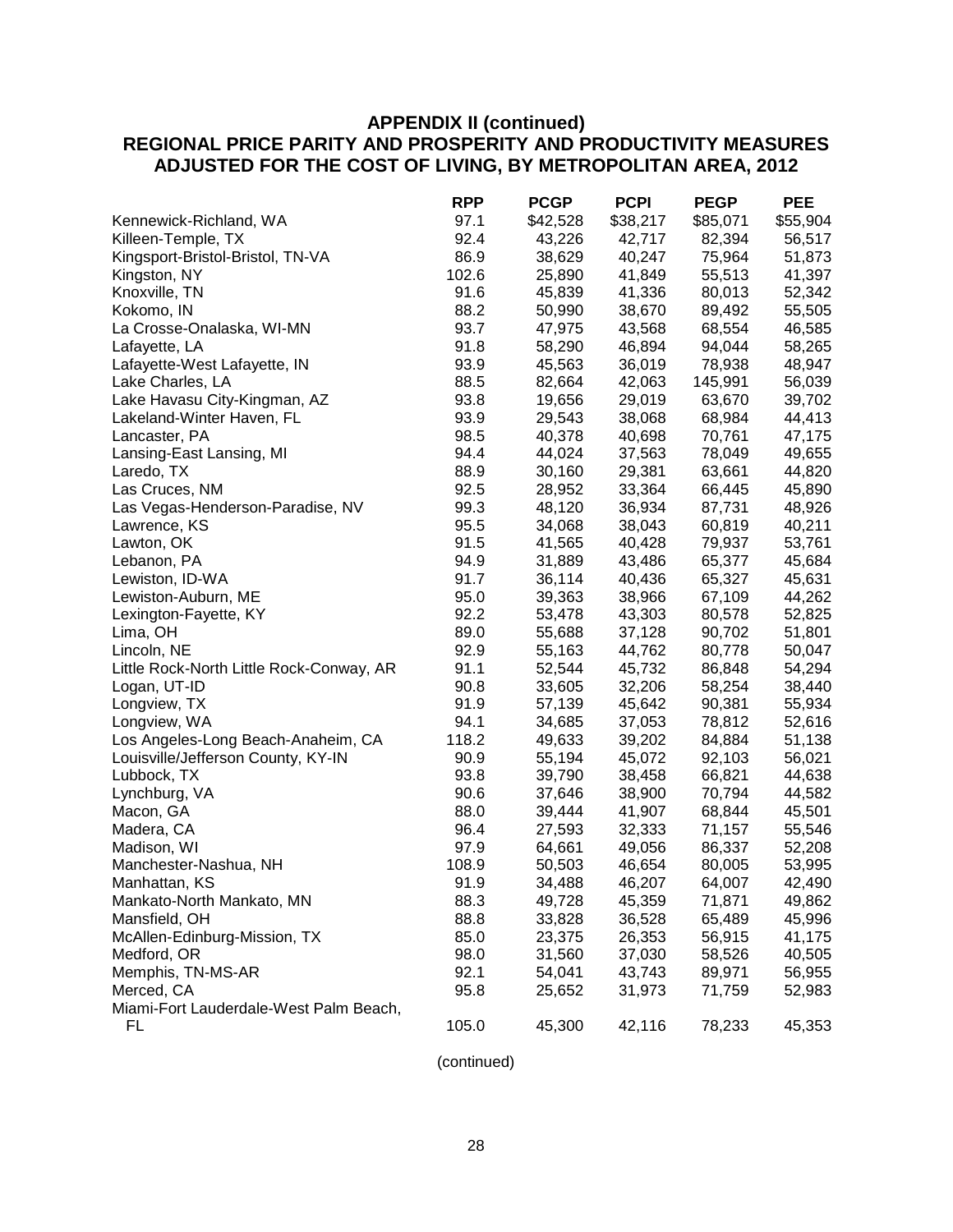|                                             | <b>RPP</b> | <b>PCGP</b> | <b>PCPI</b> | <b>PEGP</b> | <b>PEE</b> |
|---------------------------------------------|------------|-------------|-------------|-------------|------------|
| Michigan City-La Porte, IN                  | 84.4       | \$40,323    | \$39,573    | \$80,614    | \$48,728   |
| Midland, MI                                 | 86.9       | 49,505      | 52,270      | 86,701      | 63,246     |
| Midland, TX                                 | 97.9       | 111,404     | 84,830      | 139,762     | 93,173     |
| Milwaukee-Waukesha-West Allis, WI           | 95.2       | 59,465      | 49,309      | 94,840      | 60,164     |
| Minneapolis-St. Paul-Bloomington, MN-WI     | 103.0      | 62,460      | 48,796      | 92,765      | 57,318     |
| Missoula, MT                                | 96.5       | 44,559      | 37,911      | 65,518      | 41,071     |
| Mobile, AL                                  | 88.2       | 45,961      | 37,156      | 81,959      | 50,987     |
| Modesto, CA                                 | 99.1       | 30,942      | 34,448      | 75,279      | 51,629     |
| Monroe, LA                                  | 87.3       | 43,955      | 40,644      | 77,572      | 48,297     |
| Monroe, MI                                  | 96.7       | 28,405      | 39,712      | 76,935      | 46,865     |
| Montgomery, AL                              | 90.1       | 45,393      | 42,070      | 77,371      | 51,441     |
| Morgantown, WV                              | 88.5       | 56,453      | 41,726      | 94,566      | 56,517     |
| Morristown, TN                              | 82.5       | 35,941      | 37,485      | 72,289      | 47,609     |
| Mount Vernon-Anacortes, WA                  | 98.7       | 47,230      | 40,988      | 88,349      | 43,947     |
| Muncie, IN                                  | 89.7       | 34,424      | 36,029      | 68,446      | 46,249     |
| Muskegon, MI                                | 89.0       | 31,579      | 35,602      | 65,750      | 45,140     |
| Myrtle Beach-Conway-North Myrtle Beach,     |            |             |             |             |            |
| SC-NC                                       | 93.3       | 38,212      | 33,952      | 79,135      | 38,551     |
| Napa, CA                                    | 118.5      | 44,742      | 46,251      | 66,858      | 44,704     |
| Naples-Immokalee-Marco Island, FL           | 99.0       | 41,482      | 61,001      | 74,304      | 42,320     |
| Nashville-Davidson--Murfreesboro--Franklin, |            |             |             |             |            |
| <b>TN</b>                                   | 94.1       | 58,338      | 48,048      | 91,348      | 61,578     |
| New Bern, NC                                | 86.5       | 45,388      | 45,262      | 84,723      | 57,569     |
| New Haven-Milford, CT                       | 113.5      | 40,932      | 44,959      | 72,161      | 49,290     |
| New Orleans-Metairie, LA                    | 96.7       | 71,494      | 45,435      | 118,433     | 56,164     |
| New York-Newark-Jersey City, NY-NJ-PA       | 122.2      | 56,053      | 47,793      | 95,025      | 60,427     |
| Niles-Benton Harbor, MI                     | 90.1       | 39,974      | 41,914      | 75,996      | 49,260     |
| North Port-Sarasota-Bradenton, FL           | 98.8       | 34,429      | 50,301      | 63,998      | 38,954     |
| Norwich-New London, CT                      | 101.3      | 47,603      | 48,834      | 78,161      | 55,828     |
| Ocala, FL                                   | 92.0       | 23,119      | 38,663      | 57,821      | 38,067     |
| Ocean City, NJ                              | 108.8      | 40,781      | 48,048      | 62,219      | 34,418     |
| Odessa, TX                                  | 93.7       | 60,806      | 45,569      | 96,139      | 60,851     |
| Ogden-Clearfield, UT                        | 96.4       | 37,516      | 37,328      | 73,967      | 43,535     |
| Oklahoma City, OK                           | 92.3       | 52,926      | 46,959      | 85,793      | 58,127     |
| Olympia-Tumwater, WA                        | 104.6      | 34,339      | 42,043      | 68,606      | 46,917     |
| Omaha-Council Bluffs, NE-IA                 | 94.3       | 62,119      | 49,391      | 95,505      | 58,795     |
| Orlando-Kissimmee-Sanford, FL               | 98.0       | 48,698      | 37,155      | 81,458      | 46,334     |
| Oshkosh-Neenah, WI                          | 92.5       | 54,056      | 43,858      | 84,244      | 58,525     |
| Owensboro, KY                               | 86.7       | 48,142      | 42,262      | 84,701      | 49,923     |
| Oxnard-Thousand Oaks-Ventura, CA            | 114.6      | 40,789      | 42,615      | 79,079      | 48,396     |
| Palm Bay-Melbourne-Titusville, FL           | 95.8       | 34,534      | 41,513      | 71,181      | 48,588     |
| Panama City, FL                             | 96.3       | 37,846      | 38,671      | 66,780      | 41,836     |
| Parkersburg-Vienna, WV                      | 87.0       | 41,793      | 38,719      | 75,859      | 48,428     |
| Pensacola-Ferry Pass-Brent, FL              | 94.5       | 33,394      | 39,723      | 68,592      | 46,164     |
| Peoria, IL                                  | 91.5       | 61,185      | 50,723      | 102,143     | 63,660     |
| Philadelphia-Camden-Wilmington, PA-NJ-      |            |             |             |             |            |
| DE-MD                                       | 109.0      | 55,485      | 47,265      | 96,122      | 59,343     |
| Phoenix-Mesa-Scottsdale, AZ                 | 99.7       | 46,716      | 38,120      | 86,292      | 51,844     |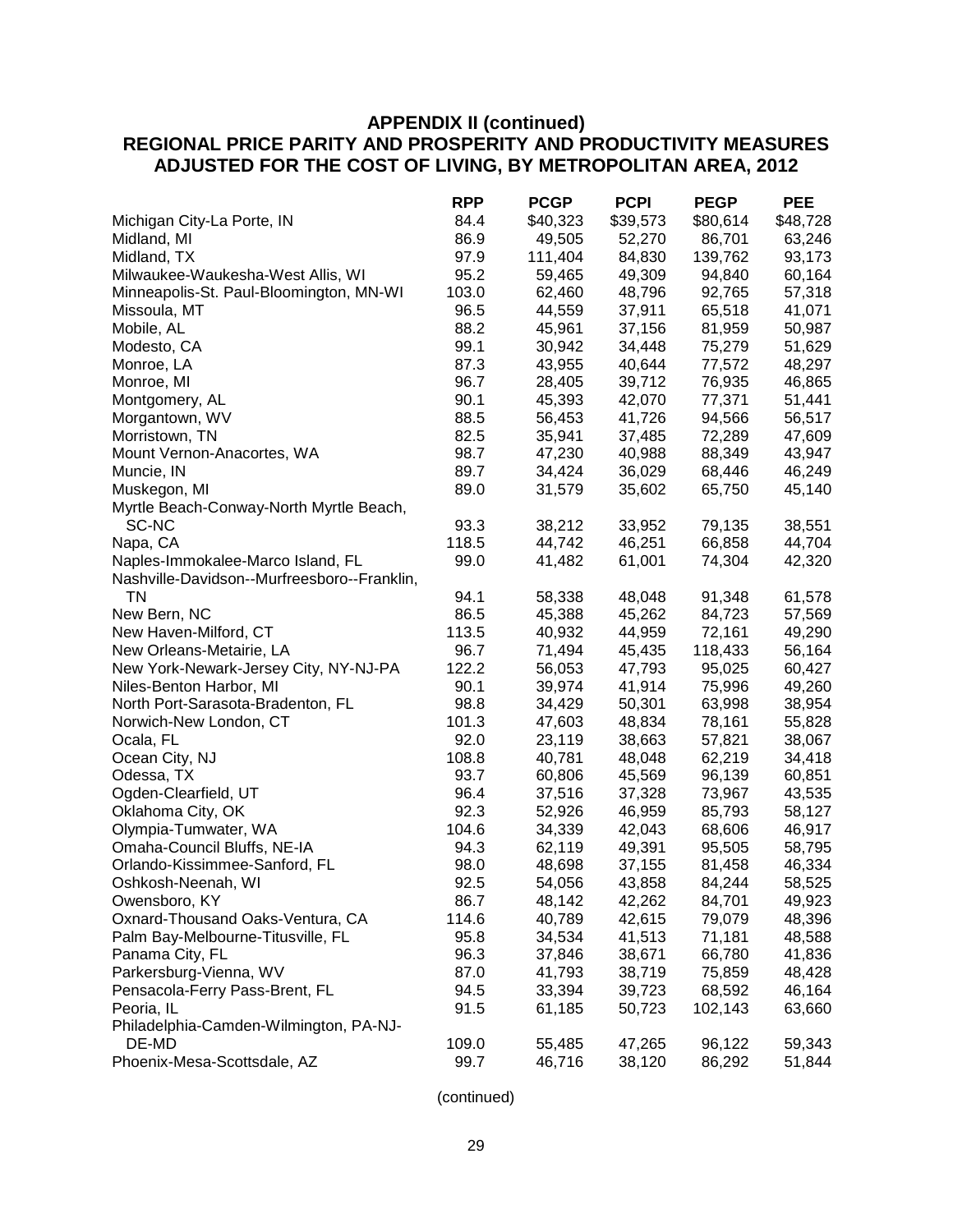|                                         | <b>RPP</b> | <b>PCGP</b> | <b>PCPI</b> | <b>PEGP</b> | <b>PEE</b> |
|-----------------------------------------|------------|-------------|-------------|-------------|------------|
| Pine Bluff, AR                          | 85.3       | \$39,374    | \$38,424    | \$81,944    | \$51,862   |
| Pittsburgh, PA                          | 93.4       | 56,046      | 51,244      | 92,109      | 61,224     |
| Pittsfield, MA                          | 96.6       | 42,900      | 48,582      | 67,002      | 44,975     |
| Pocatello, ID                           | 90.5       | 32,292      | 33,118      | 61,164      | 40,590     |
| Portland-South Portland, ME             | 100.8      | 51,482      | 45,389      | 77,199      | 47,765     |
| Portland-Vancouver-Hillsboro, OR-WA     | 100.5      | 63,867      | 42,889      | 107,382     | 54,260     |
| Port St. Lucie, FL                      | 95.8       | 27,744      | 40,791      | 63,378      | 38,346     |
| Prescott, AZ                            | 96.3       | 22,113      | 32,832      | 56,961      | 35,332     |
| Providence-Warwick, RI-MA               | 99.8       | 43,506      | 45,483      | 80,721      | 52,711     |
| Provo-Orem, UT                          | 96.9       | 31,898      | 28,471      | 63,966      | 41,941     |
| Pueblo, CO                              | 92.4       | 29,550      | 35,950      | 62,703      | 46,532     |
| Punta Gorda, FL                         | 95.3       | 20,702      | 38,787      | 49,305      | 33,407     |
| Racine, WI                              | 93.4       | 38,848      | 43,372      | 83,123      | 56,144     |
| Raleigh, NC                             | 95.2       | 54,257      | 44,863      | 92,638      | 54,710     |
| Rapid City, SD                          | 92.4       | 44,651      | 46,178      | 68,796      | 45,511     |
| Reading, PA                             | 96.8       | 37,995      | 41,790      | 70,402      | 50,025     |
| Redding, CA                             | 98.6       | 28,759      | 38,127      | 59,240      | 42,957     |
| Reno, NV                                | 99.5       | 47,258      | 43,535      | 81,880      | 48,584     |
| Richmond, VA                            | 96.4       | 57,772      | 46,882      | 93,262      | 56,693     |
| Riverside-San Bernardino-Ontario, CA    | 106.3      | 24,653      | 30,009      | 62,035      | 42,327     |
| Roanoke, VA                             | 91.3       | 48,729      | 44,654      | 77,443      | 50,417     |
| Rochester, MN                           | 93.7       | 52,444      | 48,775      | 76,246      | 55,995     |
| Rochester, NY                           | 97.7       | 44,749      | 44,811      | 76,082      | 53,283     |
| Rockford, IL                            | 91.9       | 41,845      | 39,563      | 77,900      | 51,290     |
| Rocky Mount, NC                         | 86.8       | 46,725      | 37,977      | 93,187      | 48,574     |
| Rome, GA                                | 82.2       | 41,286      | 41,642      | 78,035      | 50,956     |
| Sacramento--Roseville--Arden-Arcade, CA | 102.4      | 43,375      | 43,595      | 80,659      | 57,750     |
| Saginaw, MI                             | 89.4       | 38,708      | 37,001      | 72,515      | 49,667     |
| St. Cloud, MN                           | 93.0       | 45,919      | 40,598      | 67,509      | 46,780     |
| St. George, UT                          | 95.2       | 27,594      | 30,039      | 54,089      | 33,610     |
| St. Joseph, MO-KS                       | 88.1       | 46,680      | 40,940      | 82,326      | 49,850     |
| St. Louis, MO-IL                        | 88.9       | 54,991      | 50,197      | 91,839      | 60,692     |
| Salem, OR                               | 96.8       | 33,017      | 35,859      | 67,403      | 46,393     |
| Salinas, CA                             | 107.1      | 38,898      | 40,181      | 73,263      | 49,802     |
| Salisbury, MD-DE                        | 90.0       | 39,208      | 42,742      | 75,340      | 44,879     |
| Salt Lake City, UT                      | 99.1       | 64,720      | 40,791      | 91,793      | 53,198     |
| San Angelo, TX                          | 92.1       | 40,329      | 43,117      | 66,440      | 44,288     |
| San Antonio-New Braunfels, TX           | 93.9       | 43,855      | 41,554      | 79,334      | 52,132     |
| San Diego-Carlsbad, CA                  | 119.0      | 46,925      | 41,781      | 79,003      | 50,345     |
| San Francisco-Oakland-Hayward, CA       | 121.3      | 66,683      | 54,898      | 104,729     | 65,014     |
| San Jose-Sunnyvale-Santa Clara, CA      | 122.0      | 75,247      | 53,836      | 117,914     | 78,728     |
| San Luis Obispo-Paso Robles-Arroyo      |            |             |             |             |            |
| Grande, CA                              | 106.9      | 38,521      | 40,877      | 67,529      | 41,890     |
| Santa Cruz-Watsonville, CA              | 121.4      | 29,562      | 43,198      | 55,864      | 40,121     |
| Santa Fe, NM                            | 99.2       | 43,325      | 44,454      | 73,324      | 45,697     |
| Santa Maria-Santa Barbara, CA           | 108.2      | 44,883      | 44,235      | 75,069      | 49,215     |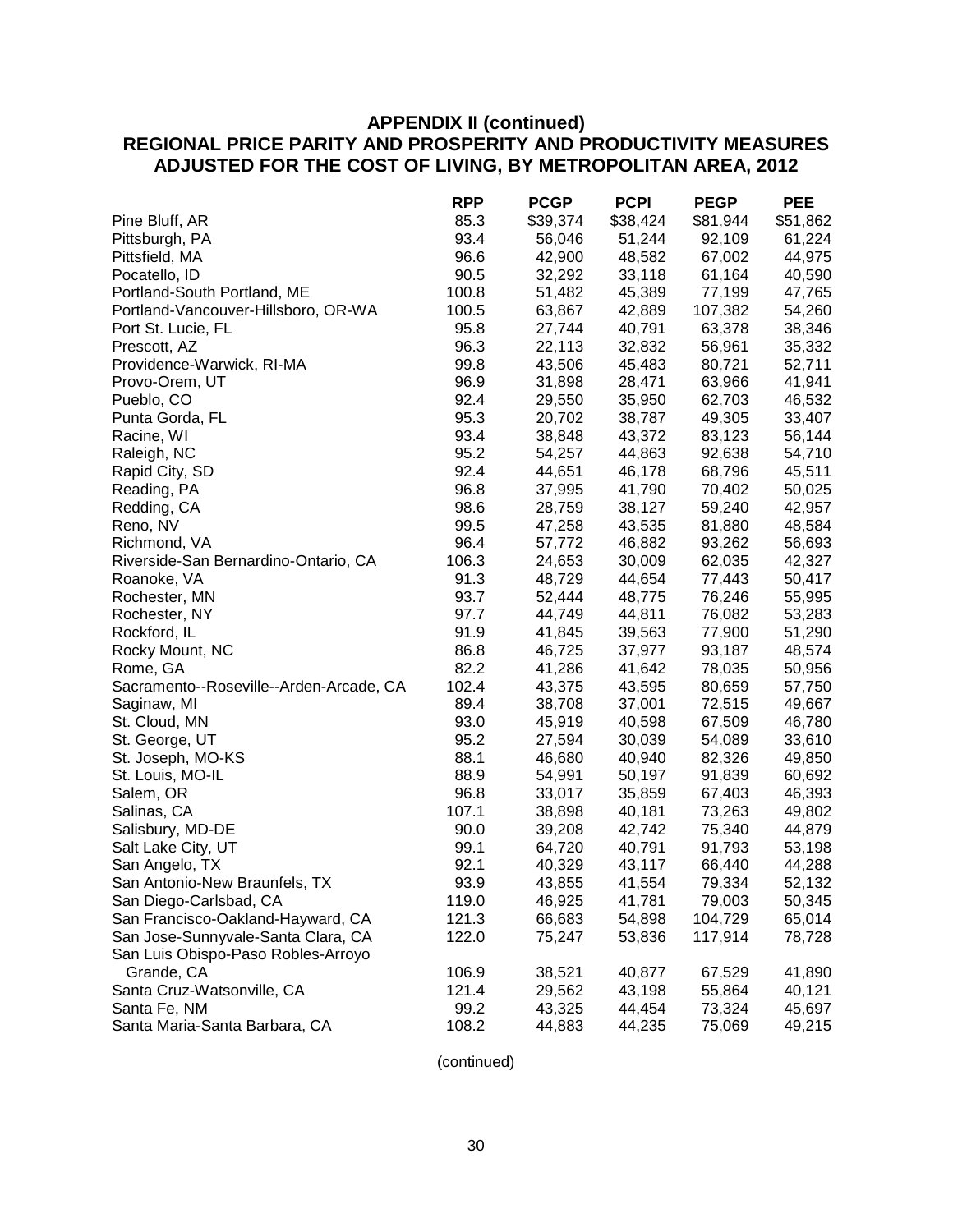|                                          | <b>RPP</b> | <b>PCGP</b> | <b>PCPI</b> | <b>PEGP</b> | <b>PEE</b> |
|------------------------------------------|------------|-------------|-------------|-------------|------------|
| Santa Rosa, CA                           | 118.2      | \$34,962    | \$40,507    | \$64,421    | \$40,965   |
| Savannah, GA                             | 94.9       | 41,079      | 42,884      | 71,752      | 48,617     |
| Scranton--Wilkes-Barre--Hazleton, PA     | 92.1       | 39,424      | 42,455      | 70,562      | 47,833     |
| Seattle-Tacoma-Bellevue, WA              | 107.0      | 68,096      | 49,840      | 107,927     | 63,212     |
| Sebastian-Vero Beach, FL                 | 91.8       | 33,780      | 57,576      | 69,464      | 42,445     |
| Sebring, FL                              | 89.7       | 21,222      | 34,645      | 53,958      | 36,170     |
| Sheboygan, WI                            | 91.1       | 52,141      | 49,154      | 82,004      | 58,446     |
| Sherman-Denison, TX                      | 91.5       | 32,966      | 37,874      | 68,771      | 44,528     |
| Shreveport-Bossier City, LA              | 91.2       | 50,613      | 45,212      | 87,255      | 53,426     |
| Sierra Vista-Douglas, AZ                 | 94.1       | 32,157      | 38,922      | 74,459      | 51,610     |
| Sioux City, IA-NE-SD                     | 90.1       | 50,940      | 46,044      | 79,478      | 53,705     |
| Sioux Falls, SD                          | 93.2       | 75,299      | 50,490      | 101,156     | 52,942     |
| South Bend-Mishawaka, IN-MI              | 91.0       | 46,390      | 41,680      | 89,109      | 53,486     |
| Spartanburg, SC                          | 88.4       | 43,715      | 37,086      | 87,250      | 55,205     |
| Spokane-Spokane Valley, WA               | 95.9       | 39,872      | 38,497      | 74,166      | 47,786     |
| Springfield, IL                          | 92.4       | 50,898      | 45,028      | 83,404      | 54,840     |
| Springfield, MA                          | 96.8       | 36,505      | 43,696      | 68,659      | 50,409     |
| Springfield, MO                          | 89.2       | 40,938      | 38,052      | 68,630      | 44,674     |
| Springfield, OH                          | 89.4       | 30,580      | 40,908      | 65,322      | 45,993     |
| State College, PA                        | 102.2      | 40,149      | 40,013      | 55,604      | 45,092     |
| Staunton-Waynesboro, VA                  | 89.7       | 42,945      | 40,799      | 80,489      | 45,491     |
| Stockton-Lodi, CA                        | 100.6      | 28,847      | 32,827      | 73,102      | 48,939     |
| Sumter, SC                               | 88.9       | 34,781      | 37,090      | 70,739      | 52,212     |
| Syracuse, NY                             | 95.9       | 44,890      | 43,560      | 78,566      | 54,073     |
| Tallahassee, FL                          | 95.1       | 37,495      | 39,308      | 65,460      | 46,148     |
| Tampa-St. Petersburg-Clearwater, FL      | 99.4       | 42,439      | 41,109      | 79,631      | 49,272     |
| Terre Haute, IN                          | 88.3       | 40,765      | 37,908      | 79,702      | 49,133     |
| Texarkana, TX-AR                         | 89.1       | 39,720      | 39,079      | 74,592      | 48,088     |
| The Villages, FL                         | 89.7       | 20,416      | 39,055      | 71,687      | 47,524     |
| Toledo, OH                               | 89.8       | 51,793      | 41,975      | 87,366      | 56,054     |
| Topeka, KS                               | 89.7       | 46,905      | 44,740      | 78,245      | 50,873     |
| Trenton, NJ                              | 111.5      | 69,172      | 49,967      | 96,062      | 65,369     |
| Tucson, AZ                               | 97.0       | 34,648      | 37,459      | 69,499      | 45,970     |
| Tulsa, OK                                | 91.1       | 55,227      | 49,780      | 91,883      | 62,438     |
| Tuscaloosa, AL                           | 88.6       | 47,272      | 39,356      | 90,639      | 52,796     |
| Tyler, TX                                | 94.7       | 46,118      | 43,695      | 75,457      | 51,862     |
| Urban Honolulu, HI                       | 122.9      | 47,136      | 39,486      | 73,829      | 44,969     |
| Utica-Rome, NY                           | 93.0       | 33,929      | 40,805      | 64,393      | 48,979     |
| Valdosta, GA                             | 83.3       | 37,268      | 38,862      | 72,169      | 49,253     |
| Vallejo-Fairfield, CA                    | 116.3      | 29,998      | 36,418      | 74,642      | 48,939     |
| Victoria, TX                             | 90.7       | 53,369      | 48,219      | 89,389      | 54,157     |
| Vineland-Bridgeton, NJ                   | 105.0      | 31,139      | 34,811      | 67,106      | 50,121     |
| Virginia Beach-Norfolk-Newport News, VA- |            |             |             |             |            |
| <b>NC</b>                                | 99.3       | 50,258      | 44,633      | 85,365      | 53,472     |
| Visalia-Porterville, CA                  | 95.6       | 27,784      | 32,748      | 67,197      | 50,349     |
| Waco, TX                                 | 91.6       | 41,276      | 37,835      | 73,468      | 46,284     |
|                                          |            |             |             |             |            |